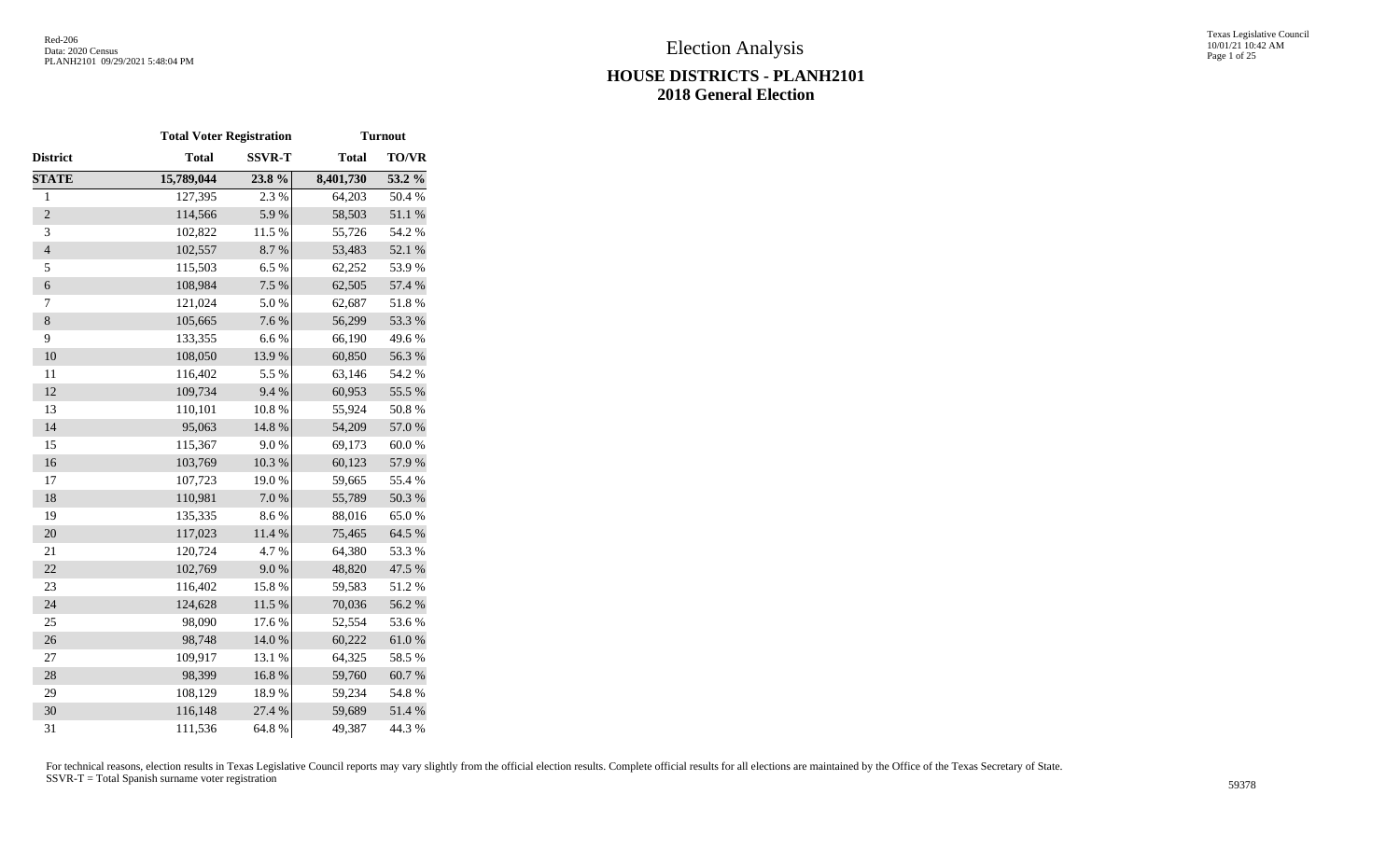|          | <b>Total Voter Registration</b> |               |              | <b>Turnout</b> |
|----------|---------------------------------|---------------|--------------|----------------|
| District | <b>Total</b>                    | <b>SSVR-T</b> | <b>Total</b> | TO/VR          |
| 32       | 113,713                         | 31.2%         | 59,725       | 52.5 %         |
| 33       | 109,659                         | 8.7%          | 67,669       | 61.7%          |
| 34       | 107,683                         | 64.5 %        | 43,464       | 40.4 %         |
| 35       | 73,962                          | 79.9%         | 31,492       | 42.6 %         |
| 36       | 83,341                          | 83.9%         | 33,565       | 40.3 %         |
| 37       | 95,988                          | 80.5%         | 34,005       | 35.4 %         |
| 38       | 87,021                          | 80.3%         | 34,384       | 39.5 %         |
| 39       | 77,679                          | 84.2%         | 30,727       | 39.6%          |
| 40       | 79,083                          | 84.6 %        | 33,902       | 42.9%          |
| 41       | 83,978                          | 73.1 %        | 38,893       | 46.3%          |
| 42       | 95,626                          | 85.6%         | 37,973       | 39.7%          |
| 43       | 119,387                         | 55.2%         | 52,900       | 44.3 %         |
| 44       | 112,293                         | 24.9%         | 60,219       | 53.6%          |
| 45       | 107,348                         | 27.9%         | 60,700       | 56.5 %         |
| 46       | 109,221                         | 18.2 %        | 63,084       | 57.8 %         |
| 47       | 140,144                         | 14.6 %        | 94,575       | 67.5 %         |
| 48       | 133,338                         | $8.1~\%$      | 88,454       | 66.3%          |
| 49       | 153,728                         | 11.7%         | 98,625       | 64.2 %         |
| 50       | 96,643                          | 19.7%         | 52,715       | 54.5 %         |
| 51       | 106,006                         | 34.5 %        | 55,689       | 52.5 %         |
| 52       | 106,871                         | $14.0\ \%$    | 67,725       | 63.4 %         |
| 53       | 134,427                         | 24.3 %        | 76,958       | 57.2 %         |
| 54       | 98,775                          | 13.3 %        | 46,233       | 46.8%          |
| 55       | 96,078                          | 12.5 %        | 40,672       | 42.3 %         |
| 56       | 110,477                         | 11.9%         | 63,464       | 57.4 %         |
| 57       | 105,952                         | 9.6%          | 62,408       | 58.9%          |
| 58       | 103,115                         | 10.3%         | 56,356       | 54.7%          |
| 59       | 106,834                         | 7.9%          | 57,205       | 53.5%          |
| 60       | 93,997                          | 9.4%          | 54,713       | 58.2 %         |
| 61       | 114,710                         | 6.6%          | 67,769       | 59.1 %         |
| 62       | 111,979                         | 4.6%          | 60,101       | 53.7%          |
| 63       | 117,548                         | 9.3%          | 67,270       | 57.2 %         |
| 64       | 112,007                         | 10.5 %        | 63,143       | 56.4%          |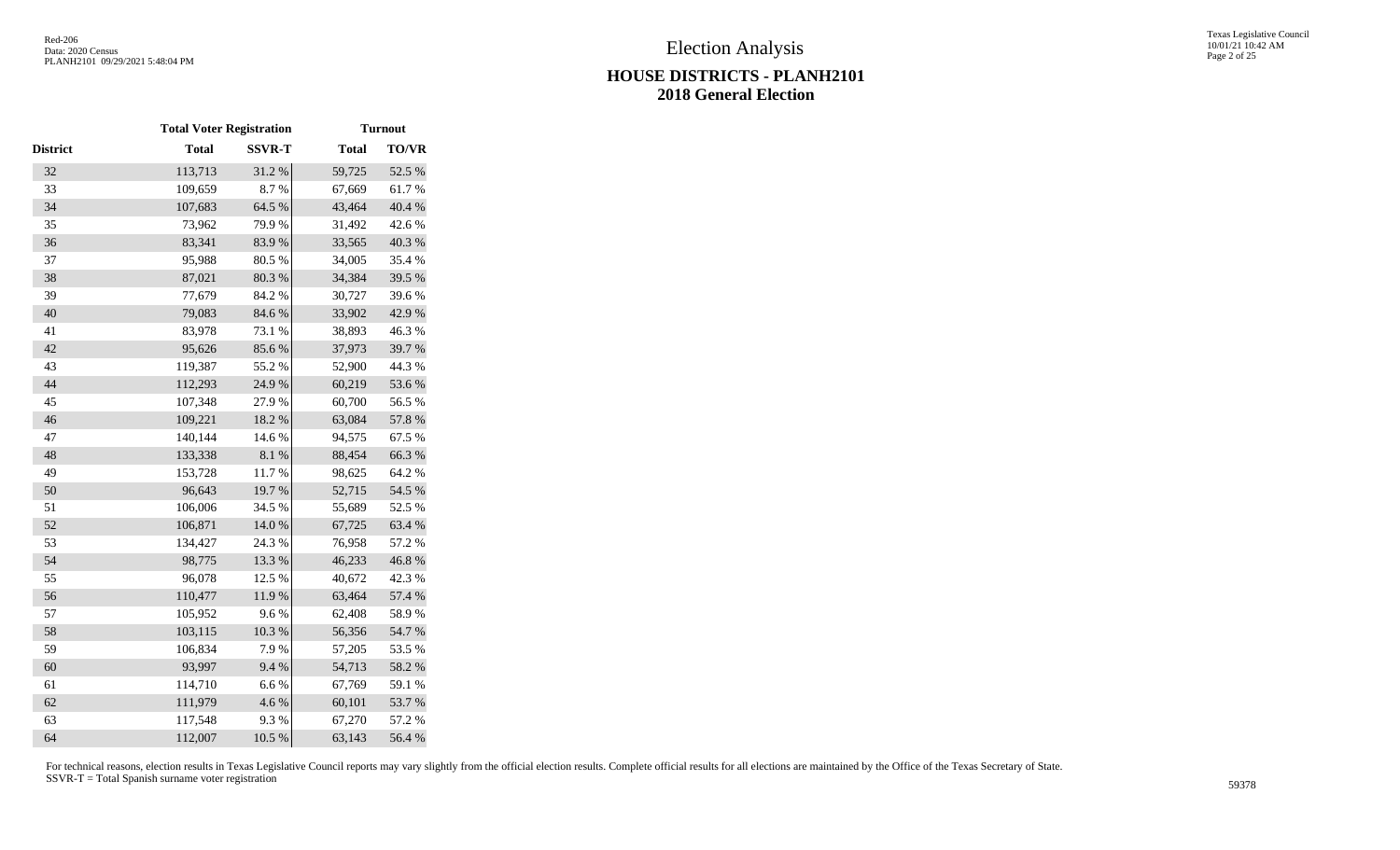|          | <b>Total Voter Registration</b> |               |              | <b>Turnout</b>   |
|----------|---------------------------------|---------------|--------------|------------------|
| District | <b>Total</b>                    | <b>SSVR-T</b> | <b>Total</b> | <b>TO/VR</b>     |
| 65       | 116,933                         | 8.5 %         | 67,400       | 57.6%            |
| 66       | 107,450                         | 5.8 %         | 65,811       | 61.2%            |
| 67       | 123,141                         | 6.3%          | 79,086       | 64.2 %           |
| 68       | 124,623                         | 8.9%          | 68,228       | 54.7 %           |
| 69       | 120,078                         | 10.5 %        | 54,694       | 45.5 %           |
| 70       | 99,681                          | 6.7%          | 62,066       | 62.3 %           |
| $71\,$   | 107,521                         | 14.9%         | 55,237       | 51.4%            |
| 72       | 104,714                         | 24.8 %        | 53,520       | $51.1\text{ }\%$ |
| 73       | 127,391                         | 13.6%         | 81,571       | 64.0%            |
| 74       | 107,479                         | 66.0%         | 42,558       | 39.6%            |
| 75       | 82,048                          | 78.7%         | 32,115       | 39.1 %           |
| 76       | 102,770                         | 15.4 %        | 57,177       | 55.6%            |
| 77       | 117,066                         | 77.7 %        | 48,096       | 41.1%            |
| 78       | 119,013                         | 54.0 %        | 59,672       | 50.1 %           |
| 79       | 118,051                         | 70.9%         | 56,468       | 47.8%            |
| 80       | 103,491                         | 73.4 %        | 41,284       | 39.9%            |
| 81       | 86,515                          | 42.5 %        | 35,428       | 41.0%            |
| 82       | 94,059                          | 28.2 %        | 47,721       | $50.7~\%$        |
| 83       | 108,703                         | 23.8%         | 59,349       | 54.6 %           |
| 84       | 103,657                         | 29.2 %        | 49,161       | 47.4 %           |
| 85       | 128,100                         | 14.7 %        | 73,070       | 57.0%            |
| 86       | 108,850                         | 17.2 %        | 58,797       | 54.0 %           |
| 87       | 94,194                          | 22.3 %        | 43,754       | 46.5 %           |
| 88       | 106,016                         | 32.5 %        | 48,141       | 45.4 %           |
| 89       | 106,768                         | 8.7%          | 65,346       | 61.2%            |
| 90       | 82,833                          | 39.9%         | 40,093       | 48.4%            |
| 91       | 105,387                         | 13.3 %        | 58,384       | 55.4 %           |
| 92       | 80,171                          | 16.7%         | 38,067       | 47.5 %           |
| 93       | 95,322                          | 13.7%         | 51,404       | 53.9%            |
| 94       | 117,653                         | $8.8~\%$      | 71,881       | $61.1\text{ }\%$ |
| 95       | 96,610                          | 13.6%         | 45,829       | 47.4 %           |
| 96       | 115,318                         | 9.8%          | 67,691       | 58.7%            |
| 97       | 110,062                         | 10.5 %        | 66,132       | 60.1%            |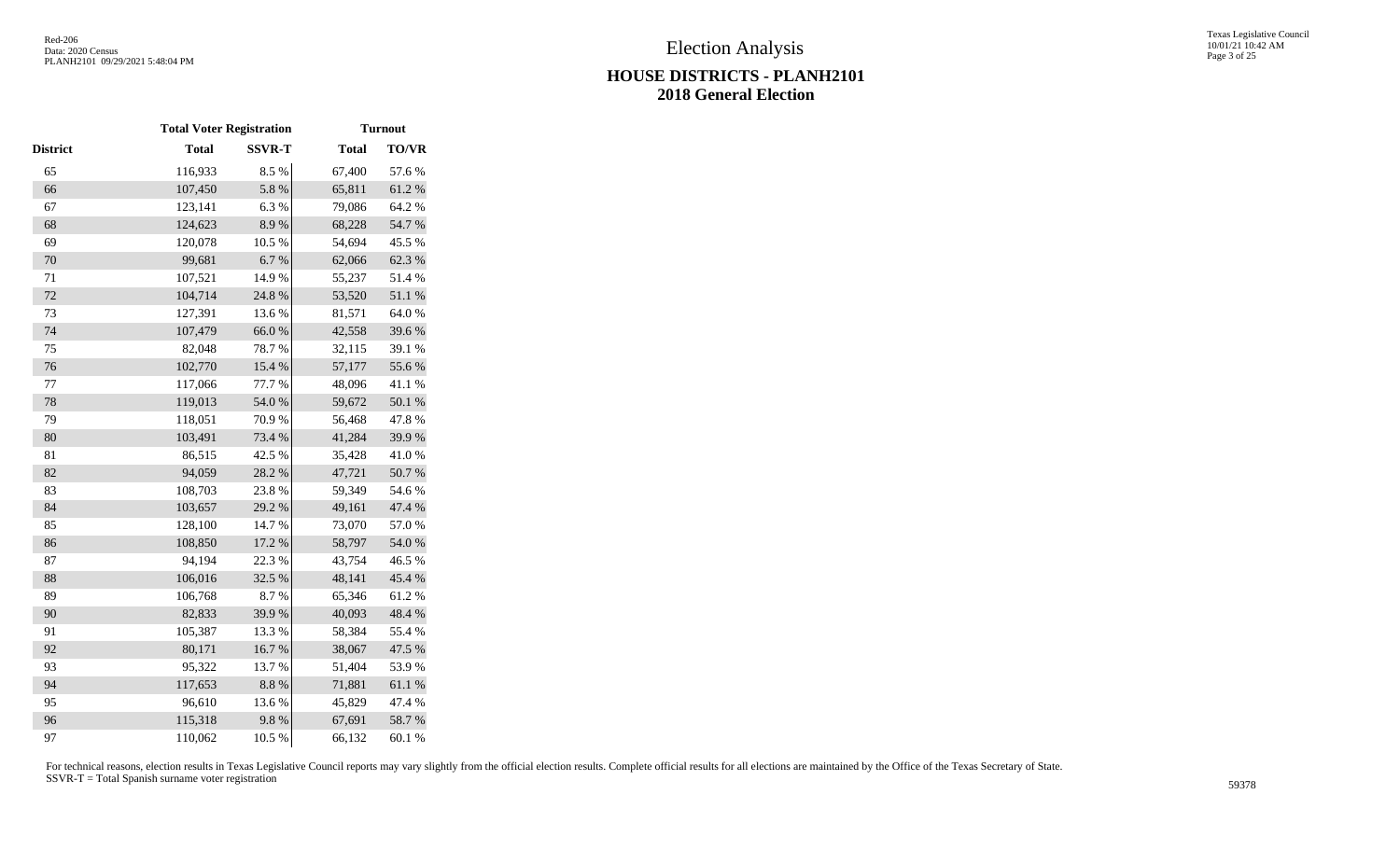|                 | <b>Total Voter Registration</b> |               |              | <b>Turnout</b> |
|-----------------|---------------------------------|---------------|--------------|----------------|
| <b>District</b> | <b>Total</b>                    | <b>SSVR-T</b> | <b>Total</b> | TO/VR          |
| 98              | 124,798                         | 5.9%          | 81,639       | 65.4 %         |
| 99              | 107,259                         | 15.8%         | 57,054       | 53.2 %         |
| 100             | 107,834                         | 14.2 %        | 55,799       | 51.7%          |
| 101             | 96,362                          | 16.3%         | 49,976       | 51.9%          |
| 102             | 87,193                          | 12.3 %        | 46,656       | 53.5 %         |
| 103             | 83,024                          | 33.5 %        | 45,216       | 54.5 %         |
| 104             | 81,430                          | 43.7%         | 37,399       | 45.9%          |
| 105             | 73,159                          | 23.9%         | 37,738       | 51.6%          |
| 106             | 100,508                         | 8.1 %         | 59,366       | 59.1 %         |
| 107             | 86,875                          | 18.7 %        | 48,385       | 55.7%          |
| 108             | 132,891                         | 4.7 %         | 93,771       | 70.6 %         |
| 109             | 105,223                         | 9.7%          | 54,118       | 51.4%          |
| 110             | 70,280                          | 31.2 %        | 27,911       | 39.7%          |
| 111             | 111,947                         | 13.2 %        | 61,668       | 55.1 %         |
| 112             | 115,009                         | 8.7%          | 74,184       | 64.5 %         |
| 113             | 94,415                          | 20.2 %        | 49,663       | 52.6 %         |
| 114             | 82,536                          | 32.3 %        | 40,816       | 49.5 %         |
| 115             | 97,510                          | 10.3 %        | 58,259       | 59.7%          |
| 116             | 112,968                         | 48.0%         | 54,788       | 48.5 %         |
| 117             | 91,093                          | 55.4 %        | 40,708       | 44.7 %         |
| 118             | 107,369                         | 54.6%         | 48,258       | 44.9%          |
| 119             | 105,514                         | 50.9%         | 46,780       | 44.3 %         |
| 120             | 104,628                         | 33.0%         | 44,235       | 42.3 %         |
| 121             | 130,484                         | 21.6%         | 78,685       | 60.3%          |
| 122             | 119,716                         | 23.6 %        | 75,315       | 62.9%          |
| 123             | 119,129                         | 48.4%         | 62,257       | 52.3 %         |
| 124             | 95,906                          | 60.6%         | 40,485       | 42.2 %         |
| 125             | 119,581                         | 53.6%         | 59,158       | 49.5 %         |
| 126             | 116,482                         | 12.9%         | 66,685       | 57.2 %         |
| 127             | 118,246                         | 14.5 %        | 67,414       | 57.0%          |
| 128             | 102,130                         | 21.2%         | 51,266       | 50.2 %         |
| 129             | 117,324                         | 15.2 %        | 67,069       | 57.2 %         |
| 130             | 110,254                         | 12.4 %        | 65,406       | 59.3%          |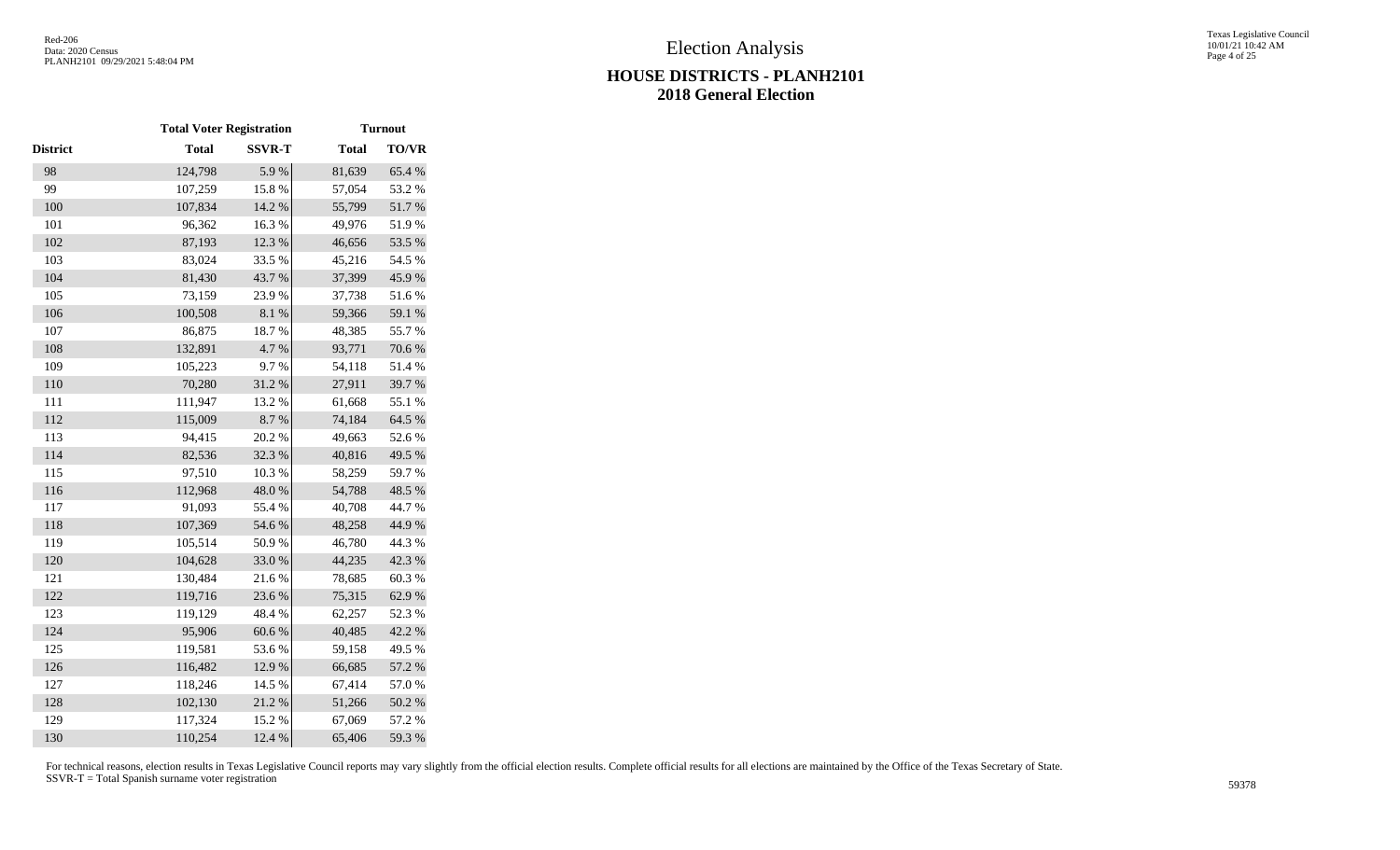#### Texas Legislative Council 10/01/21 10:42 AM Page 5 of 25

# **HOUSE DISTRICTS - PLANH2101 2018 General Election**

|          | <b>Total Voter Registration</b> |               |              | <b>Turnout</b> |
|----------|---------------------------------|---------------|--------------|----------------|
| District | <b>Total</b>                    | <b>SSVR-T</b> | <b>Total</b> | TO/VR          |
| 131      | 80,204                          | 27.2 %        | 36,362       | 45.3 %         |
| 132      | 94,255                          | 15.8%         | 53,954       | 57.2 %         |
| 133      | 108,729                         | 8.6%          | 67,609       | 62.2%          |
| 134      | 133,828                         | 8.2%          | 89,778       | 67.1 %         |
| 135      | 91,691                          | 25.9%         | 46,866       | 51.1%          |
| 136      | 110,546                         | 14.5 %        | 66,067       | 59.8%          |
| 137      | 58,414                          | 22.0%         | 26,459       | 45.3 %         |
| 138      | 106,459                         | 19.7%         | 62,043       | 58.3%          |
| 139      | 98,022                          | 20.2 %        | 47,599       | 48.6%          |
| 140      | 68,737                          | 60.8%         | 26,134       | 38.0%          |
| 141      | 84,391                          | 19.5 %        | 32,953       | 39.0%          |
| 142      | 83,735                          | 23.6 %        | 38,306       | 45.7%          |
| 143      | 80,104                          | 56.2%         | 32,487       | 40.6%          |
| 144      | 80,340                          | 56.5 %        | 33,648       | 41.9%          |
| 145      | 99,011                          | 46.0%         | 51,059       | 51.6%          |
| 146      | 107,232                         | 11.6 %        | 54,620       | 50.9%          |
| 147      | 111,751                         | 18.8%         | 55,117       | 49.3 %         |
| 148      | 85,915                          | 31.1 %        | 41,823       | 48.7%          |
| 149      | 86,724                          | 21.4%         | 38,544       | 44.4 %         |
| 150      | 102,691                         | 15.2 %        | 57,016       | 55.5 %         |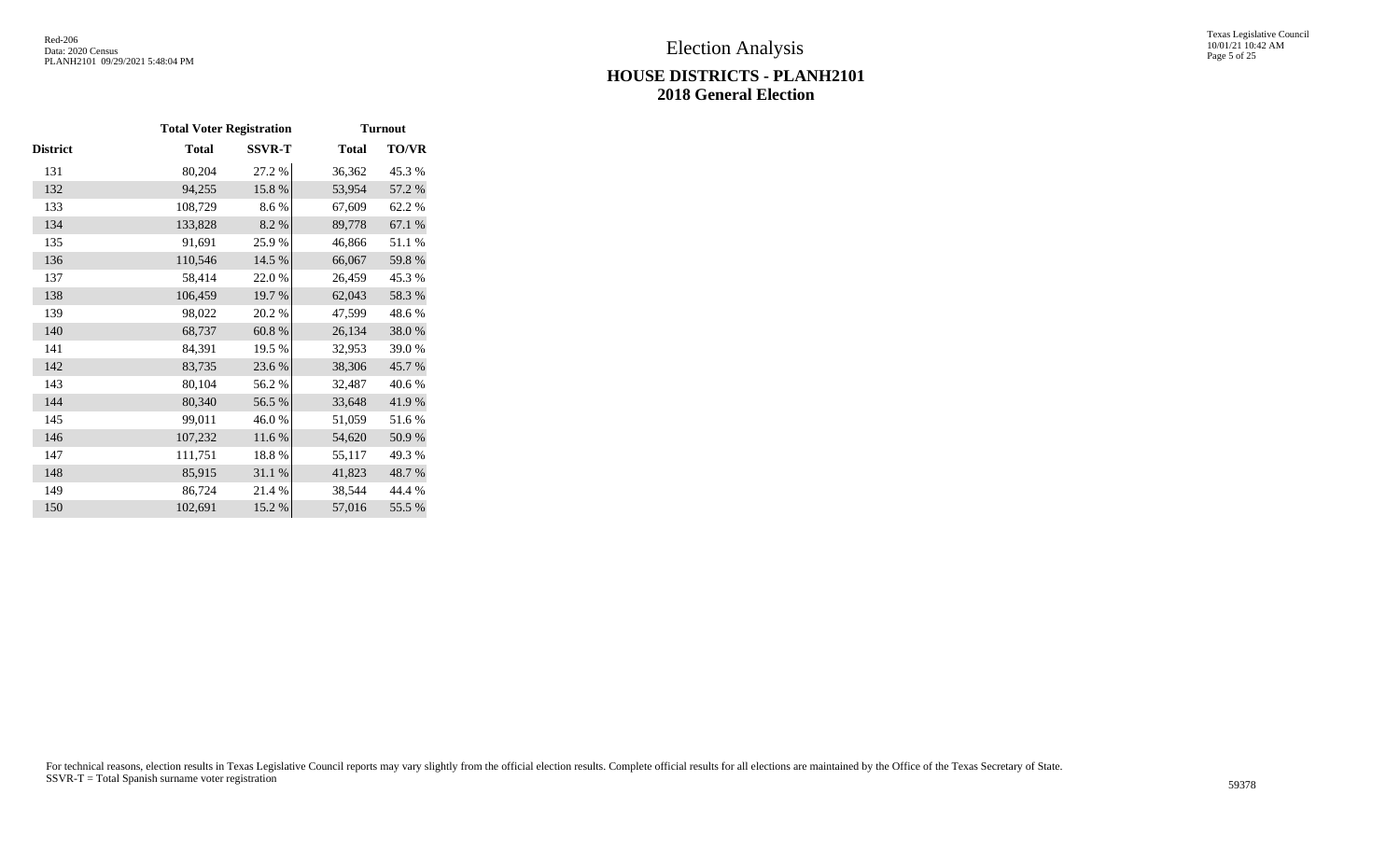|                 | <b>U.S. SEN</b>  |               |                  |               |           |          |                  |               | <b>GOVERNOR</b>  |               |            |         |                  |               | <b>LT. GOVERNOR</b> |        |            |         | <b>ATTORNEY GEN</b> |               |
|-----------------|------------------|---------------|------------------|---------------|-----------|----------|------------------|---------------|------------------|---------------|------------|---------|------------------|---------------|---------------------|--------|------------|---------|---------------------|---------------|
| <b>District</b> | Cruz-R           |               | O'Rourke-D       |               | Dikeman-L |          | Abbott-R         |               | <b>Valdez-D</b>  |               | Tippetts-L |         | Patrick-R        |               | <b>Collier-D</b>    |        | McKennon-L |         | <b>Paxton-R</b>     |               |
| <b>STATE</b>    | 4,259,630 50.9 % |               | 4,044,073 48.3 % |               | 65,472    | $0.8\%$  | 4,655,344 55.8 % |               | 3,545,673 42.5 % |               | 140,596    | $1.7\%$ | 4,260,186 51.3 % |               | 3,859,878 46.5 %    |        | 183,455    | $2.2\%$ | $4,190,455$ 50.6 %  |               |
|                 | 47,345           | 74.4 %        | 15,929           | 25.0 %        | 392       | 0.6%     | 48,519           | 76.2 %        | 14,503           | 22.8 %        | 627        | 1.0%    | 44.928           | 70.8%         | 17,582              | 27.7 % | 924        | 1.5 %   | 46,141              | 72.9 %        |
| 2               | 45,603           | 78.2 %        | 12,330           | 21.1 %        | 407       | $0.7\%$  |                  | 47,220 81.1 % |                  | 10,314 17.7 % | 708        | 1.2%    | 44,203           | 76.2 %        | 12,802              | 22.1 % | 992        | 1.7 %   |                     | 44,092 76.3 % |
| 3               | 42,309           | 76.1 %        | 12,847           | 23.1 %        | 410       | 0.7%     | 44,240           | 79.4 %        | 10,738           | 19.3 %        | 714        | 1.3%    | 42,391           | 76.2 %        | 12,228              | 22.0 % | 985        | 1.8%    | 41,997              | 75.7 %        |
| $\overline{4}$  | 37,372           | 70.4 %        | 15,366           | 28.9%         | 375       | 0.7%     | 39,301           | 73.9 %        | 13,145           | 24.7 %        | 739        | 1.4 %   | 36,949           | 69.6 %        | 15,129              | 28.5 % | 996        | 1.9 %   | 36,622              | 69.2%         |
| .5              | 49,017           | 79.1 %        | 12,521           | 20.2 %        | 399       | 0.6%     | 50,164           | 80.8%         | 11,243           | 18.1 %        | 652        | 1.1%    | 46,979           | 76.0%         | 13,822              | 22.4 % | 1,038      | 1.7%    | 48.013              | 77.8%         |
| 6               | 42,395           | 67.8%         | 19,725           | 31.6 %        | 370       | 0.6 %    | 44,075           | 70.7%         | 17,492           | 28.1 %        | 761        | 1.2%    | 41,848           | 67.5 %        | 19,056              | 30.7%  | 1,133      | 1.8%    | 41,735              | 67.4 %        |
| 7               | 43,243           | 69.7%         | 18,396           | 29.7 %        | 387       | $0.6\%$  | 44,858           | 72.3 %        |                  | 16,516 26.6 % | 698        | 1.1%    | 41,634           | 67.3 %        | 19,187              | 31.0 % | 1,053      | 1.7 %   | 42,359              | 68.6%         |
| 8               | 42,984           | 77.0 %        | 12,476           | 22.3 %        | 386       | 0.7%     |                  | 44,448 79.3 % | 10,982           | 19.6 %        | 609        | 1.1%    | 42,004           | 75.2 %        | 12,945              | 23.2 % | 884        | $1.6\%$ | 42,107              | 75.5 %        |
| 9               | 49,843           | 75.6 %        | 15,669           | 23.8%         | 377       | $0.6\%$  | 51,160           | 77.8 %        | 13,918           | 21.2 %        | 642        | 1.0%    | 47,811           | 73.0 %        | 16,649              | 25.4 % | 1,014      | 1.5 %   | 48,554              | 74.3 %        |
| 10              | 41,022           | 67.7 %        | 19,106           | 31.5 %        | 461       | $0.8 \%$ | 43,647           | 72.1 %        | 15,879           | 26.2 %        | 975        | $1.6\%$ | 40,204           | 66.8%         | 18,647              | 31.0%  | 1,336      | 2.2 %   | 39,882              | 66.4 %        |
| 11              | 46,614           | 74.1 %        | 15,949           | 25.4 %        | 303       | $0.5\%$  | 47,835           | 76.3 %        | 14,264           | 22.8%         | 568        | 0.9%    | 44,393           | 71.4 %        | 16,881              | 27.1 % | 933        | 1.5 %   | 45,610              | 73.4 %        |
| 12              | 42,707           | 70.4 %        | 17,488           | 28.8%         | 435       | 0.7%     | 44,537           | 73.6 %        | 15,193           | 25.1 %        | 820        | 1.4%    |                  | 41,318 68.5 % | 17,830              | 29.5 % | 1,194      | 2.0 %   | 41,565              | 69.2%         |
| 13              | 39,131           | 70.5 %        | 16,007           | 28.9%         | 330       | $0.6\%$  | 40,588           | 73.2 %        |                  | 14,310 25.8 % | 560        | 1.0%    |                  | 37,526 68.0 % | 16,719              | 30.3%  | 913        | 1.7 %   | 37,878              | 68.8%         |
| 14              | 28,748 53.3 %    |               | 24,593           | 45.6 %        | 551       | 1.0%     | 31,818 59.4 %    |               |                  | 20,559 38.4 % | 1,220      | 2.3 %   | 28,663           | 53.9 %        | 22,721              | 42.7%  | 1,788      | 3.4 %   |                     | 28,743 54.2 % |
| 15              | 44,053           | 63.7 %        |                  | 24,515 35.5 % | 568       | 0.8%     | 47,524           | 68.8%         |                  | 20,402 29.6 % | 1,103      | 1.6 %   |                  | 44,555 64.7 % | 22,773              | 33.1 % | 1,518      | 2.2 %   | 43,752              | 63.7%         |
| 16              | 46,523           | 77.6 %        | 12,981           | 21.7 %        | 418       | 0.7%     | 48,262           | 80.3%         |                  | 11,111 18.5 % | 721        | 1.2%    | 46,294           | 77.2 %        | 12,610              | 21.0 % | 1,041      | $1.7\%$ | 45,922              | 76.7 %        |
| 17              | 36,702           | 61.9%         | 22,055           | 37.2 %        | 570       | 1.0%     | 39,058           | 65.9 %        |                  | 19,117 32.2 % | 1,105      | 1.9%    | 35,954           | 60.9 %        | 21,552              | 36.5 % | 1,529      | 2.6 %   | 35,340              | 60.0%         |
| 18              | 45,441           | 81.9%         | 9,767            | 17.6 %        | 277       | 0.5 %    | 46,415           | 83.8%         | 8,465            | 15.3 %        | 506        | 0.9%    | 44,458           | 80.5 %        | 9,963               | 18.0%  | 812        | 1.5 %   | 44,164              | 80.3%         |
| 19              | 60,931           | 69.5 %        | 25,969           | 29.6 %        | 812       | 0.9%     | 64,597           | 73.8%         | 21,286           | 24.3 %        | 1,688      | 1.9%    | 60,271           | 69.0%         | 24,908              | 28.5 % | 2,142      | 2.5 %   | 58,998              | 68.2%         |
| 20              | 41,606           | 55.4 %        | 32,524           | 43.3 %        | 924       | $1.2\%$  | 45,797           | 61.2%         | 27,279           | 36.4 %        | 1,811      | 2.4 %   | 41,969           | 56.2 %        | 30,354              | 40.7 % | 2,301      | 3.1 %   | 40,766              | 54.8%         |
| 21              | 49,150           | 76.9 %        | 14,471           | 22.6 %        | 323       | $0.5\%$  | 50,728           | 79.4 %        | 12,513           | 19.6 %        | 620        | 1.0%    | 47,944           | 75.5 %        | 14,642              | 23.1 % | 910        | 1.4 %   | 48,065              | 75.7 %        |
| 22              | 18,174 37.6 %    |               | 29,896           | 61.9%         | 221       | 0.5%     | 19,644           | 40.6 %        | 28,263           | 58.5 %        | 428        | 0.9%    | 17,918           | 37.3 %        | 29,619              | 61.6%  | 526        | $1.1\%$ | 17,767              | 36.9%         |
| 23              | 34,376           | 58.1 %        |                  | 24,336 41.1 % | 463       | 0.8%     | 36,415           | 61.6 %        | 21,643           | 36.6 %        | 1,038      | 1.8%    | 34,175           | 58.0%         | 23,409              | 39.8%  | 1,299      | 2.2 %   | 33,561              | 57.1 %        |
| 24              | 45,411           | 65.2 %        | 23,655           | 34.0 %        | 562       | 0.8%     | 48,194           | 69.3%         | 20,131           | 29.0 %        | 1,182      | 1.7%    | 45,158           | 65.2 %        | 22,677              | 32.7 % | 1,457      | 2.1%    | 44,299              | 64.1 %        |
| 25              | 31,323           | 59.6 %        | 20,814           | 39.6 %        | 391       | 0.7%     | 33,342           | 63.6 %        |                  | 18,349 35.0 % | 774        | 1.5 %   | 30,931           | 59.1 %        | 20,256              | 38.7 % | 1,142      | 2.2 %   |                     | 30,603 58.6 % |
| 26              | 34,652 57.6 %    |               | 25,107           | 41.7 %        | 451       | 0.7%     | 37,968           | 63.1 %        | 21,258           | 35.4 %        | 906        | 1.5 %   | 35,147           | 58.6 %        | 23,637              | 39.4 % | 1,143      | 1.9 %   |                     | 34,446 57.6 % |
| 27              | 16,666           | 25.9%         | 47,268           | 73.5 %        | 335       | $0.5\%$  | 20,503           | 32.0 %        | 42,624           | 66.5 %        | 938        | 1.5 %   | 17,605           | 27.5 %        | 45,359              | 70.9%  | 986        | 1.5 %   | 16,592              | 26.0%         |
| 28              | 33,522           | 56.1 %        | 25,829           | 43.2 %        | 387       | $0.6\%$  |                  | 36,712 61.6 % |                  | 22,092 37.1 % | 799        | 1.3 %   | 34,025           | 57.3 %        | 24,365              | 41.0%  | 972        | $1.6\%$ |                     | 33,248 56.1 % |
| 29              | 34,370           | 58.0%         | 24,414           | 41.2 %        | 441       | 0.7%     | 37,031           | 62.7 %        | 21,187           | 35.9%         | 863        | $1.5\%$ |                  | 34,566 58.6 % | 23,249              | 39.4 % | 1,171      | 2.0 %   |                     | 33,843 57.5 % |
| 30              | 44,230           | 74.5 %        | 14,784           | 24.9 %        | 340       | $0.6\%$  | 45,681           | 77.0 %        |                  | 13,016 22.0 % | 591        | 1.0%    | 42,995           | 73.0 %        | 14,961              | 25.4 % | 959        | $1.6\%$ |                     | 42,714 72.7 % |
| 31              | 25,654 53.3 %    |               | 22,142           | 46.0%         | 297       | 0.6%     | 27.792           | 58.8%         |                  | 18,999 40.2 % | 437        | 0.9%    | 24,437           | 53.0%         | 20,823              | 45.1 % | 861        | 1.9%    |                     | 23,861 51.8 % |
| 32              |                  | 34,676 58.1 % |                  | 24,517 41.1 % | 494       | 0.8%     |                  | 38,722 65.0 % |                  | 19,970 33.5 % | 910        | 1.5 %   |                  | 34,605 58.6 % | 23,065              | 39.0 % | 1,425      | 2.4 %   |                     | 34,155 57.9 % |
|                 |                  |               |                  |               |           |          |                  |               |                  |               |            |         |                  |               |                     |        |            |         |                     |               |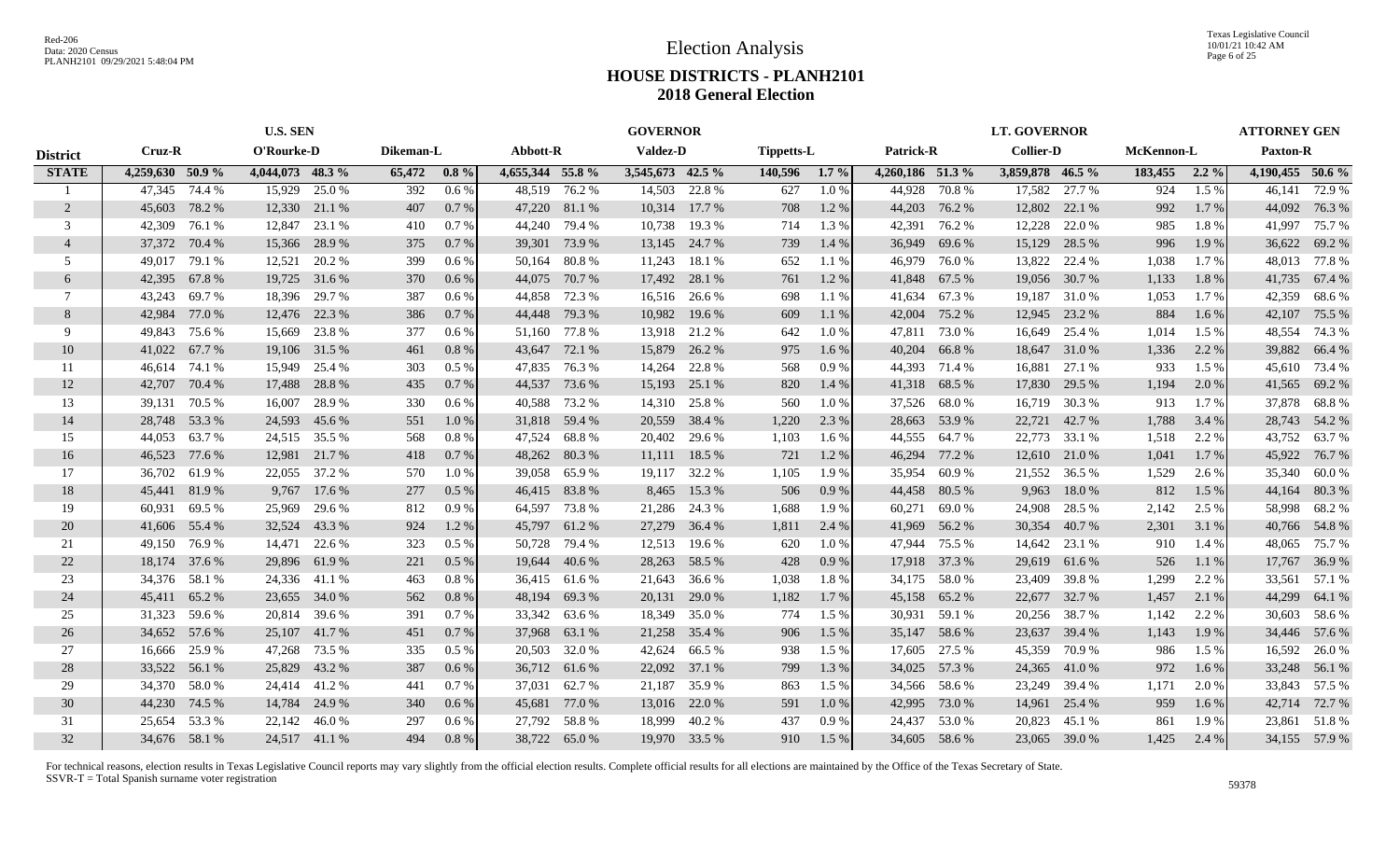Texas Legislative Council 10/01/21 10:42 AM Page 7 of 25

## **HOUSE DISTRICTS - PLANH2101 2018 General Election**

|                 | <b>ATTORNEY GEN</b> |        |          |         |                  |               | <b>COMPTROLLER</b> |               |           |         |                  |               | <b>LAND COMM</b> |               |         |       |                  | <b>AG COMM</b> |                  |               |
|-----------------|---------------------|--------|----------|---------|------------------|---------------|--------------------|---------------|-----------|---------|------------------|---------------|------------------|---------------|---------|-------|------------------|----------------|------------------|---------------|
| <b>District</b> | <b>Nelson-D</b>     |        | Harris-L |         | <b>Hegar-R</b>   |               | <b>Chevalier-D</b> |               | Sanders-L |         | <b>Bush-R</b>    |               | Suazo-D          |               | Pina-L  |       | <b>Miller-R</b>  |                | Olson-D          |               |
| <b>STATE</b>    | 3,897,409 47.0 %    |        | 201,249  | $2.4\%$ | 4,375,981 53.2 % |               | 3,569,799 43.4 %   |               | 280,976   | $3.4\%$ | 4,434,366 53.7 % |               | 3,567,001 43.2 % |               | 258,406 | 3.1%  | 4,220,727 51.3 % |                | 3,821,185 46.4 % |               |
|                 | 16,203              | 25.6 % | 967      | 1.5 %   | 46.680           | 74.3 %        | 14,719             | 23.4 %        | 1,435     | 2.3 %   | 46,729           | 74.1 %        | 14,736           | 23.4 %        | 1,634   | 2.6%  | 46,218           | 73.4 %         | 15,703           | 24.9 %        |
| 2               | 12,511 21.7 %       |        | 1,166    | 2.0 %   | 45,255           | 79.2 %        | 10,329             | 18.1 %        | 1,546     | 2.7 %   | 45,599           | 79.3 %        | 10,272           | 17.9 %        | 1,636   | 2.8%  | 44,622           | 78.0 %         |                  | 11,510 20.1 % |
| 3               | 12,333              | 22.2 % | 1,138    | 2.1 %   | 43,047           | 78.0%         | 10,835             | 19.6 %        | 1,316     | 2.4 %   | 42,424           | 76.6 %        | 10,986           | 19.8%         | 1,977   | 3.6 % | 42,151           | 76.3%          |                  | 12,092 21.9 % |
| $\overline{4}$  | 15,237              | 28.8%  | 1,099    | 2.1 %   | 37,747           | 71.7 %        | 13,497             | 25.6 %        | 1,376     | 2.6 %   | 38,023           | 71.9 %        | 13,298           | 25.2 %        | 1,527   | 2.9 % | 37,201           | 70.6 %         |                  | 14,513 27.6 % |
| 5               | 12,631              | 20.5 % | 1,060    | 1.7 %   | 48,680           | 79.3 %        | 11,334             | 18.5 %        | 1,361     | 2.2 %   | 48,207           | 78.3%         | 11,522           | 18.7%         | 1,822   | 3.0 % | 48,180           | 78.4 %         | 12,228           | 19.9 %        |
| 6               | 18,964              | 30.6%  | 1,255    | 2.0 %   | 42,544           | 69.1 %        | 17,498             | 28.4 %        | 1,494     | 2.4 %   | 42,119           | 68.4 %        | 17,534           | 28.5 %        | 1,942   | 3.2 % | 41,771           | 67.9%          |                  | 18,515 30.1 % |
| 7               | 18,352              | 29.7 % | 1,074    | 1.7 %   | 43,266           | 70.4 %        | 16,762             | 27.3 %        | 1,388     | 2.3 %   | 43,158           | 70.0 %        | 16,755           | 27.2 %        | 1,701   | 2.8 % | 42,597           | 69.3%          |                  | 17,876 29.1 % |
| 8               | 12,645              | 22.7 % | 993      | 1.8%    | 42,864           | 77.4 %        |                    | 11,236 20.3 % | 1,251     | 2.3 %   | 42,527           | 76.5 %        | 11,361           | 20.4 %        | 1,703   | 3.1 % | 42,301           | 76.3 %         | 12,230           | 22.1 %        |
| 9               | 15,791              | 24.2 % | 969      | 1.5 %   | 49,073           | 75.7 %        | 14,335             | 22.1 %        | 1,389     | 2.1 %   | 48,947           | 75.2 %        | 14,455           | 22.2 %        | 1,711   | 2.6 % | 48,533           | 74.7 %         | 15,414           | 23.7 %        |
| 10              | 18,586              | 31.0 % | 1,551    | 2.6 %   | 41,213           | 69.3%         | 16,114             | 27.1 %        | 2,142     | 3.6 %   | 41,958           | 70.1 %        | 15,958           | 26.7 %        | 1,937   | 3.2 % | 40,575           | 68.0%          | 17,716           | 29.7 %        |
| 11              | 15,582              | 25.1 % | 926      | 1.5 %   | 45,869           | 74.5 %        | 14,279             | 23.2 %        | 1,422     | 2.3 %   | 45,603           | 73.7 %        | 14,540           | 23.5 %        | 1,706   | 2.8%  | 45,524           | 73.7 %         | 15,279           | 24.7 %        |
| 12              | 17,189              | 28.6 % | 1,338    | 2.2 %   |                  | 42,831 71.8 % | 15,154             | 25.4 %        | 1,707     | 2.9 %   | 42,490           | 70.9 %        | 15,531           | 25.9%         | 1,900   | 3.2 % | 41,525 69.5 %    |                | 16,989           | 28.4 %        |
| 13              | 16,187              | 29.4 % | 1,024    | 1.9 %   |                  | 38,930 71.2 % | 14,463             | 26.4 %        | 1,320     | 2.4 %   | 38,520           | 70.2 %        | 14,639           | 26.7 %        | 1,714   | 3.1 % |                  | 38,308 69.7 %  | 15,746           | 28.7 %        |
| 14              | 22,448              | 42.4 % | 1,800    | 3.4 %   |                  | 30,013 57.2 % |                    | 20,056 38.2 % | 2,440     | 4.6 %   | 30,643           | 58.1 %        |                  | 19,917 37.7 % | 2,227   | 4.2 % |                  | 28,927 54.9 %  | 22,067           | 41.9%         |
| 15              | 23,249              | 33.9%  | 1,668    | 2.4 %   |                  | 45,893 67.3 % | 20,200             | 29.6 %        | 2,055     | 3.0 %   | 45,402           | 66.3%         | 20,560           | 30.0 %        | 2,468   | 3.6 % | 44,064           | 64.7 %         | 22,537           | 33.1 %        |
| 16              | 12,727              | 21.3 % | 1,207    | 2.0 %   |                  | 47,037 79.0 % |                    | 11,062 18.6 % | 1,432     | 2.4 %   | 46,553           | 77.9 %        | 11,277           | 18.9%         | 1,909   | 3.2 % | 46,212 77.6 %    |                | 12,266           | 20.6 %        |
| 17              | 21,715              | 36.9 % | 1,807    | 3.1 %   | 37,037           | 63.3 %        | 19,264             | 32.9 %        | 2,195     | 3.8%    | 36,743           | 62.6 %        | 19,440           | 33.1 %        | 2,519   | 4.3 % |                  | 35,432 60.5 %  | 21,416           | 36.6 %        |
| 18              | 9,882               | 18.0%  | 933      | 1.7 %   | 44,647           | 81.6%         | 8,824              | 16.1 $%$      | 1,217     | 2.2 %   | 44,094           | 80.3%         | 9,009            | 16.4 %        | 1,788   | 3.3 % | 44,192 80.5 %    |                | 9,783            | 17.8%         |
| 19              | 25,200              | 29.1 % | 2,368    | 2.7 %   | 62,458           | 72.2 %        | 21,352             | 24.7 %        | 2,671     | 3.1 %   | 61,724           | 71.2 %        | 21,449           | 24.7 %        | 3,523   | 4.1 % | 60,247           | 69.6 %         | 24,074           | 27.8%         |
| 20              | 31,006              | 41.7 % | 2,584    | 3.5 %   | 43,473           | 59.0 %        |                    | 27,348 37.1 % | 2,915     | 4.0 %   | 43,533           | 58.9%         | 27,254           | 36.9%         | 3,114   | 4.2 % | 41,532 56.3 %    |                | 29,737           | 40.3%         |
| 21              | 14,445              | 22.8%  | 980      | 1.5 %   | 48,466           | 76.9 %        | 13,152             | 20.9 %        | 1,414     | 2.2 %   | 48,477           | 76.6 %        | 13,065           | 20.6 %        | 1,766   | 2.8%  |                  | 47,798 75.8 %  | 14,276           | 22.6 %        |
| 22              | 29,779              | 61.9%  | 553      | 1.1 %   | 17,818           | 37.2 %        |                    | 29,196 61.0 % | 873       | 1.8%    | 18,168           | 37.8 %        | 29,001           | 60.4%         | 867     | 1.8%  | 17,465           | 36.5 %         | 29,872           | 62.4 %        |
| 23              | 23,784              | 40.5 % | 1,408    | 2.4 %   |                  | 34,518 59.2 % | 21,907             | 37.5 %        | 1,918     | 3.3 %   | 34,962           | 59.6 %        | 21,789           | 37.1 %        | 1,925   | 3.3 % |                  | 33,608 57.5 %  | 23,555           | 40.3%         |
| 24              | 23,115              | 33.5 % | 1,675    | 2.4 %   |                  | 45,976 67.0 % | 20,417             | 29.8%         | 2,214     | 3.2 %   | 45,867           | 66.5 %        | 20,699           | 30.0 %        | 2,363   | 3.4 % | 44,403 64.6 %    |                | 22,767           | 33.1 %        |
| 25              | 20,393              | 39.1 % | 1,206    | 2.3 %   | 31,589           | 60.8%         | 18,859             | 36.3 %        | 1,499     | 2.9 %   | 31,461           | 60.4 %        |                  | 18,919 36.3 % | 1,733   | 3.3 % |                  | 30,806 59.3 %  |                  | 20,156 38.8 % |
| 26              | 24,065              | 40.2 % | 1,311    | 2.2 %   | 36,679           | 61.5 %        | 21,394             | 35.9%         | 1,525     | 2.6 %   | 36,354           | 60.9%         | 21,751           | 36.4 %        | 1,614   | 2.7 % |                  | 34,714 58.3 %  | 23,757           | 39.9 %        |
| 27              | 46,094              | 72.1 % | 1,201    | 1.9%    | 17,677           | 27.8 %        | 44,312             | 69.6 %        | 1,641     | 2.6 %   | 18,236           | 28.6 %        | 44,176           | 69.3%         | 1,290   | 2.0 % | 16,515           | 26.0%          | 46,187           | 72.6 %        |
| 28              | 24,835              | 41.9%  | 1,136    | 1.9 %   |                  | 35,216 59.6 % |                    | 22,374 37.9 % | 1,448     | 2.5 %   | 34,999           | 59.2 %        | 22,628           | 38.3 %        | 1,497   | 2.5 % |                  | 33,435 56.7 %  | 24,614           | 41.7 %        |
| 29              | 23,637              | 40.2 % | 1,343    | 2.3 %   |                  | 35,174 60.1 % |                    | 21,639 37.0 % | 1,719     | 2.9 %   | 35,049           | 59.7 %        | 21,692           | 37.0 %        | 1,963   | 3.3 % |                  | 33,809 57.7 %  | 23,588           | 40.3%         |
| 30              | 15,060              | 25.6 % | 1,015    | $1.7\%$ |                  | 44,307 75.6 % | 13,050             | 22.3 %        | 1,260     | 2.1 %   | 43,750           | 74.4 %        | 13,267           | 22.6 %        | 1,782   | 3.0 % | 42,729           | 73.1 %         |                  | 14,735 25.2 % |
| 31              | 21,178              | 46.0%  | 1,027    | 2.2 %   |                  | 24,042 52.8 % | 19,772             | 43.4 %        | 1,723     | 3.8%    | 24,757           | 53.7 %        | 19,707           | 42.7%         | 1,676   | 3.6 % | 23,581           | 51.6 %         | 20,910           | 45.7%         |
| 32              | 23,281 39.4 %       |        | 1,588    | 2.7 %   |                  | 35,471 60.7%  |                    | 20,669 35.4 % | 2,304     | 3.9 %   |                  | 36,530 62.0 % |                  | 20,214 34.3 % | 2,198   | 3.7 % |                  | 33,713 57.7 %  |                  | 23,247 39.8 % |
|                 |                     |        |          |         |                  |               |                    |               |           |         |                  |               |                  |               |         |       |                  |                |                  |               |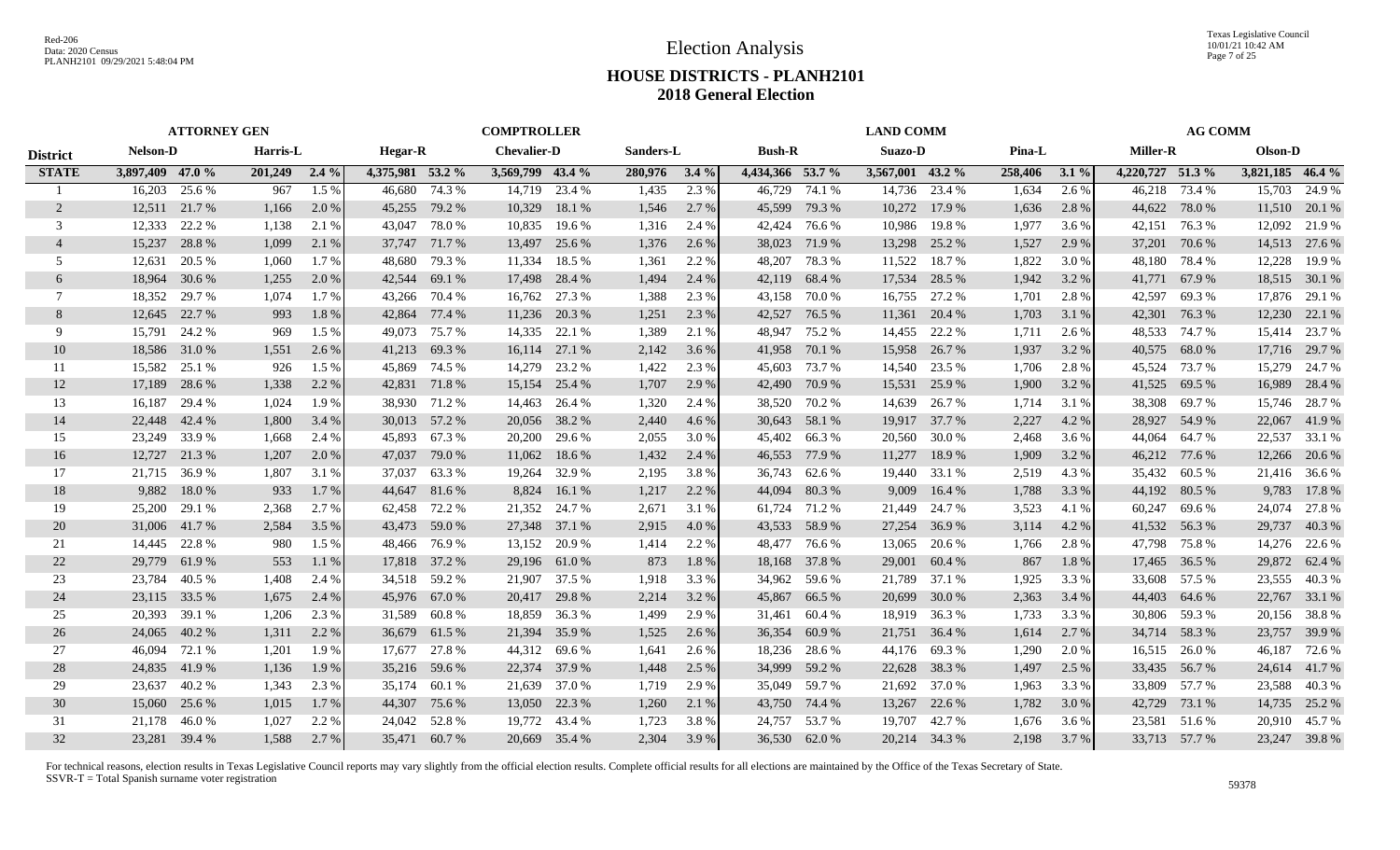Texas Legislative Council 10/01/21 10:42 AM Page 8 of 25

# **HOUSE DISTRICTS - PLANH2101 2018 General Election**

|                 | <b>AG COMM</b> |         |                   |               | <b>RR COMM1</b>  |               |          |       |                    | SUP CT 2      |                   |               |                  | <b>SUP CT 4</b> |                  |        |                  | <b>SUP CT 6</b> |                  |               |
|-----------------|----------------|---------|-------------------|---------------|------------------|---------------|----------|-------|--------------------|---------------|-------------------|---------------|------------------|-----------------|------------------|--------|------------------|-----------------|------------------|---------------|
| <b>District</b> | Carpenter-L    |         | <b>Craddick-R</b> |               | <b>McAllen-D</b> |               | Wright-L |       | <b>Blacklock-R</b> |               | <b>Kirkland-D</b> |               | <b>Devine-R</b>  |                 | Sandill-D        |        | <b>Brown-R</b>   |                 | <b>Cheng-D</b>   |               |
| <b>STATE</b>    | 191,579        | $2.3\%$ | 4,375,917 53.2 %  |               | 3,611,209 43.9 % |               | 237,908  | 2.9%  | 4,359,904 53.1 %   |               | 3,845,883 46.9 %  |               | 4,399,060 53.7 % |                 | 3,791,171 46.3 % |        | 4,403,779 53.7 % |                 | 3,795,015 46.3 % |               |
|                 | 1,035          | 1.6 %   | 46,635            | 74.2 %        | 14,861           | 23.6 %        | 1,382    | 2.2 % | 47,084             | 74.9 %        | 15,739            | 25.1 %        | 47,137           | 75.2 %          | 15,538           | 24.8%  | 47,205           | 75.3 %          | 15,470           | 24.7 %        |
| 2               | 1,077          | 1.9 %   | 45,251            | 79.2 %        | 10,465           | 18.3%         | 1,406    | 2.5 % | 45,464             | 79.8 %        | 11,510            | 20.2 %        | 45,565           | 80.2 %          | 11,227           | 19.8%  | 45,524           | 80.1 %          | 11,300           | 19.9 %        |
| 3               | 972            | 1.8%    | 43,061            | 78.0%         | 10,935           | 19.8%         | 1,202    | 2.2 % |                    | 43,162 78.4 % | 11,923            | 21.6 %        | 43,235           | 78.5 %          | 11,809           | 21.5 % | 43,236           | 78.5 %          | 11,853           | 21.5 %        |
| $\overline{4}$  | 952            | 1.8%    | 37,771            | 71.8%         | 13,710           | 26.0%         | 1,155    | 2.2 % | 37,988             | 72.2 %        | 14,635            | 27.8 %        | 38,124           | 72.6 %          | 14,409           | 27.4 % | 38,076           | 72.5 %          | 14,472           | 27.5 %        |
| 5               | 1,015          | 1.7%    | 48,557            | 79.1 %        | 11,550           | 18.8%         | 1,295    | 2.1 % | 49,103             | 80.1%         | 12,221            | 19.9 %        | 49,188           | 80.3%           | 12,031           | 19.7 % | 49,132           | 80.3%           | 12,051           | 19.7 %        |
| 6               | 1,218          | 2.0 %   | 42,547            | 69.0 %        | 17,648           | 28.6 %        | 1,425    | 2.3 % | 42,837             | 69.7 %        | 18,624            | 30.3 %        | 42,891           | 69.9 %          | 18,477           | 30.1 % | 42,743           | 69.7 %          | 18,597           | 30.3 %        |
| 7               | 1,025          | 1.7 %   | 43,281            | 70.4 %        | 16,890           | 27.5 %        | 1,279    | 2.1 % |                    | 43,547 71.1 % | 17,717            | 28.9%         |                  | 43,640 71.4 %   | 17,511           | 28.6 % |                  | 43,585 71.2 %   |                  | 17,613 28.8 % |
| 8               | 925            | 1.7%    | 42,718            | 77.1 %        | 11,463           | 20.7 %        | 1,238    | 2.2 % | 43,064             | 78.0%         | 12,179            | 22.0 %        | 43,173           | 78.3 %          | 11,994           | 21.7 % | 43,196           | 78.3%           |                  | 11,996 21.7 % |
| 9               | 1,007          | 1.6 %   | 48,981            | 75.6 %        | 14,537           | 22.4 %        | 1,307    | 2.0 % | 49,409             | 76.3 %        | 15,354            | 23.7 %        | 49,449           | 76.7 %          | 15,043           | 23.3 % | 49,482           | 76.6 %          | 15,076           | 23.4 %        |
| 10              | 1,393          | 2.3 %   | 41,359            | 69.4 %        | 16,166           | 27.1 %        | 2,043    | 3.4 % |                    | 41,646 70.1 % | 17,787            | 29.9 %        | 41,846           | 70.7 %          | 17,379           | 29.3 % | 41,705           | 70.3 %          | 17,588           | 29.7 %        |
| 11              | 942            | 1.5 %   | 45,869            | 74.4 %        | 14,450           | 23.4 %        | 1,371    | 2.2 % | 46,081             | 75.0 %        | 15,365            | 25.0 %        | 46,245           | 75.4 %          | 15,124           | 24.6 % | 46,183           | 75.1 %          | 15,291           | 24.9 %        |
| 12              | 1,207          | 2.0%    | 42,559            | 71.4 %        | 15,441           | 25.9%         | 1,637    | 2.7 % |                    | 42,647 71.8 % | 16,767            | 28.2 %        | 42,750           | 72.2 %          | 16,420           | 27.8 % | 42,618           | 72.0 %          | 16,535           | 28.0 %        |
| 13              | 883            | 1.6 %   | 38,899            | 71.0 %        | 14.688           | 26.8%         | 1,233    | 2.2 % |                    | 38,795 71.1 % | 15,745            | 28.9%         | 39,063           | 71.7 %          | 15,381           | 28.3 % | 38,985           | 71.6 %          | 15,487           | 28.4 %        |
| 14              | 1,662          | 3.2 %   |                   | 29,897 57.1 % | 20,105           | 38.4 %        | 2,383    | 4.5 % |                    | 30,013 57.4 % | 22,282            | 42.6 %        |                  | 30,275 58.0 %   | 21,932           | 42.0%  |                  | 30,276 57.9 %   | 21,998           | 42.1 %        |
| 15              | 1,515          | 2.2 %   | 46,052            | 67.6 %        | 20,257           | 29.7 %        | 1,806    | 2.7 % |                    | 45,565 67.0 % | 22,446 33.0 %     |               |                  | 45,611 67.2 %   | 22,299           | 32.8 % |                  | 45,853 67.4 %   |                  | 22,149 32.6 % |
| 16              | 1,044          | 1.8%    | 47,012            | 79.0 %        | 11,257           | 18.9%         | 1,255    | 2.1 % |                    | 47,216 79.4 % | 12,221            | 20.6 %        | 47,292           | 79.6 %          | 12,107           | 20.4 % | 47,308           | 79.6 %          |                  | 12,140 20.4 % |
| 17              | 1,681          | 2.9 %   | 36,007            | 61.6 %        | 19,957           | 34.2 %        | 2,471    | 4.2 % |                    | 36,743 63.1 % | 21,475            | 36.9%         | 37,105           | 64.0 %          | 20,879           | 36.0%  | 36,955           | 63.7 %          |                  | 21,070 36.3 % |
| 18              | 921            | 1.7%    | 44,679            | 81.6%         | 8,945            | 16.3%         | 1,138    | 2.1 % |                    | 44,962 82.2 % | 9,732             | 17.8 %        | 45,216           | 82.7 %          | 9,426            | 17.3 % | 45,233           | 82.7 %          | 9,480            | 17.3 %        |
| 19              | 2,287          | 2.6 %   | 61,620            | 71.3 %        | 21,883           | 25.3 %        | 2,958    | 3.4 % |                    | 62,538 72.5 % | 23,720            | 27.5 %        | 62,764           | 72.9 %          | 23,318           | 27.1 % | 62,737           | 72.8%           | 23,418           | 27.2 %        |
| 20              | 2,445          | 3.3 %   | 42,456            | 57.8%         | 27,893           | 37.9 %        | 3,164    | 4.3 % |                    | 43,507 59.2 % | 29,930            | 40.8%         | 43,788           | 59.8%           | 29,497           | 40.2 % | 43,693           | 59.5 %          | 29,727           | 40.5 %        |
| 21              | 1,011          | 1.6 %   | 48,304            | 76.6 %        | 13,427           | 21.3 %        | 1,303    | 2.1 % | 48,776             | 77.3 %        | 14,291            | 22.7 %        | 48,885           | 77.7 %          | 14,058           | 22.3 % | 48,931           | 77.7 %          | 14,023           | 22.3 %        |
| 22              | 549            | 1.1%    | 17,779            | 37.1 %        | 29,313           | 61.2%         | 796      | 1.7 % |                    | 17,834 37.2 % | 30,046            | 62.8%         | 17,971           | 37.6 %          | 29,849           | 62.4 % | 18,031           | 37.7 %          | 29,827           | 62.3 %        |
| 23              | 1,296          | 2.2 %   | 34,552            | 59.2 %        | 22,161           | 38.0%         | 1,651    | 2.8 % |                    | 34,606 59.4 % | 23,651            | 40.6 %        | 34,785           | 59.8 %          | 23,353           | 40.2 % | 34,793           | 59.8 %          | 23,387           | 40.2 %        |
| 24              | 1,528          | 2.2 %   | 46,120            | 67.2 %        | 20,577           | 30.0 %        | 1,981    | 2.9 % |                    | 46,096 67.2 % | 22,464            | 32.8%         | 46,245           | 67.5 %          | 22,235           | 32.5 % | 46,405           | 67.7 %          | 22,114           | 32.3 %        |
| 25              | 1,024          | 2.0 %   | 31,647            | 61.0 %        | 19,067           | 36.7%         | 1,186    | 2.3 % | 31,820             | 61.3%         | 20,092            | 38.7%         | 31,880           | 61.5 %          | 19,958           | 38.5 % | 32,009           | 61.7%           | 19,854           | 38.3%         |
| 26              | 1,113          | 1.9%    | 36,614            | 61.4 %        | 21,581           | 36.2 %        | 1,398    | 2.3 % | 36,081             | 60.8%         | 23,301            | 39.2 %        | 36,182           | 61.0%           | 23,171           | 39.0 % | 36,319           | 61.1 %          | 23,090           | 38.9%         |
| 27              | 933            | 1.5 %   | 17,772            | 27.9 %        | 44,488           | 69.9%         | 1,349    | 2.1 % | 17,406             | 27.4 %        | 46,116            | 72.6 %        | 17,486           | 27.6 %          | 45,966           | 72.4 % | 17,671           | 27.8 %          | 45,867           | 72.2 %        |
| 28              | 958            | $1.6\%$ | 35,141            | 59.6 %        | 22,567           | 38.3%         | 1,285    | 2.2 % |                    | 34,725 59.0 % | 24,089            | 41.0 %        | 34,794           | 59.2 %          | 23,968           | 40.8%  | 34,821           | 59.2 %          | 24,029           | 40.8%         |
| 29              | 1,189          | 2.0 %   | 35,213            | 60.2 %        |                  | 21,815 37.3 % | 1,457    | 2.5 % |                    | 35,174 60.2 % | 23,267            | 39.8%         | 35,303           | 60.4 %          | 23,098           | 39.6 % | 35,371           | 60.5 %          | 23,091           | 39.5 %        |
| 30              | 1,027          | 1.8%    |                   | 43,427 74.3 % | 13,720           | 23.5 %        | 1,295    | 2.2 % |                    | 43,576 74.8 % | 14,691 25.2 %     |               | 43,908           | 75.5 %          | 14,242           | 24.5 % | 43,770           | 75.2 %          |                  | 14,413 24.8 % |
| 31              | 1,222          | 2.7 %   |                   | 23.876 52.3 % | 20,538           | 45.0%         | 1,265    | 2.8%  |                    | 24,316 53.6 % | 21,081            | 46.4 %        | 24,734           | 54.6 %          | 20,543           | 45.4 % | 24,545 54.2 %    |                 | 20,765           | 45.8%         |
| 32              | 1,489          | 2.5 %   |                   | 35,310 60.5 % |                  | 21,097 36.2 % | 1,926    | 3.3 % |                    | 35,089 60.0 % |                   | 23,345 40.0 % |                  | 35,322 60.7 %   | 22,905           | 39.3 % |                  | 35,090 60.1 %   |                  | 23,297 39.9 % |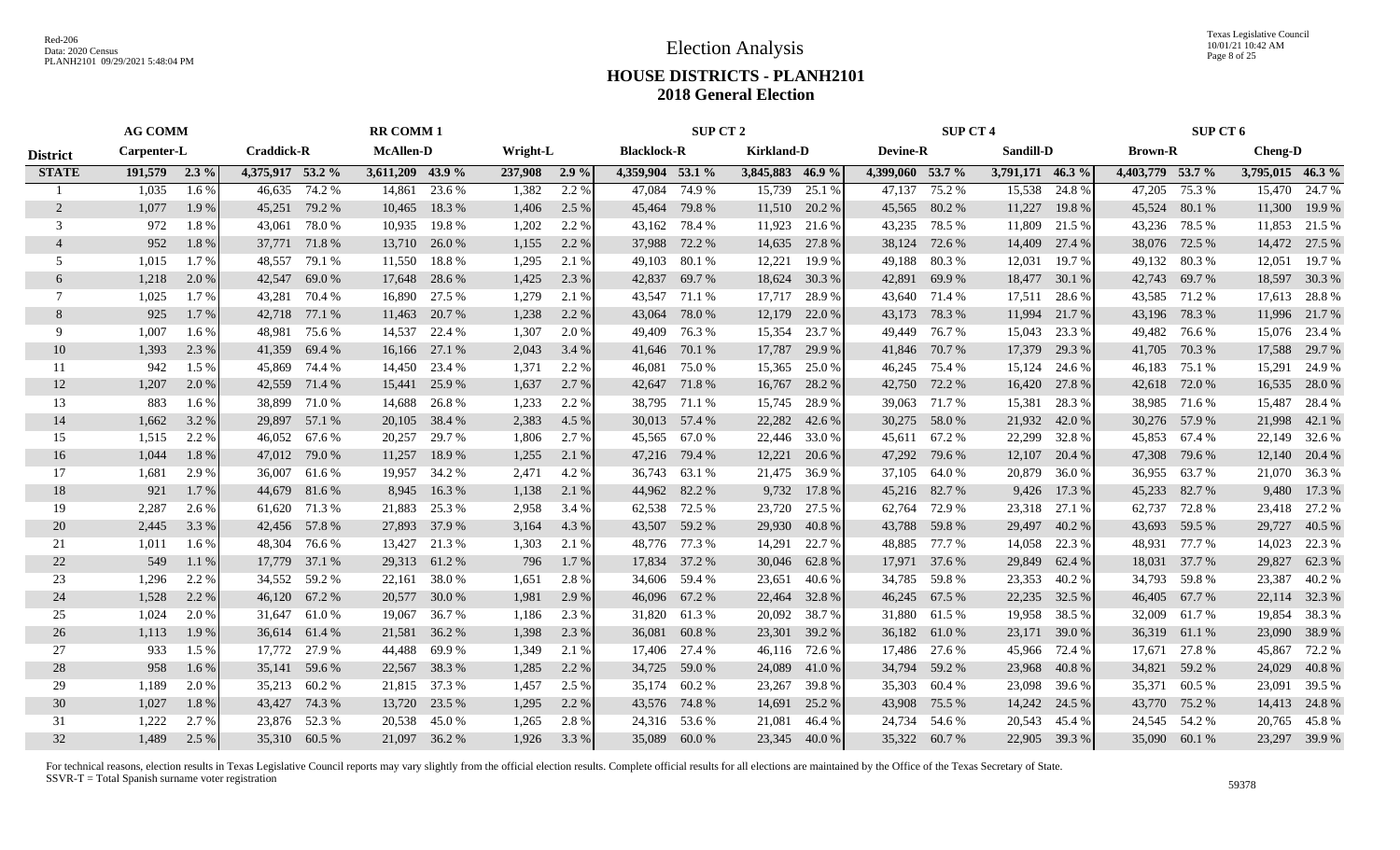|                 |                  |        | <b>CCA PRES JUDGE</b> |         |           |        |                  | CCA <sub>7</sub> |                   |        |                  | CCA <sub>8</sub> |           |        |
|-----------------|------------------|--------|-----------------------|---------|-----------|--------|------------------|------------------|-------------------|--------|------------------|------------------|-----------|--------|
| <b>District</b> | <b>Keller-R</b>  |        | <b>Strange-L</b>      |         | Jackson-D |        | <b>Hervey-R</b>  |                  | <b>Franklin-D</b> |        | Slaughter-R      |                  | Ash-L     |        |
| <b>STATE</b>    | 4,288,105 52.2 % |        | 187,271               | $2.3\%$ | 3,733,243 | 45.5 % | 4,428,312 54.2 % |                  | 3,749,155 45.8 %  |        | 4,769,981 74.7 % |                  | 1,616,476 | 25.3 % |
|                 | 46,534           | 74.1 % | 1,015                 | 1.6 %   | 15,248    | 24.3 % | 47,241           | 75.5 %           | 15,361            | 24.5 % | 48,166           | 87.2 %           | 7,088     | 12.8%  |
| $\overline{2}$  | 44,981           | 79.0%  | 1,099                 | 1.9%    | 10,870    | 19.1 % | 45,662           | 80.5 %           | 11,059            | 19.5 % | 46,325           | 89.0%            | 5,749     | 11.0%  |
| 3               | 42,646           | 77.2 % | 1,043                 | 1.9%    | 11,519    | 20.9%  | 43,494           | 79.1 %           | 11,483            | 20.9%  | 44,374           | 89.5%            | 5,222     | 10.5 % |
| $\overline{4}$  | 37,500           | 71.3%  | 1,059                 | 2.0%    | 14,071    | 26.7%  | 38,213           | 72.8 %           | 14,250            | 27.2 % | 39,745           | 83.6%            | 7,778     | 16.4 % |
| 5               | 48,519           | 79.1 % | 997                   | 1.6%    | 11,802    | 19.2%  | 49,246           | 80.5%            | 11,914            | 19.5 % | 49,916           | 91.2%            | 4,838     | 8.8%   |
| 6               | 42,135           | 68.8%  | 1,158                 | 1.9%    | 17,941    | 29.3%  | 42,744           | 70.1 %           | 18,248            | 29.9%  | 43,951           | 85.4 %           | 7,535     | 14.6 % |
| $\overline{7}$  | 43,054           | 70.2 % | 1,060                 | 1.7 %   | 17,235    | 28.1 % | 43,694           | 71.5 %           | 17,448            | 28.5 % | 44,820           | 87.1 %           | 6,624     | 12.9%  |
| 8               | 42,610           | 77.0 % | 978                   | 1.8%    | 11,751    | 21.2%  | 43,322           | 78.6%            | 11,818            | 21.4 % | 44,164           | 89.3%            | 5,277     | 10.7%  |
| 9               | 48,943           | 75.6 % | 980                   | 1.5 %   | 14,807    | 22.9 % | 49,569           | 76.8%            | 14,938            | 23.2 % | 50,612           | 89.4%            | 5,998     | 10.6%  |
| 10              | 41,103           | 69.0%  | 1,381                 | 2.3 %   | 17,043    | 28.6%  | 42,012           | 70.9%            | 17,262            | 29.1 % | 43,223           | 82.5 %           | 9,200     | 17.5 % |
| 11              | 45,821           | 74.4 % | 984                   | 1.6 %   | 14,766    | 24.0 % | 46,405           | 75.6 %           | 14,979            | 24.4 % | 47,254           | 87.8%            | 6,540     | 12.2 % |
| 12              | 42,065           | 70.8%  | 1,295                 | 2.2 %   | 16,048    | 27.0%  | 42,995           | 72.7 %           | 16,174            | 27.3 % | 44,405           | 84.9%            | 7,922     | 15.1 % |
| 13              | 38,499           | 70.5 % | 926                   | 1.7%    | 15,161    | 27.8%  | 39,187           | 72.0%            | 15,234            | 28.0%  | 40,348           | 87.8%            | 5,605     | 12.2 % |
| 14              | 29,094           | 55.6%  | 1,882                 | 3.6%    | 21,330    | 40.8%  | 30,526           | 58.6%            | 21,589            | 41.4%  | 33,432           | 73.7%            | 11,915    | 26.3 % |
| 15              | 44,955           | 66.0%  | 1,508                 | 2.2 %   | 21,656    | 31.8%  | 46,347           | 68.4%            | 21,385            | 31.6%  | 48,184           | 83.0%            | 9,902     | 17.0%  |
| 16              | 46,791           | 78.6%  | 1,083                 | 1.8%    | 11,687    | 19.6%  | 47,567           | 80.2%            | 11,747            | 19.8%  | 48,368           | 90.5 %           | 5,050     | 9.5 %  |
| 17              | 36,187           | 62.1 % | 1,739                 | 3.0%    | 20,353    | 34.9%  | 37,241           | 64.2%            | 20,803            | 35.8%  | 39,226           | 78.1 %           | 10,973    | 21.9%  |
| 18              | 44,556           | 81.4%  | 911                   | 1.7%    | 9,256     | 16.9%  | 45,270           | 82.8%            | 9,379             | 17.2 % | 45,866           | 91.0%            | 4,545     | 9.0%   |
| 19              | 61,468           | 71.3%  | 2,211                 | 2.6 %   | 22,513    | 26.1 % | 63,085           | 73.5 %           | 22,742            | 26.5 % | 64,947           | 85.4 %           | 11,062    | 14.6 % |
| 20              | 42,393           | 57.8%  | 2,356                 | 3.2 %   | 28,590    | 39.0%  | 43,962           | 60.2%            | 29,021            | 39.8%  | 46,351           | 77.2 %           | 13,726    | 22.8%  |
| 21              | 48,308           | 76.6%  | 989                   | 1.6 %   | 13,753    | 21.8%  | 49,051           | 78.0%            | 13,868            | 22.0%  | 50,422           | 89.4%            | 5,971     | 10.6%  |
| 22              | 17,631           | 36.8%  | 577                   | 1.2%    | 29,676    | 62.0%  | 18,026           | 37.7 %           | 29,778            | 62.3%  | 19,816           | 72.3 %           | 7,577     | 27.7 % |
| 23              | 34,141           | 58.6%  | 1,323                 | 2.3%    | 22,822    | 39.2%  | 35,050           | 60.3%            | 23,044            | 39.7%  | 37,193           | 78.8%            | 10,027    | 21.2%  |
| 24              | 45,421           | 66.3%  | 1,484                 | 2.2 %   | 21,614    | 31.5%  | 46,765           | 68.4 %           | 21,563            | 31.6%  | 49,128           | 82.9%            | 10,143    | 17.1 % |
| 25              | 31,277           | 60.2%  | 1,017                 | 2.0%    | 19,650    | 37.8%  | 32,047           | 61.9%            | 19,725            | 38.1 % | 34,205           | 76.1 %           | 10,738    | 23.9%  |
| 26              | 35,563           | 59.9%  | 1,069                 | 1.8%    | 22,772    | 38.3%  | 36,727           | 62.0%            | 22,545            | 38.0%  | 38,984           | 80.3%            | 9,552     | 19.7%  |
| 27              | 17,074           | 26.9%  | 865                   | 1.4 %   | 45,650    | 71.8%  | 17,786           | 28.0%            | 45,652            | 72.0 % | 21,492           | 54.3 %           | 18,111    | 45.7%  |
| 28              | 34,289           | 58.3%  | 970                   | 1.6 %   | 23,530    | 40.0%  | 35,229           | 60.0%            | 23,453            | 40.0%  | 37,672           | 79.7%            | 9,585     | 20.3 % |
| 29              | 34,618           | 59.2%  | 1,247                 | 2.1 %   | 22,615    | 38.7%  | 35,629           | 61.1 %           | 22,723            | 38.9%  | 38,157           | 75.1 %           | 12,681    | 24.9%  |
| 30              | 43,302           | 74.3 % | 961                   | 1.6 %   | 14,055    | 24.1 % | 43,867           | 75.5 %           | 14,219            | 24.5 % | 45,442           | 89.3%            | 5,460     | 10.7%  |
| 31              | 23,840           | 52.2%  | 883                   | 1.9%    | 20,904    | 45.8%  | 24,521           | 54.0%            | 20,891            | 46.0%  | 27,212           | 78.4%            | 7,501     | 21.6%  |
| 32              | 34,364           | 58.9%  | 1,543                 | 2.6 %   | 22,450    | 38.5 % | 35,955           | 61.8%            | 22,208            | 38.2%  | 39,187           | 75.8%            | 12,477    | 24.2 % |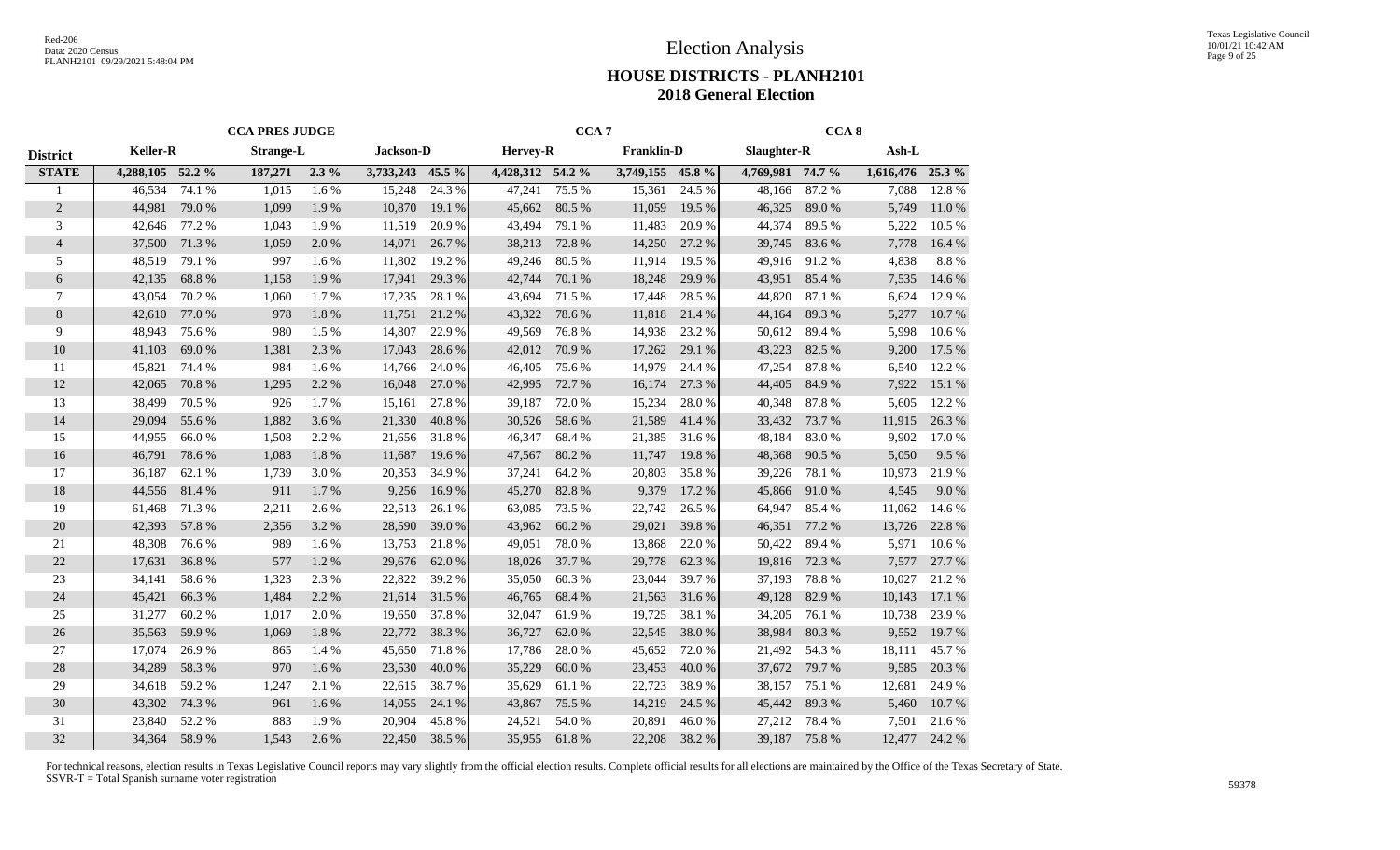Texas Legislative Council 10/01/21 10:42 AM Page 10 of 25

# **HOUSE DISTRICTS - PLANH2101 2018 General Election**

|                 | <b>U.S. SEN</b> |               |               |               |           |         |               |               | <b>GOVERNOR</b> |               |                   |         |           |               | <b>LT. GOVERNOR</b> |               |            |       | <b>ATTORNEY GEN</b> |               |
|-----------------|-----------------|---------------|---------------|---------------|-----------|---------|---------------|---------------|-----------------|---------------|-------------------|---------|-----------|---------------|---------------------|---------------|------------|-------|---------------------|---------------|
| <b>District</b> | Cruz-R          |               | O'Rourke-D    |               | Dikeman-L |         | Abbott-R      |               | <b>Valdez-D</b> |               | <b>Tippetts-L</b> |         | Patrick-R |               | <b>Collier-D</b>    |               | McKennon-L |       | <b>Paxton-R</b>     |               |
| 33              |                 | 40,025 59.2 % | 26,971 39.9 % |               | 589       | $0.9\%$ |               | 43,587 64.7 % |                 | 22,520 33.5 % | 1,217             | 1.8 %   |           | 40,030 59.7 % |                     | 25,470 38.0 % | 1,517      | 2.3 % |                     | 39,241 58.6 % |
| 34              | 17,957 41.4 %   |               |               | 25,122 57.9 % | 281       | $0.6\%$ | 21,271        | 49.1 %        |                 | 21,547 49.7 % | 510               | 1.2 %   |           | 17,580 41.0 % |                     | 24,426 57.0 % | 882        | 2.1 % |                     | 17,473 40.7 % |
| 35              | 10,928          | 35.1 %        |               | 19,990 64.3 % | 190       | $0.6\%$ |               | 12,712 41.1 % |                 | 17,912 57.9 % | 309               | $1.0\%$ | 10,659    | 34.9 %        | 19,228              | 63.0%         | 616        | 2.0 % |                     | 10,089 33.1 % |
| 36              | 9,075           | 27.3 %        | 23,965        | 72.1 %        | 178       | $0.5\%$ |               | 10,942 33.1 % | 21,751          | 65.8%         | 374               | 1.1%    |           | 9,132 27.8 %  | 23,087              | 70.3%         | 620        | 1.9%  |                     | 8,762 26.7 %  |
| 37              | 11,005          | 33.2 %        | 21,900        | 66.1 %        | 245       | 0.7%    | 13,502        | 41.0 %        |                 | 18,900 57.4 % | 512               | 1.6 %   | 10,964    | 33.9 %        | 20,354              | 63.0%         | 982        | 3.0 % |                     | 10,230 31.6 % |
| 38              | 12,017          | 35.4 %        | 21,641        | 63.8%         | 241       | 0.7%    | 14,607        | 43.3 %        |                 | 18,635 55.3 % | 468               | 1.4 %   |           | 12,046 36.4 % | 20,166              | 60.9%         | 912        | 2.8 % |                     | 11,276 34.0 % |
| 39              | 9,068           | 29.9%         | 21,107        | 69.5 %        | 174       | 0.6 %   |               | 10,840 35.9 % | 18,995          | 63.0%         | 333               | 1.1 %   |           | 9,018 30.2 %  | 20,274              | 67.9%         | 581        | 1.9%  |                     | 8,539 28.6 %  |
| 40              | 9,995           | 29.7 %        | 23,428        | 69.7 %        | 180       | $0.5\%$ |               | 12,139 36.3 % |                 | 20,932 62.6 % | 366               | 1.1 %   |           | 9,795 29.6 %  | 22,619              | 68.3%         | 682        | 2.1 % | 9,373               | 28.4 %        |
| 41              | 14,518          | 37.6 %        | 23,928        | 61.9%         | 217       | $0.6\%$ | 17,017        | 44.2 %        | 21,058          | 54.6 %        | 459               | 1.2%    | 14,785    | 38.7 %        | 22,692              | 59.3%         | 764        | 2.0 % | 14,198              | 37.2 %        |
| 42              | 11,258          | 29.7 %        |               | 26,426 69.6 % | 281       | $0.7\%$ | 13,289        | 35.3 %        | 23,927          | 63.5 %        | 437               | 1.2%    | 10,776    | 29.0 %        | 25,495              | 68.6 %        | 900        | 2.4 % | 9,672               | 26.1 %        |
| 43              |                 | 30,112 57.3 % | 22,096 42.1 % |               | 335       | $0.6\%$ |               | 33,054 63.1 % |                 | 18,726 35.8 % | 568               | 1.1 %   |           | 29,118 56.4 % | 21,500              | 41.7%         | 981        | 1.9%  |                     | 28,933 56.1 % |
| 44              | 38,112 63.3 %   |               |               | 21,501 35.7%  | 585       | 1.0%    | 40,678 67.8%  |               |                 | 18,435 30.7 % | 906               | 1.5 %   |           | 38,331 64.2 % | 20,034              | 33.5 %        | 1,362      | 2.3 % | 37,231              | 62.5 %        |
| 45              |                 | 22,396 37.2 % | 37,117 61.7 % |               | 636       | 1.1%    |               | 25,952 43.3 % |                 | 32,389 54.0 % | 1,610             | 2.7 %   |           | 23,173 38.9 % | 34,335              | 57.7 %        | 2,046      | 3.4 % | 22,367              | 37.7 %        |
| 46              |                 | 12,286 19.5 % |               | 50,139 79.5 % | 655       | $1.0\%$ |               | 15,042 24.0 % |                 | 46,042 73.5 % | 1,600             | 2.6 %   |           | 12,873 20.6 % | 47,724              | 76.4 %        | 1,886      | 3.0 % | 12,362              | 19.8%         |
| 47              |                 | 25,835 27.3 % |               | 67,727 71.6 % | 1,013     | 1.1 %   | 31,989 34.2 % |               |                 | 58,836 62.9 % | 2,771             | 3.0%    |           | 26,623 28.5 % | 63,593              | 68.1 %        | 3,156      | 3.4 % |                     | 25,570 27.4 % |
| 48              | 32,105 36.3 %   |               | 55,322        | 62.5 %        | 1,024     | 1.2%    |               | 38,071 43.4 % |                 | 47,332 53.9 % | 2,337             | 2.7%    |           | 32,963 37.7 % |                     | 51,806 59.2 % | 2,723      | 3.1 % |                     | 31,762 36.4 % |
| 49              | 13,769          | 14.0 %        | 83,828        | 85.0%         | 1,027     | $1.0\%$ |               | 19,246 19.8 % |                 | 74,994 77.2 % | 2,947             | 3.0%    | 15,159    | 15.7 %        | 78,372              | 81.1 %        | 3,162      | 3.3 % | 14,357              | 14.9 %        |
| 50              | 11,192 21.2 %   |               | 40,923        | 77.6 %        | 598       | 1.1 %   |               | 13,518 25.8 % |                 | 37,453 71.4 % | 1,448             | 2.8 %   | 11,734    | 22.5 %        | 38,720              | 74.2 %        | 1,761      | 3.4 % |                     | 11,254 21.6 % |
| 51              |                 | 6,381 11.5 %  | 48,787        | 87.6 %        | 514       | 0.9%    |               | 8,698 15.7 %  |                 | 45,080 81.6 % | 1,474             | 2.7 %   | 7,115     | 12.9 %        | 45,883              | 83.4 %        | 1,985      | 3.6 % |                     | 6,695 12.2 %  |
| 52              | 35,110 52.1 %   |               | 31,467        | 46.7 %        | 808       | 1.2 %   | 39,175 58.3%  |               |                 | 26,441 39.3 % | 1,590             | 2.4 %   |           | 35,539 53.2 % | 29,267              | 43.8%         | 2,058      | 3.1 % |                     | 34,413 51.6 % |
| 53              | 58,157          | 75.9 %        | 17,875        | 23.3 %        | 575       | 0.8 %   | 60,425        | 79.0%         | 15,168          | 19.8 %        | 911               | 1.2%    | 56,682    | 74.4 %        | 18,028              | 23.7 %        | 1,447      | 1.9%  |                     | 56,735 74.6 % |
| 54              | 25,918 56.2 %   |               | 19,792        | 42.9%         | 391       | 0.8%    | 27,827        | 60.5 %        |                 | 17,387 37.8 % | 770               | 1.7%    |           | 26,001 56.7 % | 18,732              | 40.9%         | 1,111      | 2.4 % |                     | 25,749 56.2 % |
| 55              |                 | 21,519 53.2 % | 18,625        | 46.0 %        | 332       | 0.8%    | 23,330 57.7 % |               |                 | 16,416 40.6 % | 668               | 1.7 %   |           | 21,639 53.8 % | 17,610              | 43.7 %        | 1,008      | 2.5 % |                     | 21,317 53.0 % |
| 56              | 40,749          | 64.9%         |               | 21,513 34.3 % | 480       | 0.8%    |               | 43,608 69.4 % |                 | 18,295 29.1 % | 943               | 1.5 %   |           | 39,796 63.6 % | 21,389              | 34.2 %        | 1,422      | 2.3 % |                     | 39,742 63.7%  |
| 57              |                 | 35,709 57.3 % | 26,088        | 41.9%         | 531       | 0.9%    |               | 38,738 62.4 % | 22,027          | 35.5 %        | 1,307             | 2.1 %   | 35,961    | 58.2%         | 24,215              | 39.2 %        | 1,634      | 2.6 % |                     | 35,375 57.3 % |
| 58              | 42,603          | 76.2 %        | 12,844        | 23.0 %        | 479       | 0.9%    | 44,627        | 79.6 %        | 10,604          | 18.9%         | 816               | 1.5 %   | 41,957    | 75.1 %        | 12,700              | 22.7 %        | 1,179      | 2.1 % |                     | 41,322 74.2 % |
| 59              | 43,566 76.7 %   |               | 12,780        | 22.5 %        | 477       | 0.8 %   | 45,405        | 79.9 %        | 10,635          | 18.7 %        | 765               | 1.3%    | 42,667    | 75.3 %        | 12,784              | 22.6 %        | 1,225      | 2.2 % |                     | 42,462 75.1 % |
| 60              |                 | 29,877 54.6 % |               | 24,408 44.6 % | 421       | 0.8%    | 32,644 60.0 % |               |                 | 20,870 38.4 % | 902               | 1.7%    |           | 30,268 56.0 % | 22,653              | 41.9%         | 1,166      | 2.2 % |                     | 29,508 54.6 % |
| 61              |                 | 54,245 81.1 % | 12,117        | 18.1 %        | 527       | 0.8%    | 56,441 84.0 % |               |                 | 9,919 14.8 %  | 859               | 1.3%    |           | 53,658 80.1 % | 12,073              | 18.0%         | 1,292      | 1.9%  |                     | 53,279 79.7 % |
| 62              | 45,086          | 75.4 %        | 14,257        | 23.8 %        | 457       | 0.8%    | 46,383 77.7 % |               |                 | 12,462 20.9 % | 827               | 1.4 %   |           | 43,677 73.5 % | 14,540              | 24.5 %        | 1,189      | 2.0 % |                     | 43,907 74.0 % |
| 63              | 35,744 53.2 %   |               | 30,905        | 46.0 %        | 517       | 0.8 %   | 39,644 59.3 % |               |                 | 25,780 38.6 % | 1,410             | 2.1 %   |           | 36,253 54.4 % | 28,580              | 42.9%         | 1,770      | 2.7 % |                     | 35,418 53.3 % |
| 64              | 35,482 56.4 %   |               | 26,869        | 42.7 %        | 509       | 0.8 %   | 37,658 60.1 % |               |                 | 23,715 37.9 % | 1,253             | 2.0%    | 35,237    | 56.6 %        | 25,242              | 40.5 %        | 1,783      | 2.9 % |                     | 34,834 56.0 % |
| 65              |                 | 36.686 54.5 % |               | 30.049 44.6 % | 572       | 0.8 %   |               | 40.565 60.5 % |                 | 25,043 37.4 % | 1.428             | 2.1 %   |           | 37.265 55.8 % |                     | 27.815 41.7 % | 1,677      | 2.5 % |                     | 36,520 54.8 % |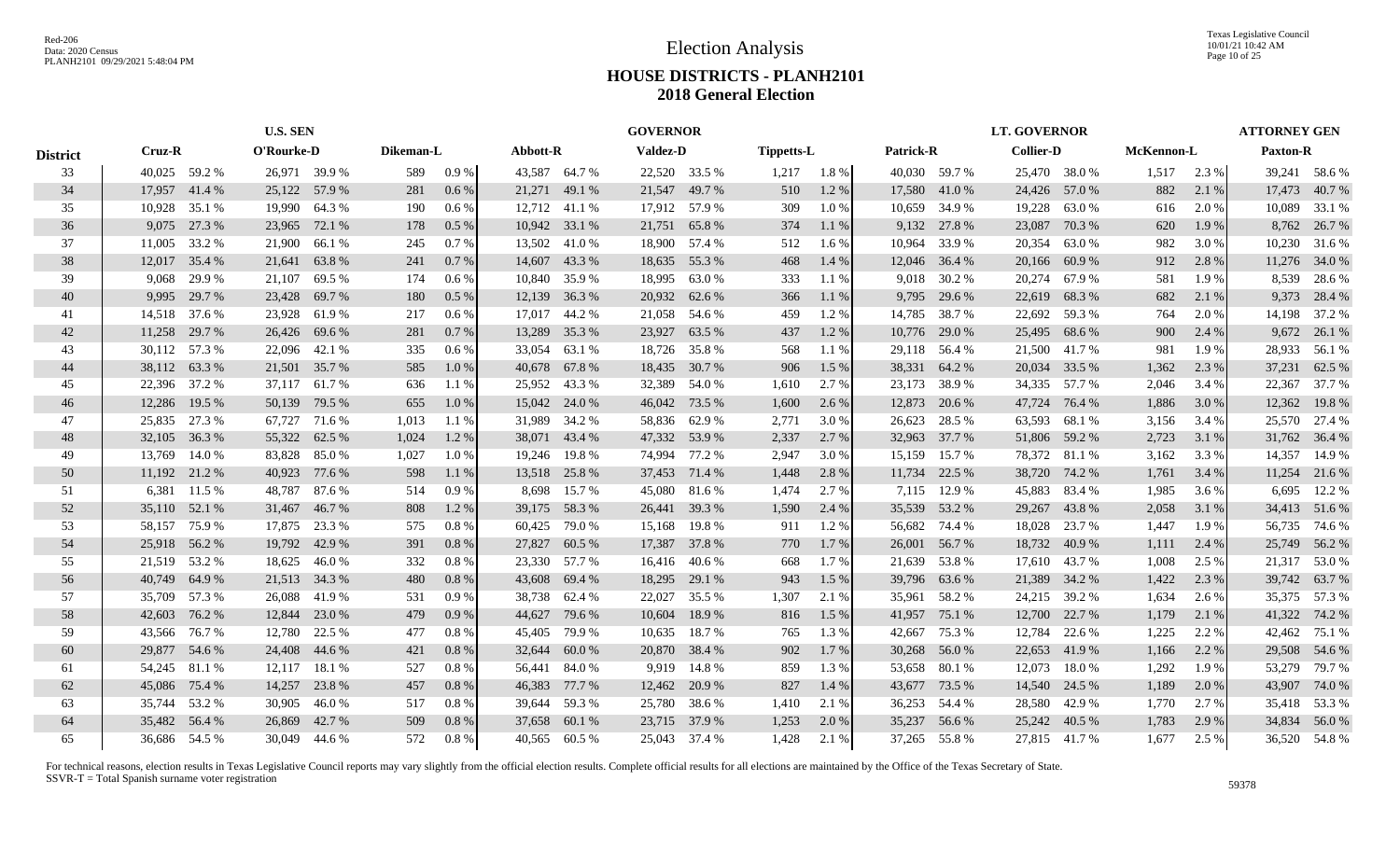Texas Legislative Council 10/01/21 10:42 AM Page 11 of 25

# **HOUSE DISTRICTS - PLANH2101 2018 General Election**

|                 | <b>ATTORNEY GEN</b> |        |          |       |                |        | <b>COMPTROLLER</b> |        |           |       |               |               | <b>LAND COMM</b> |               |        |       |                 | <b>AG COMM</b> |         |               |
|-----------------|---------------------|--------|----------|-------|----------------|--------|--------------------|--------|-----------|-------|---------------|---------------|------------------|---------------|--------|-------|-----------------|----------------|---------|---------------|
| <b>District</b> | <b>Nelson-D</b>     |        | Harris-L |       | <b>Hegar-R</b> |        | <b>Chevalier-D</b> |        | Sanders-L |       | <b>Bush-R</b> |               | <b>Suazo-D</b>   |               | Pina-L |       | <b>Miller-R</b> |                | Olson-D |               |
| 33              | 25,955 38.8 %       |        | 1,740    | 2.6 % | 41,397 62.5 %  |        | 22,834 34.5 %      |        | 1,993     | 3.0 % |               | 42,270 63.5 % |                  | 22,406 33.6 % | 1,922  | 2.9 % | 40,098 60.5 %   |                |         | 24,669 37.2 % |
| 34              | 24,393 56.9 %       |        | 1,036    | 2.4 % | 17,688 41.6 %  |        | 23,074 54.3 %      |        | 1,715     | 4.0 % | 19,058 44.5 % |               |                  | 22,532 52.6 % | 1,225  | 2.9 % | 16,742 39.4 %   |                |         | 24,736 58.3 % |
| 35              | 19,650 64.5 %       |        | 712      | 2.3 % | 10,317 34.1 %  |        | 18,587             | 61.4 % | 1,373     | 4.5 % | 11,292 37.0 % |               | 18,500           | 60.6 %        | 737    | 2.4 % | 10,183          | 33.5 %         | 19,399  | 63.9 %        |
| 36              | 23,365 71.2 %       |        | 672      | 2.0 % | 8,908          | 27.2 % | 22,387             | 68.5 % | 1,395     | 4.3 % | 10,035        | 30.5 %        | 22,166           | 67.5 %        | 657    | 2.0 % | 8,767           | 26.8%          |         | 23,166 70.9 % |
| 37              | 20,978 64.9 %       |        | 1,124    | 3.5 % | 10,280         | 32.2 % | 19,444             | 60.9%  | 2,227     | 7.0 % | 11,894        | 36.8%         | 19,355           | 59.9 %        | 1,056  | 3.3 % | 10,163          | 31.7 %         |         | 20,620 64.3 % |
| 38              | 20,819              | 62.8%  | 1,071    | 3.2 % | 11,350         | 34.6 % | 19,278             | 58.8%  | 2,153     | 6.6 % | 12,998        | 39.2 %        | 19,125           | 57.7 %        | 1,017  | 3.1 % | 11,143          | 33.8%          | 20,599  | 62.6 %        |
| 39              | 20,662              | 69.2 % | 650      | 2.2 % | 8,732          | 29.4 % | 19,651             | 66.1 % | 1,346     | 4.5 % | 9,802         | 32.8%         | 19,477           | 65.1 %        | 643    | 2.1 % | 8,626           | 29.0 %         |         | 20,381 68.6 % |
| 40              | 22,965              | 69.5 % | 721      | 2.2 % | 9,546          | 29.0 % | 21,822             | 66.3%  | 1,532     | 4.7 % | 10,663        | 32.2 %        | 21,656           | 65.3%         | 829    | 2.5 % | 9,268           | 28.2 %         | 22,738  | 69.1 %        |
| 41              | 23,203              | 60.7%  | 806      | 2.1 % | 14,738         | 38.8 % | 21,654             | 57.0 % | 1,596     | 4.2 % | 15,936        | 41.7 %        | 21,386           | 55.9%         | 927    | 2.4 % | 14,304          | 37.6 %         | 22,847  | 60.1%         |
| 42              | 26,250              | 70.7 % | 1,192    | 3.2 % | 10,070         | 27.4 % | 23,906             | 65.0%  | 2,824     | 7.7 % | 12,905        | 34.6 %        | 23,266           | 62.4 %        | 1,108  | 3.0 % | 9,776           | 26.5 %         | 25,398  | 68.9%         |
| 43              | 21,436 41.6 %       |        | 1,185    | 2.3 % | 29,184         | 57.1 % | 20,164             | 39.5 % | 1,727     | 3.4 % |               | 30,190 58.5 % |                  | 19,780 38.3 % | 1,627  | 3.2 % | 28,520          | 55.7 %         |         | 21,538 42.1 % |
| 44              | 20,682 34.7 %       |        | 1,669    | 2.8%  | 38,361         | 64.8%  | 18,821 31.8 %      |        | 2,054     | 3.5 % | 38,511        | 64.8%         |                  | 18,656 31.4 % | 2,283  | 3.8%  | 37,464          | 63.1 %         |         | 20,247 34.1 % |
| 45              | 34,845 58.7 %       |        | 2,155    | 3.6 % | 23,899         | 40.6 % | 31,863 54.2 %      |        | 3,042     | 5.2 % | 24,455 41.4 % |               |                  | 32,048 54.2 % | 2,629  | 4.4 % | 22,469          | 38.2 %         |         | 34,345 58.4 % |
| 46              | 48,135 77.1 %       |        | 1,953    | 3.1 % | 13,868 22.4 %  |        | 45,560             | 73.5 % | 2,543     | 4.1 % | 14,093 22.7 % |               |                  | 45,663 73.6 % | 2,275  | 3.7 % | 12,627          | 20.4 %         | 47,531  | 76.7 %        |
| 47              | 64,603 69.3 %       |        | 3,074    | 3.3 % | 30,077         | 32.6 % | 58,344 63.3 %      |        | 3,805     | 4.1 % | 30,830 33.3 % |               |                  | 58,267 62.9 % | 3,471  | 3.7 % | 26,374          | 28.6 %         |         | 62,911 68.2 % |
| 48              | 52,669              | 60.3%  | 2,861    | 3.3 % | 35,772 41.4 %  |        | 47,261 54.7 %      |        | 3,292     | 3.8 % | 36,495 42.1 % |               |                  | 46,960 54.2 % | 3,182  | 3.7 % | 32,668 37.8 %   |                |         | 50,935 59.0 % |
| 49              | 79,295              | 82.2 % | 2,863    | 3.0 % | 17.477         | 18.3%  | 73,728             | 77.4 % | 4,084     | 4.3 % | 18.411        | 19.3 %        |                  | 73,813 77.2 % | 3,414  | 3.6 % | 15,078          | 15.8%          |         | 77,416 81.1 % |
| 50              | 39,029              | 74.8%  | 1,869    | 3.6 % | 12,445         | 24.0 % | 37,039             | 71.5 % | 2,292     | 4.4 % | 12,638        | 24.4 %        |                  | 37,117 71.6 % | 2,101  | 4.1 % | 11,467          | 22.1 %         |         | 38,640 74.6 % |
| 51              | 46,399              | 84.5 % | 1,834    | 3.3 % | 7,482          | 13.7 % | 44,373             | 81.5 % | 2,601     | 4.8%  | 7,826         | 14.3 %        |                  | 44,550 81.7 % | 2,173  | 4.0%  | 6,783           | 12.4 %         | 45,991  | 84.3 %        |
| 52              | 29,846 44.8 %       |        | 2,404    | 3.6 % | 37,128         | 56.2 % | 26,355             | 39.9 % | 2,596     | 3.9%  | 37,134 56.1 % |               | 26,355           | 39.8%         | 2,743  | 4.1 % | 35,042          | 53.1 %         | 28,775  | 43.6 %        |
| 53              | 17,709 23.3 %       |        | 1,578    | 2.1 % | 57,964         | 76.8%  | 15,362             | 20.4 % | 2,115     | 2.8 % | 57,050        | 75.4 %        | 15,592           | 20.6 %        | 3,052  | 4.0%  | 56,876          | 75.3 %         | 17,045  | 22.6 %        |
| 54              | 18,876 41.2 %       |        | 1,162    | 2.5 % | 26,407         | 58.0%  | 17,550             | 38.5 % | 1,602     | 3.5 % | 26,397 57.8 % |               | 17,623           | 38.6 %        | 1,616  | 3.5 % | 25,843          | 56.6 %         | 18,603  | 40.8%         |
| 55              | 17,808 44.3 %       |        | 1,076    | 2.7 % | 21,918 54.8 %  |        | 16,566             | 41.5 % | 1,481     | 3.7 % | 22,054        | 55.0 %        |                  | 16,618 41.5 % | 1,400  | 3.5 % | 21.481          | 53.7 %         |         | 17,503 43.7 % |
| 56              | 21,186 33.9 %       |        | 1,501    | 2.4 % | 41,915 67.6 %  |        | 18,055             | 29.1 % | 2,058     | 3.3 % | 42,084        | 67.5 %        |                  | 18,166 29.2 % | 2,058  | 3.3 % | 40,223          | 64.8%          | 20,559  | 33.1 %        |
| 57              | 24,541              | 39.8%  | 1,781    | 2.9 % | 36,605         | 60.0%  | 22,147             | 36.3 % | 2,280     | 3.7 % | 37,510 61.2 % |               |                  | 21,740 35.4 % | 2,090  | 3.4 % | 35.676          | 58.4 %         | 23,786  | 38.9 %        |
| 58              | 12,931              | 23.2 % | 1,408    | 2.5 % | 42,391         | 76.8%  | 10,903             | 19.8%  | 1,878     | 3.4 % | 42,391        | 76.4 %        | 10,778           | 19.4 %        | 2,284  | 4.1 % | 41,960          | 75.8%          | 12,107  | 21.9 %        |
| 59              | 12,707              | 22.5 % | 1,349    | 2.4 % | 43,685         | 77.9 % | 10,842             | 19.3 % | 1,542     | 2.8%  | 43,685        | 77.5 %        | 10,761           | 19.1 %        | 1,914  | 3.4 % | 42,684          | 75.8%          | 12,301  | 21.8%         |
| 60              | 23,142              | 42.8%  | 1,382    | 2.6 % | 30,622 57.5 %  |        | 20,973             | 39.4 % | 1,646     | 3.1 % | 31,219 58.3 % |               |                  | 20,721 38.7 % | 1,603  | 3.0 % | 29,967          | 56.2%          | 22,159  | 41.5 %        |
| 61              | 12,029              | 18.0%  | 1,560    | 2.3 % | 54,700 82.3 %  |        | 9,981              | 15.0 % | 1,797     | 2.7 % | 54,863 82.1 % |               | 9,882            | 14.8 %        | 2,040  | 3.1 % | 53,634          | 80.5 %         | 11,737  | 17.6 %        |
| 62              | 14,145 23.8 %       |        | 1,284    | 2.2 % | 44,717         | 76.0 % | 12,461             | 21.2 % | 1,683     | 2.9 % | 44,977 76.1 % |               |                  | 12,208 20.7 % | 1,921  | 3.3 % | 44,228          | 74.9 %         | 13,507  | 22.9 %        |
| 63              | 29,088 43.8 %       |        | 1,957    | 2.9 % | 37,217         | 56.7 % | 25,936 39.5 %      |        | 2,469     | 3.8%  | 38,424        | 58.2 %        |                  | 25,548 38.7 % | 2,029  | 3.1 % | 35,934 54.7 %   |                |         | 27,985 42.6 % |
| 64              | 25,449              | 40.9%  | 1,868    | 3.0%  | 35,929         | 58.3%  | 23,128 37.5 %      |        | 2,554     | 4.1 % | 36,317        | 58.7 %        | 23,323           | 37.7 %        | 2,233  | 3.6 % | 35,313 57.3 %   |                | 24,635  | 39.9 %        |
| 65              | 28,270 42.4 %       |        | 1.820    | 2.7 % | 38.264 58.0 %  |        | 25.328 38.4 %      |        | 2.334     | 3.5 % |               | 39.419 59.5 % |                  | 24,883 37.6 % | 1.945  | 2.9 % | 37.084 56.2 %   |                |         | 27.202 41.2 % |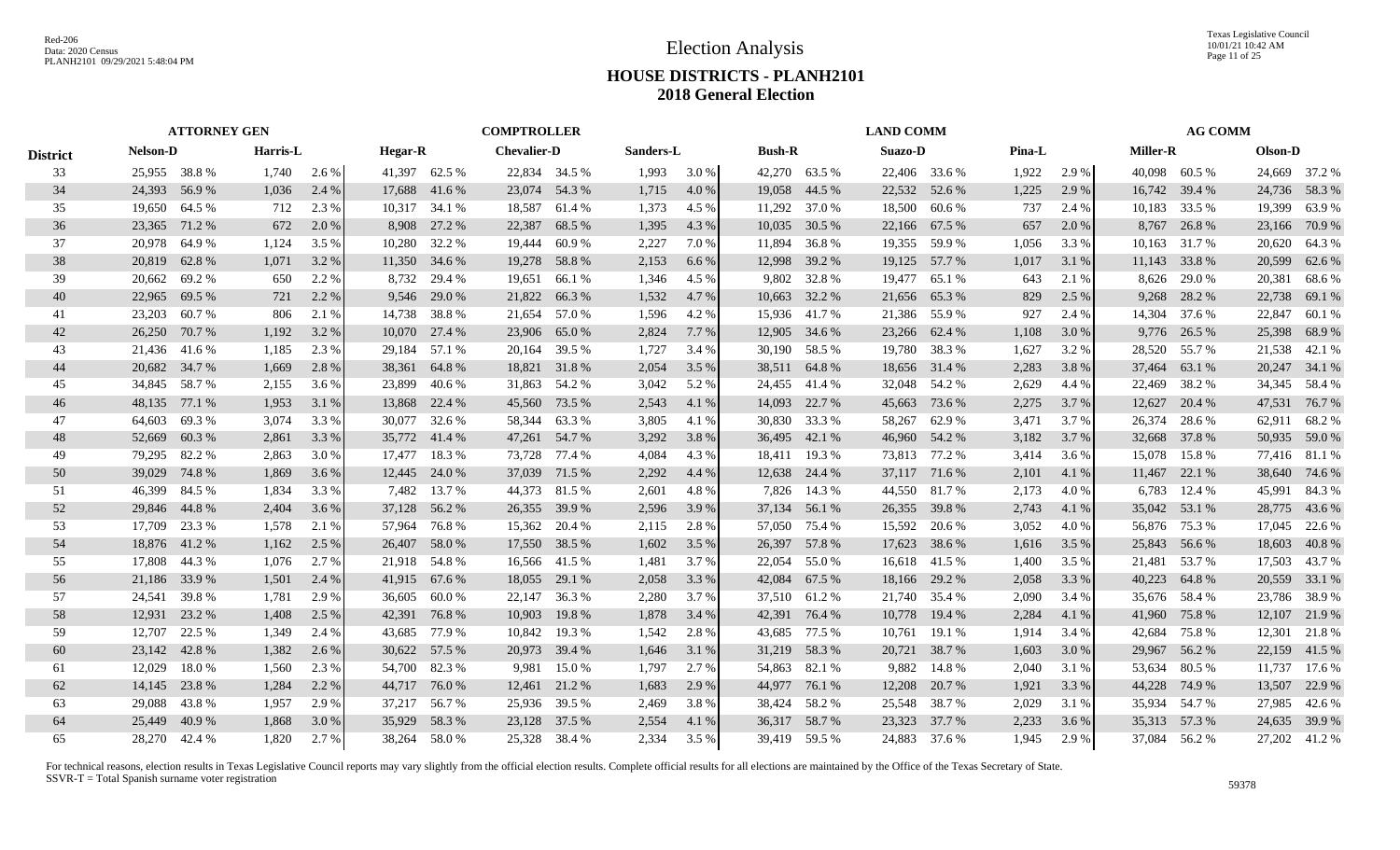Texas Legislative Council 10/01/21 10:42 AM Page 12 of 25

# **HOUSE DISTRICTS - PLANH2101 2018 General Election**

|                 | <b>AG COMM</b> |       |                   |               | <b>RR COMM1</b>  |               |          |       |                    | SUP CT 2      |                   |               |                 | <b>SUP CT 4</b> |               |               |                | SUP CT 6 |                |               |
|-----------------|----------------|-------|-------------------|---------------|------------------|---------------|----------|-------|--------------------|---------------|-------------------|---------------|-----------------|-----------------|---------------|---------------|----------------|----------|----------------|---------------|
| <b>District</b> | Carpenter-L    |       | <b>Craddick-R</b> |               | <b>McAllen-D</b> |               | Wright-L |       | <b>Blacklock-R</b> |               | <b>Kirkland-D</b> |               | <b>Devine-R</b> |                 | Sandill-D     |               | <b>Brown-R</b> |          | <b>Cheng-D</b> |               |
| 33              | 1,550          | 2.3 % |                   | 41,534 62.7 % |                  | 22,897 34.6 % | 1,827    | 2.8 % |                    | 41,524 62.7 % |                   | 24,735 37.3 % |                 | 41,867 63.3 %   |               | 24,263 36.7 % | 41,740 63.1 %  |          |                | 24,407 36.9 % |
| 34              | 986            | 2.3 % |                   | 17,464 41.2 % |                  | 23,656 55.7 % | 1,314    | 3.1 % |                    | 17,567 41.3 % |                   | 24,949 58.7 % |                 | 17,856 42.2 %   |               | 24,469 57.8 % | 17,645 41.6 %  |          |                | 24,785 58.4 % |
| 35              | 777            | 2.6 % | 10,137            | 33.4 %        | 19,263           | 63.5 %        | 919      | 3.0 % |                    | 10,506 34.7 % | 19,764            | 65.3%         |                 | 10,717 35.5 %   |               | 19,474 64.5 % | 10,576 35.0 %  |          |                | 19,629 65.0 % |
| 36              | 754            | 2.3 % | 8,509             | 26.0%         | 23,484           | 71.8%         | 694      | 2.1 % |                    | 9,001 27.6 %  | 23,632            | 72.4 %        | 9,266           | 28.4 %          | 23,344        | 71.6 %        | 9,132          | 28.0 %   |                | 23,492 72.0 % |
| 37              | 1,291          | 4.0%  | 10,255            | 31.9%         | 20,387           | 63.5 %        | 1,475    | 4.6 % |                    | 10,939 34.2 % | 21,025            | 65.8%         | 11,159          | 35.1 %          | 20,626        | 64.9%         | 10,998         | 34.5 %   | 20,865         | 65.5 %        |
| 38              | 1,180          | 3.6 % | 11,256            | 34.1 %        | 20,224           | 61.4 %        | 1,482    | 4.5 % |                    | 11,914 36.3 % | 20,883            | 63.7%         | 12,109          | 37.1 %          | 20,536        | 62.9 %        | 11,904         | 36.4 %   |                | 20,817 63.6 % |
| 39              | 714            | 2.4 % | 8.449             | 28.4 %        | 20,526           | 69.1 %        | 736      | 2.5 % | 8,851              | 29.8%         |                   | 20,812 70.2 % | 9,088           | 30.7 %          | 20,531        | 69.3%         | 9,011          | 30.4 %   |                | 20,649 69.6 % |
| 40              | 884            | 2.7 % | 9,108             | 27.7 %        | 22,963           | 69.8%         | 830      | 2.5 % |                    | 9,519 28.9 %  |                   | 23,370 71.1 % | 9,881           | 30.1 %          | 22,944        | 69.9%         | 9,753          | 29.7 %   | 23,085         | 70.3 %        |
| 41              | 890            | 2.3 % | 14,065            | 37.0 %        | 23,102           | 60.8%         | 843      | 2.2 % | 14,694             | 38.7%         | 23,313            | 61.3%         | 15,024          | 39.6 %          | 22,902        | 60.4 %        | 14,816         | 39.0%    | 23,144         | 61.0 %        |
| 42              | 1,666          | 4.5 % | 9,895             | 26.8%         |                  | 25,042 67.9 % | 1,927    | 5.2 % |                    | 10,272 27.9 % | 26,542            | 72.1 %        | 11,051          | 30.2 %          | 25,595        | 69.8%         | 10,472         | 28.6 %   |                | 26,174 71.4 % |
| 43              | 1,134          | 2.2 % | 28,843            | 56.4 %        | 20,687           | 40.5 %        | 1,568    | 3.1 % |                    | 29,178 57.3 % | 21,780            | 42.7 %        |                 | 29,564 58.2 %   | 21,226        | 41.8 %        | 29,263 57.6 %  |          |                | 21,559 42.4 % |
| 44              | 1,630          | 2.7 % | 38,586            | 65.2 %        |                  | 18,852 31.8 % | 1,769    | 3.0 % |                    | 38,517 65.3 % |                   | 20,509 34.7 % |                 | 38,930 66.1 %   | 19,973        | 33.9%         | 38,703 65.6 %  |          |                | 20,263 34.4 % |
| 45              | 1,978          | 3.4 % | 23,419            | 40.0 %        |                  | 32,536 55.5 % | 2,624    | 4.5 % |                    | 23,724 40.5 % | 34,834            | 59.5 %        |                 | 24,012 41.1 %   | 34,381        | 58.9%         | 24,027         | 41.1 %   |                | 34,488 58.9 % |
| 46              | 1,833          | 3.0 % |                   | 13,462 21.8 % |                  | 45,952 74.3 % | 2,425    | 3.9 % |                    | 13,507 21.8 % | 48,335            | 78.2 %        |                 | 13,612 22.1 %   | 48,115        | 77.9 %        | 13,783         | 22.3 %   | 48,027         | 77.7 %        |
| 47              | 2,983          | 3.2 % |                   | 28,965 31.5 % |                  | 59,307 64.4 % | 3,775    | 4.1 % |                    | 28,727 31.3 % | 63,108            | 68.7 %        |                 | 28,837 31.5 %   | 62,730        | 68.5 %        | 29,433 32.1 %  |          |                | 62,399 67.9 % |
| 48              | 2,741          | 3.2 % | 34,775            | 40.4 %        |                  | 47,935 55.6 % | 3,434    | 4.0 % |                    | 35,011 40.7 % |                   | 51,027 59.3 % |                 | 35,141 41.0 %   | 50,672        | 59.0 %        | 35,557 41.3 %  |          |                | 50,471 58.7 % |
| 49              | 2,915          | 3.1 % | 17,199            | 18.1 %        | 74,078           | 77.9 %        | 3,807    | 4.0%  |                    | 16,386 17.2 % | 78,740            | 82.8%         | 16,448          | 17.3 %          | 78,438        | 82.7 %        | 17,156         | 18.0%    | 77,981         | 82.0%         |
| 50              | 1,675          | 3.2 % | 12,087            | 23.4 %        | 37,344           | 72.3 %        | 2,255    | 4.4 % |                    | 12,278 23.8 % |                   | 39,317 76.2 % |                 | 12,390 24.0 %   | 39,133        | 76.0%         | 12,591         | 24.4 %   |                | 38,992 75.6 % |
| 51              | 1,756          | 3.2 % | 7.418             | 13.6 %        | 44,661           | 82.1 %        | 2,306    | 4.2 % |                    | 7,248 13.3 %  |                   | 47,156 86.7 % | 7,433           | 13.7 %          | 46,886 86.3 % |               | 7,538          | 13.9 %   | 46,854         | 86.1 %        |
| 52              | 2,227          | 3.4 % | 36,253            | 55.0 %        | 26,882           | 40.8%         | 2,797    | 4.2 % |                    | 36,945 56.1 % | 28,882            | 43.9%         |                 | 37,221 56.7 %   |               | 28,482 43.3 % | 37,184 56.5 %  |          | 28,684         | 43.5 %        |
| 53              | 1,651          | 2.2 % | 57,801            | 76.5 %        | 15,726           | 20.8%         | 2,005    | 2.7 % |                    | 58,119 77.4 % | 17,005            | 22.6 %        | 58,485          | 78.0 %          |               | 16,472 22.0 % | 58,283         | 77.7 %   |                | 16,745 22.3 % |
| 54              | 1,173          | 2.6 % |                   | 26,366 57.9 % | 17,748           | 39.0 %        | 1,423    | 3.1 % |                    | 26,522 58.3 % | 18,972            | 41.7%         | 26,655          | 58.7%           |               | 18,780 41.3 % | 26,486         | 58.4 %   | 18,904         | 41.6 %        |
| 55              | 1,027          | 2.6 % | 21,989            | 55.0 %        |                  | 16,745 41.9 % | 1,228    | 3.1 % |                    | 22,124 55.4 % | 17,822            | 44.6 %        | 22,199          | 55.7 %          |               | 17,670 44.3 % | 22,065 55.4 %  |          |                | 17,741 44.6 % |
| 56              | 1,311          | 2.1 % | 41,652            | 67.3 %        | 18,528           | 29.9 %        | 1,738    | 2.8 % |                    | 41,765 67.5 % | 20,098            | 32.5 %        | 42,042          | 68.1 %          | 19,728        | 31.9 %        | 41,990 67.9 %  |          |                | 19,877 32.1 % |
| 57              | 1,616          | 2.6 % | 36,991            | 60.6 %        | 22,064           | 36.2 %        | 1,978    | 3.2 % | 36,808             | 60.5 %        | 24,048            | 39.5 %        | 37,141          | 61.2 %          | 23,595        | 38.8%         | 36,879         | 60.7%    | 23,911         | 39.3 %        |
| 58              | 1,290          | 2.3 % | 42,511            | 77.0 %        | 10,947           | 19.8%         | 1,779    | 3.2 % | 42,905             | 77.8 %        | 12,212            | 22.2 %        | 42,995          | 78.3 %          | 11,940        | 21.7 %        | 42,882         | 78.1 %   | 12,034         | 21.9 %        |
| 59              | 1,327          | 2.4 % | 43,707            | 77.9 %        | 10,916           | 19.5 %        | 1,483    | 2.6 % | 43,937 78.5 %      |               | 12,015            | 21.5 %        | 44,073          | 78.9 %          | 11,775        | 21.1 %        | 43,979         | 78.7%    |                | 11,900 21.3 % |
| 60              | 1,206          | 2.3 % | 30,815            | 57.9 %        |                  | 21,018 39.5 % | 1,415    | 2.7 % |                    | 30,835 58.0 % |                   | 22,331 42.0 % |                 | 31,007 58.5 %   | 22,035        | 41.5 %        | 30,911 58.2 %  |          |                | 22,193 41.8 % |
| 61              | 1,283          | 1.9%  | 54,617 82.2 %     |               | 10,151           | 15.3 %        | 1,714    | 2.6 % |                    | 55,148 83.1 % | 11,219            | 16.9 %        |                 | 55,248 83.3 %   | 11,047        | 16.7 %        | 55,208 83.3 %  |          | 11,093         | 16.7 %        |
| 62              | 1,278          | 2.2 % | 44,804            | 76.0 %        |                  | 12,521 21.2 % | 1,613    | 2.7 % |                    | 45,192 76.8 % |                   | 13,618 23.2 % |                 | 45,338 77.2 %   | 13,408        | 22.8 %        | 45,454 77.3 %  |          | 13,365         | 22.7 %        |
| 63              | 1,751          | 2.7 % |                   | 37,754 57.5 % |                  | 25,768 39.3 % | 2,128    | 3.2 % | 37,246 56.9 %      |               | 28,183            | 43.1 %        |                 | 37,628 57.6 %   | 27,686        | 42.4 %        | 37,419 57.2 %  |          | 27,985         | 42.8%         |
| 64              | 1,718          | 2.8%  | 36,141 58.6 %     |               |                  | 23,367 37.9 % | 2,129    | 3.5 % |                    | 36,234 59.0 % |                   | 25,139 41.0 % |                 | 36,440 59.5 %   | 24,820        | 40.5 %        | 36,374 59.3 %  |          | 24,971         | 40.7%         |
| 65              | 1.677          | 2.5 % |                   | 38,687 58.7%  |                  | 25,253 38.3 % | 1.981    | 3.0 % |                    | 38,324 58.3 % |                   | 27.451 41.7 % |                 | 38.672 58.9 %   | 26,967        | 41.1 %        | 38.470 58.5 %  |          |                | 27.270 41.5 % |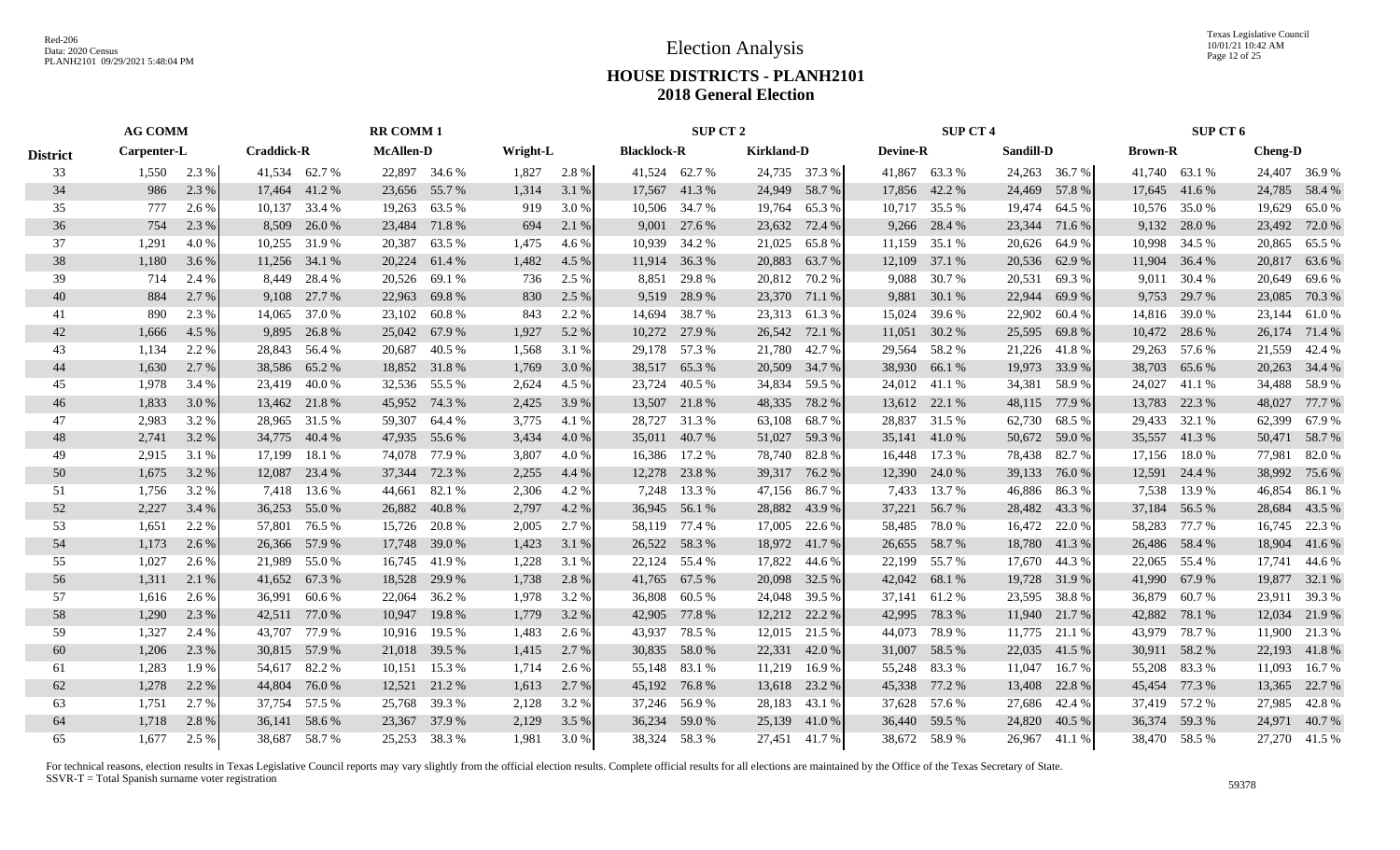|                 |                 |               | <b>CCA PRES JUDGE</b> |       |                  |        |                 | CCA <sub>7</sub> |                   |        |             | CCA <sub>8</sub> |        |        |
|-----------------|-----------------|---------------|-----------------------|-------|------------------|--------|-----------------|------------------|-------------------|--------|-------------|------------------|--------|--------|
| <b>District</b> | <b>Keller-R</b> |               | <b>Strange-L</b>      |       | <b>Jackson-D</b> |        | <b>Hervey-R</b> |                  | <b>Franklin-D</b> |        | Slaughter-R |                  | Ash-L  |        |
| 33              | 40,765          | 61.6%         | 1,580                 | 2.4 % | 23,855           | 36.0%  | 42,046          | 63.7%            | 23,973            | 36.3 % | 44,402      | 77.0 %           | 13,245 | 23.0%  |
| 34              | 17,213          | 40.5 %        | 885                   | 2.1 % | 24,397           | 57.4 % | 18,060          | 42.6 %           | 24,289            | 57.4 % | 21,603      | 65.9%            | 11,180 | 34.1 % |
| 35              | 10,162          | 33.5 %        | 604                   | 2.0 % | 19,573           | 64.5 % | 10,580          | 34.9%            | 19,704            | 65.1 % | 13,495      | 61.5%            | 8,441  | 38.5%  |
| 36              | 8,619           | 26.4 %        | 598                   | 1.8%  | 23,483           | 71.8%  | 9,139           | 28.0%            | 23,484            | 72.0 % | 12,959      | 55.7%            | 10,297 | 44.3%  |
| 37              | 10,350          | 32.2 %        | 933                   | 2.9%  | 20,813           | 64.8%  | 10,986          | 34.3 %           | 21,032            | 65.7%  | 14,054      | 57.6 %           | 10,325 | 42.4 % |
| 38              | 11,303          | 34.3 %        | 889                   | 2.7 % | 20,727           | 63.0%  | 11,874          | 36.1 %           | 20,999            | 63.9%  | 14,997      | 58.5 %           | 10,653 | 41.5 % |
| 39              | 8,551           | 28.8%         | 559                   | 1.9 % | 20,632           | 69.4%  | 8,955           | 30.2 %           | 20,669            | 69.8%  | 12,203      | 56.7%            | 9,333  | 43.3 % |
| $40\,$          | 9,189           | 27.9 %        | 651                   | 2.0%  | 23,093           | 70.1 % | 9,628           | 29.3 %           | 23,229            | 70.7%  | 13,606      | 55.5 %           | 10,915 | 44.5 % |
| 41              | 14,351          | 37.7 %        | 729                   | 1.9%  | 22,956           | 60.4%  | 14,888          | 39.2%            | 23,049            | 60.8%  | 18,702      | 61.6%            | 11,652 | 38.4%  |
| 42              | 9,679           | 26.2%         | 942                   | 2.6 % | 26,253           | 71.2 % | 10,793          | 29.4 %           | 25,977            | 70.6%  | 16,602      | 55.5 %           | 13,289 | 44.5 % |
| 43              | 28,745          | 56.3%         | 1,028                 | 2.0%  | 21,292           | 41.7%  | 29,521          | 58.0%            | 21,350            | 42.0%  | 32,311      | 78.2%            | 9,030  | 21.8%  |
| 44              | 37,893          | 64.1 %        | 1,564                 | 2.6 % | 19,633           | 33.2 % | 39,028          | 66.3%            | 19,859            | 33.7%  | 40,890      | 82.5 %           | 8,655  | 17.5 % |
| 45              | 22,880          | 39.0%         | 2,323                 | 4.0 % | 33,507           | 57.1 % | 24,112          | 41.4 %           | 34,161            | 58.6%  | 27,370      | 61.4%            | 17,224 | 38.6%  |
| 46              | 12,895          | 20.9%         | 1,904                 | 3.1 % | 47,047           | 76.1 % | 13,802          | 22.4 %           | 47,744            | 77.6 % | 17,690      | 44.1 %           | 22,400 | 55.9%  |
| 47              | 27,857          | 30.4 %        | 2,929                 | 3.2 % | 60,934           | 66.4 % | 29,469          | 32.3 %           | 61,642            | 67.7%  | 35,644      | 55.4 %           | 28,714 | 44.6 % |
| 48              | 34,157          | 39.8%         | 2,547                 | 3.0%  | 49,225           | 57.3 % | 35,760          | 41.8%            | 49,697            | 58.2%  | 41,114      | 64.1 %           | 23,055 | 35.9%  |
| 49              | 15,490          | 16.3%         | 3,138                 | 3.3 % | 76,381           | 80.4%  | 16,957          | 18.0%            | 77,339            | 82.0%  | 24,941      | 40.9%            | 36,061 | 59.1 % |
| 50              | 11,664          | 22.6 %        | 1,767                 | 3.4 % | 38,213           | 74.0%  | 12,533          | 24.4 %           | 38,821            | 75.6%  | 15,695      | 45.6 %           | 18,691 | 54.4 % |
| 51              | 6,829           | 12.6 %        | 1,880                 | 3.5 % | 45,695           | 84.0%  | 7,526           | 13.9%            | 46,627            | 86.1%  | 11,116      | 33.2%            | 22,407 | 66.8%  |
| 52              | 36,067          | 54.8%         | 2,081                 | 3.2 % | 27,647           | 42.0 % | 37,464          | 57.2 %           | 28,036            | 42.8%  | 40,034      | 74.6 %           | 13,636 | 25.4 % |
| 53              | 57,466          | 76.4 %        | 1,602                 | 2.1 % | 16,137           | 21.5 % | 58,623          | 78.2 %           | 16,358            | 21.8%  | 60,200      | 88.4%            | 7,874  | 11.6 % |
| 54              | 25,988          | 57.1 %        | 1,172                 | 2.6 % | 18,365           | 40.3%  | 26,753          | 58.8%            | 18,720            | 41.2%  | 28,597      | 72.5 %           | 10,824 | 27.5 % |
| 55              | 21,652          | 54.2 %        | 1,054                 | 2.6 % | 17,275           | 43.2%  | 22,299          | 55.9%            | 17,603            | 44.1 % | 23,943      | 70.7%            | 9,912  | 29.3%  |
| 56              | 41,181          | 66.4 %        | 1,345                 | 2.2 % | 19,448           | 31.4 % | 42,259          | 68.5 %           | 19,430            | 31.5 % | 44,301      | 83.9%            | 8,503  | 16.1%  |
| 57              | 36,233          | 59.5 %        | 1,694                 | 2.8%  | 22,994           | 37.7 % | 37,168          | 61.3%            | 23,493            | 38.7%  | 38,689      | 78.5%            | 10,590 | 21.5 % |
| 58              | 42,339          | 76.7%         | 1,394                 | 2.5 % | 11,432           | 20.7%  | 43,296          | 78.8%            | 11,631            | 21.2%  | 44,089      | 87.7%            | 6,162  | 12.3 % |
| 59              | 43,377          | 77.5 %        | 1,206                 | 2.2 % | 11,379           | 20.3 % | 44,230          | 79.4 %           | 11,510            | 20.6 % | 45,269      | 88.2%            | 6,085  | 11.8%  |
| 60              | 30,379          | 57.1 %        | 1,160                 | 2.2 % | 21,684           | 40.7%  | 31,131          | 58.7%            | 21,928            | 41.3%  | 32,744      | 75.6 %           | 10,586 | 24.4 % |
| 61              | 54,518          | 82.0%         | 1,323                 | 2.0 % | 10,640           | 16.0%  | 55,407          | 83.8%            | 10,726            | 16.2 % | 56,135      | 91.0%            | 5,535  | 9.0%   |
| 62              | 44,593          | 75.8%         | 1,200                 | 2.0 % | 13,042           | 22.2 % | 45,483          | 77.5 %           | 13,169            | 22.5 % | 46,344      | 88.6%            | 5,986  | 11.4 % |
| 63              | 36,643          | 56.0%         | 1,839                 | 2.8%  | 27,005           | 41.2%  | 37,733          | 57.9%            | 27,423            | 42.1 % | 39,768      | 76.6%            | 12,153 | 23.4 % |
| 64              | 35,599          | 57.9%         | 1,803                 | 2.9%  | 24,050           | 39.1 % | 36,546          | 59.8%            | 24,609            | 40.2 % | 38,157      | 76.0%            | 12,039 | 24.0%  |
| 65              |                 | 37,731 57.3 % | 1,735                 | 2.6 % | 26,388           | 40.1 % | 38,778          | 59.2 %           | 26,710            | 40.8%  | 40,722      | 78.1 %           | 11,410 | 21.9%  |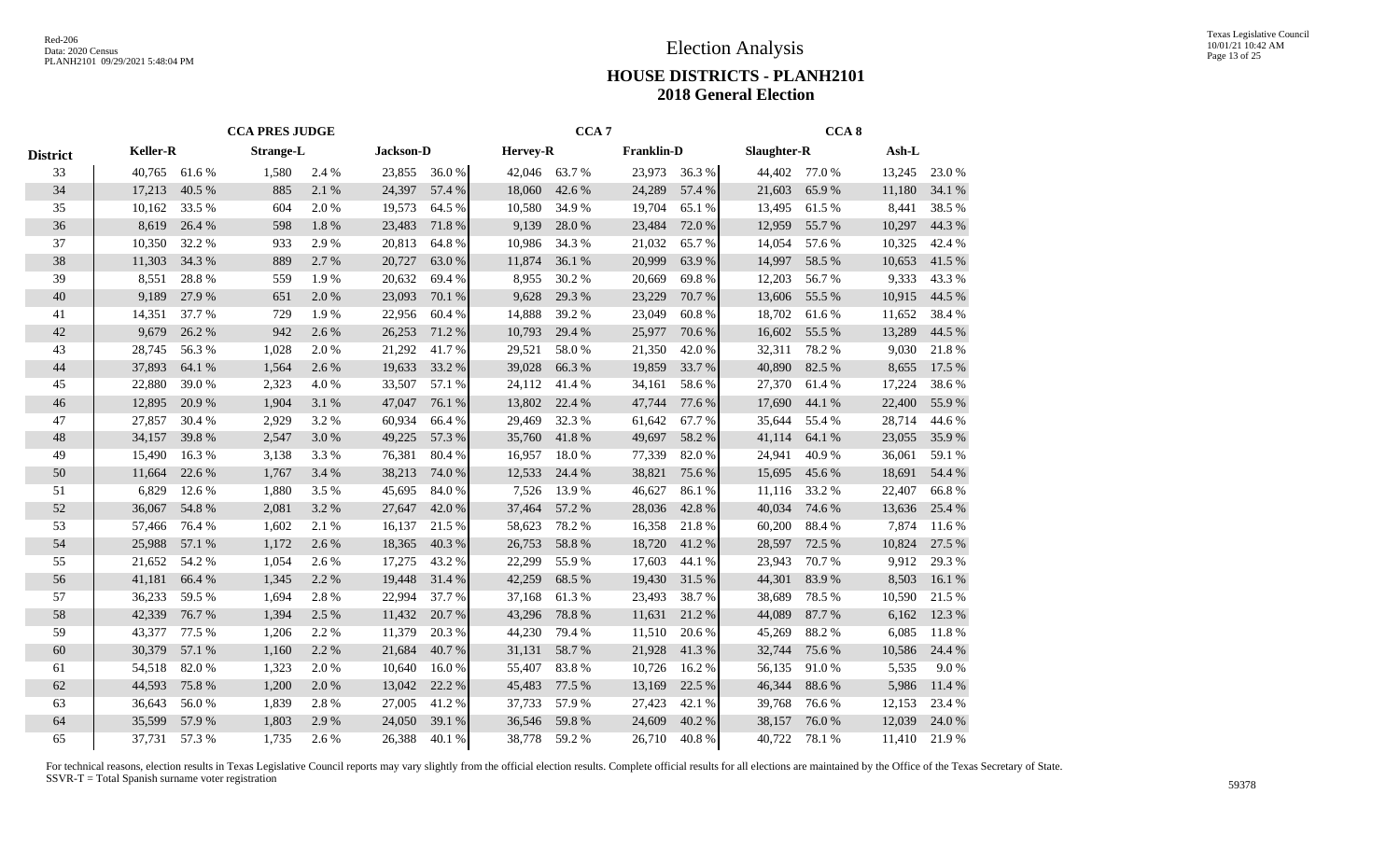Texas Legislative Council 10/01/21 10:42 AM Page 14 of 25

# **HOUSE DISTRICTS - PLANH2101 2018 General Election**

|                 |               |               | <b>U.S. SEN</b> |               |           |          |               |               | <b>GOVERNOR</b> |               |                   |       |           |               | <b>LT. GOVERNOR</b> |               |            |       | <b>ATTORNEY GEN</b> |        |
|-----------------|---------------|---------------|-----------------|---------------|-----------|----------|---------------|---------------|-----------------|---------------|-------------------|-------|-----------|---------------|---------------------|---------------|------------|-------|---------------------|--------|
| <b>District</b> | Cruz-R        |               | O'Rourke-D      |               | Dikeman-L |          | Abbott-R      |               | <b>Valdez-D</b> |               | <b>Tippetts-L</b> |       | Patrick-R |               | <b>Collier-D</b>    |               | McKennon-L |       | <b>Paxton-R</b>     |        |
| 66              |               | 34,006 51.7 % | 31,369 47.7 %   |               | 436       | 0.7 %    |               | 38,322 58.6 % |                 | 25,999 39.8 % | 1,084             | 1.7 % |           | 34,799 53.5 % |                     | 28,944 44.5 % | 1,265      | 1.9 % | 33,955 52.3 %       |        |
| 67              |               | 41,065 51.9 % | 37,337          | 47.2 %        | 683       | 0.9%     | 45,996        | 58.6 %        |                 | 30,965 39.4 % | 1,549             | 2.0 % |           | 41,704 53.4 % | 34,579              | 44.3 %        | 1,785      | 2.3 % | 40,271 51.7 %       |        |
| 68              | 57,103 84.4 % |               | 10,080          | 14.9 %        | 456       | 0.7%     | 58,459        | 86.3%         | 8,519           | 12.6 %        | 754               | 1.1%  | 55,027    | 81.6 %        | 11,234              | 16.7 %        | 1,180      | 1.7%  | 55,802 82.9 %       |        |
| 69              | 40,487        | 74.7 %        | 13,250          | 24.5 %        | 432       | 0.8 %    | 42,014        | 77.6 %        | 11,474          | 21.2 %        | 683               | 1.3%  |           | 38,637 71.8 % | 13,938              | 25.9%         | 1,203      | 2.2 % | 39,519 73.7 %       |        |
| 70              |               | 34,489 55.6 % | 27,085          | 43.6 %        | 494       | 0.8%     | 38,113        | 61.8%         |                 | 22,541 36.5 % | 1,033             | 1.7 % |           | 35,124 57.3 % | 24,950              | 40.7%         | 1,248      | 2.0 % | 34,160 55.7%        |        |
| 71              |               | 41,415 75.7 % | 12,858          | 23.5 %        | 460       | 0.8%     | 42,990        | 78.5 %        | 10,929          | 20.0%         | 835               | 1.5 % | 39,952    | 73.3 %        | 13,265              | 24.3 %        | 1,287      | 2.4 % | 40,691 74.8 %       |        |
| 72              |               | 40,136 75.3 % | 12,732          | 23.9 %        | 430       | 0.8%     |               | 41,498 77.8 % | 11,140          | 20.9 %        | 691               | 1.3 % | 37,743    | 71.4 %        | 13,840              | 26.2 %        | 1,280      | 2.4 % | 38,822              | 73.5 % |
| 73              | 54,781        | 68.0%         | 25,003          | 31.0 %        | 802       | 1.0%     | 58,335 72.1 % |               | 20,999          | 26.0%         | 1,528             | 1.9%  | 55,023    | 68.2 %        | 23,688              | 29.3 %        | 2,004      | 2.5 % | 54,138 67.3 %       |        |
| 74              | 16,530        | 39.2 %        | 25,245          | 59.8%         | 408       | 1.0%     |               | 18,510 44.5 % |                 | 22,441 53.9 % | 657               | 1.6 % |           | 16,432 40.2 % | 23,271              | 57.0 %        | 1,146      | 2.8%  | 15,898 39.0 %       |        |
| 75              | 6,955         | 21.7 %        | 24,988          | 77.8%         | 172       | $0.5 \%$ | 8,564         | 27.2 %        | 22,436          | 71.2 %        | 508               | 1.6 % | 7,609     | 24.4 %        | 22,669              | 72.8%         | 851        | 2.7 % | 7,295               | 23.4 % |
| 76              | 20,401        | 35.7 %        | 36,415          | 63.7 %        | 342       | $0.6\%$  | 23,609        | 41.4 %        |                 | 32,658 57.2 % | 787               | 1.4 % |           | 21,300 37.4 % | 34,690              | 60.9%         | 948        | 1.7%  | 20,471 36.0 %       |        |
| 77              | 7.981         | 16.6 %        | 39,825          | 82.8%         | 289       | $0.6\%$  | 10,478        | 22.1 %        | 36,069          | 76.1 %        | 841               | 1.8%  | 9,268     | 19.8%         | 36,179              | 77.1 %        | 1,460      | 3.1 % | 8,622               | 18.4 % |
| 78              |               | 19,730 33.1 % | 39,566          | 66.3%         | 376       | $0.6\%$  | 23,531        | 40.0 %        |                 | 34,086 57.9 % | 1,214             | 2.1 % |           | 21,522 37.1 % | 34,664              | 59.8%         | 1,829      | 3.2 % | 20,624 35.6 %       |        |
| 79              |               | 14,115 25.0 % | 42,046 74.5 %   |               | 305       | $0.5\%$  | 17,640        | 31.7 %        |                 | 37,122 66.6 % | 971               | 1.7%  | 15,787    | 28.7 %        | 37,741              | 68.5%         | 1,574      | 2.9 % | 14,965              | 27.2 % |
| 80              |               | 17,721 43.2 % |                 | 22,963 55.9 % | 360       | 0.9%     |               | 19,747 48.6 % |                 | 20,461 50.3 % | 463               | 1.1%  |           | 17,266 43.0 % | 21,968              | 54.8%         | 877        | 2.2 % | 16,352              | 40.9%  |
| -81             | 24,261        | 69.5 %        | 10,357          | 29.7 %        | 284       | 0.8 %    | 25,331        | 72.4 %        |                 | 9,194 26.3 %  | 466               | 1.3%  | 23,959    | 68.8 %        | 10,068              | 28.9%         | 802        | 2.3 % | 23,900 68.8%        |        |
| 82              |               | 36,356 76.5 % | 10,777          | 22.7 %        | 391       | 0.8%     | 37,592 79.3 % |               | 9,069           | 19.1 %        | 736               | 1.6 % |           | 35,458 75.2 % | 10,538              | 22.4 %        | 1,148      | 2.4 % | 35,857 76.1 %       |        |
| 83              | 44,950        | 75.9 %        | 13,908          | 23.5 %        | 392       | 0.7%     | 46,392        | 78.6 %        | 11,579          | 19.6 %        | 1,052             | 1.8%  | 42,123    | 71.7 %        | 15,155              | 25.8%         | 1,472      | 2.5 % | 43,640 74.4 %       |        |
| 84              | 27,346 55.6 % |               | 21,372          | 43.5 %        | 424       | 0.9%     | 29,136 59.5 % |               |                 | 18,553 37.9 % | 1,240             | 2.5 % | 26,667    | 54.8%         | 20,424              | 41.9%         | 1,605      | 3.3 % | 26,953 55.5 %       |        |
| 85              | 48,171        | 66.2%         | 24,172          | 33.2 %        | 427       | $0.6\%$  | 50,762 69.9 % |               | 21,097          | 29.1 %        | 754               | 1.0%  | 47,454    | 65.6 %        | 23,796              | 32.9 %        | 1,098      | 1.5 % | 46,905              | 65.0 % |
| 86              | 46,806        | 79.7 %        | 11,498          | 19.6 %        | 419       | 0.7%     | 48,077        | 82.0%         | 9,748           | 16.6%         | 793               | 1.4 % |           | 44,914 77.0 % | 12,080              | 20.7 %        | 1,354      | 2.3 % | 45,751              | 78.5 % |
| 87              | 33,321        | 76.4 %        | 9,875           | 22.7 %        | 393       | 0.9%     | 34,006        | 78.2 %        | 8,831           | 20.3 %        | 645               | 1.5 % | 31,430    | 72.6 %        | 10,754              | 24.9%         | 1,089      | 2.5 % | 32,459              | 75.1 % |
| 88              |               | 38,965 81.6 % | 8,517           | 17.8 %        | 281       | 0.6%     | 39,571 82.9 % |               |                 | 7,542 15.8 %  | 594               | 1.2%  |           | 35,646 75.2 % | 10,676              | 22.5 %        | 1,088      | 2.3 % | 37,699 79.6 %       |        |
| -89             |               | 34,553 52.9 % | 30,157          | 46.2%         | 633       | 1.0%     | 37,969 58.5 % |               |                 | 25,673 39.5 % | 1,281             | 2.0 % |           | 34,826 54.0 % | 28,097              | 43.6 %        | 1,554      | 2.4 % | 34,113 52.9 %       |        |
| 90              |               | 10,745 26.8 % | 29,052          | 72.5 %        | 277       | 0.7%     | 12,365        | 31.1 %        |                 | 26,785 67.3 % | 665               | 1.7 % |           | 11,152 28.2 % | 27,556              | 69.6 %        | 872        | 2.2 % | 10,835 27.4 %       |        |
| 91              | 34,434        | 59.0%         | 23,361          | 40.0%         | 561       | 1.0%     | 37,159        | 63.8%         |                 | 19,912 34.2 % | 1,133             | 1.9%  | 34,905    | 60.2%         | 21,642              | 37.3 %        | 1,451      | 2.5 % | 34,086 58.9 %       |        |
| 92              | 13,497        | 35.5 %        | 24,217          | 63.6 %        | 345       | 0.9%     | 15,281        | 40.3%         |                 | 21,817 57.6 % | 782               | 2.1 % | 13,892    | 36.8%         | 22,822              | 60.5 %        | 1,023      | 2.7 % | 13,504 35.9 %       |        |
| 93              | 28,832        | 56.1 %        | 22,137          | 43.1 %        | 426       | 0.8 %    | 31,332        | 61.2%         | 18,959          | 37.0 %        | 943               | 1.8%  |           | 29,228 57.2 % | 20,548              | 40.2 %        | 1,298      | 2.5 % | 28,717 56.3 %       |        |
| 94              |               | 39,986 55.6 % | 31,189          | 43.4 %        | 682       | 0.9%     | 43,764        | 61.1 %        | 26,398          | 36.8%         | 1,519             | 2.1 % |           | 40,340 56.5 % | 29,202              | 40.9%         | 1,902      | 2.7 % | 39,492 55.4 %       |        |
| 95              |               | 9,842 21.5 %  |                 | 35,616 77.8 % | 304       | 0.7%     | 11,461        | 25.1 %        |                 | 33,510 73.3 % | 723               | 1.6 % |           | 10,156 22.3 % | 34,545              | 75.8%         | 887        | 1.9%  | 9,790 21.5 %        |        |
| 96              |               | 37,465 55.4 % | 29,662          | 43.8%         | 538       | 0.8%     | 40,846        | 60.5 %        |                 | 25,501 37.8 % | 1,146             | 1.7 % |           | 37,740 56.0 % | 28,125              | 41.8%         | 1,487      | 2.2 % | 37,190 55.4 %       |        |
| 97              | 36.290        | 54.9 %        |                 | 29,250 44.2 % | 574       | 0.9%     | 39,991        | 60.7 %        |                 | 24,620 37.4 % | 1,279             | 1.9%  |           | 36,675 55.9 % | 27,282              | 41.6 %        | 1,693      | 2.6 % | 35,985 55.0 %       |        |
| 98              |               | 51,053 62.5 % |                 | 29,922 36.7 % | 655       | 0.8%     |               | 56,000 68.9 % |                 | 23,752 29.2 % | 1,555             | 1.9 % |           | 51,886 64.0 % |                     | 27,187 33.5 % | 1,962      | 2.4 % | 51,054 63.2 %       |        |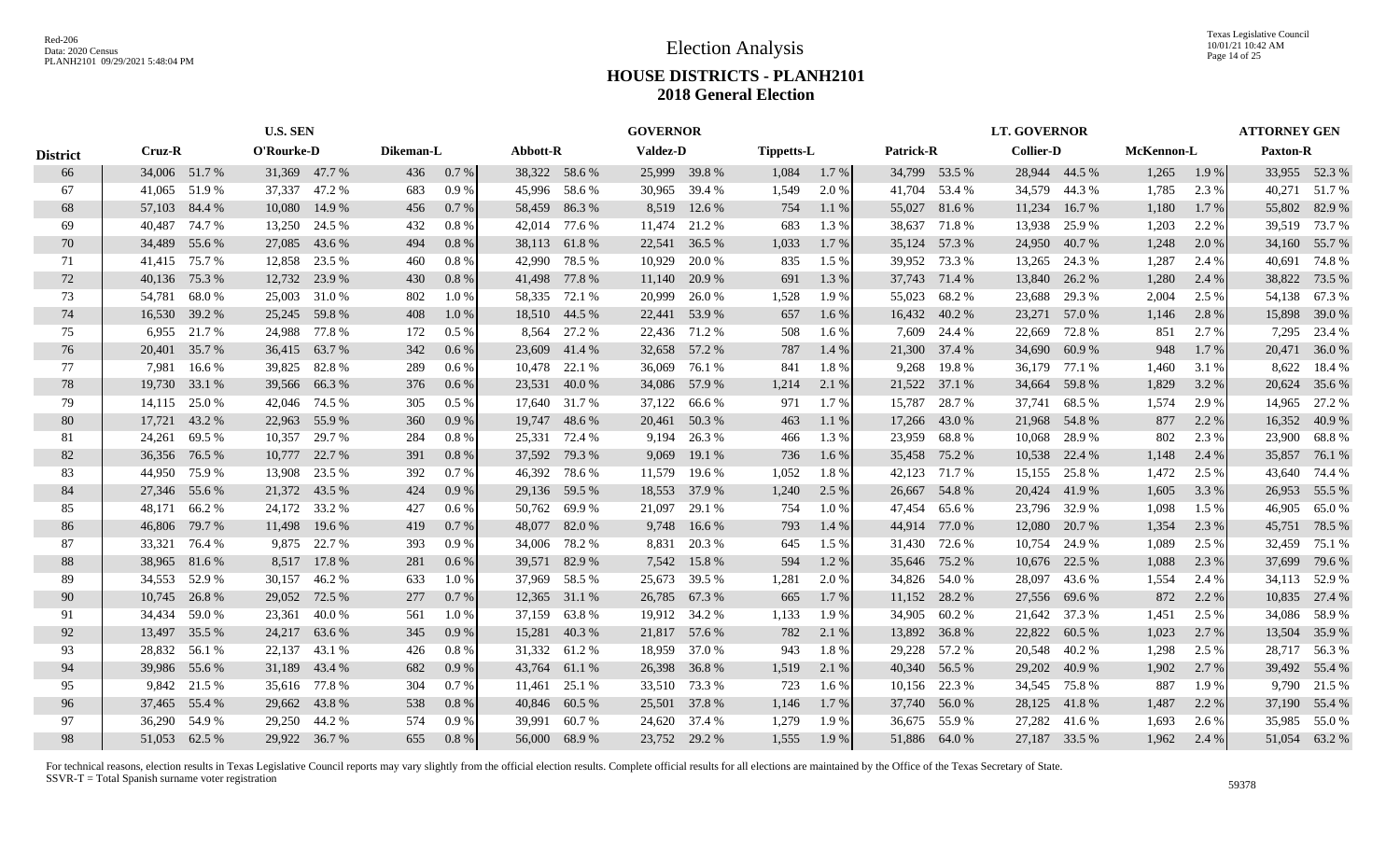Texas Legislative Council 10/01/21 10:42 AM Page 15 of 25

# **HOUSE DISTRICTS - PLANH2101 2018 General Election**

|                 |                 | <b>ATTORNEY GEN</b> |          |       |                |               | <b>COMPTROLLER</b> |               |           |       |               |               | <b>LAND COMM</b> |               |        |       |                 | <b>AG COMM</b> |         |               |
|-----------------|-----------------|---------------------|----------|-------|----------------|---------------|--------------------|---------------|-----------|-------|---------------|---------------|------------------|---------------|--------|-------|-----------------|----------------|---------|---------------|
| <b>District</b> | <b>Nelson-D</b> |                     | Harris-L |       | <b>Hegar-R</b> |               | <b>Chevalier-D</b> |               | Sanders-L |       | <b>Bush-R</b> |               | Suazo-D          |               | Pina-L |       | <b>Miller-R</b> |                | Olson-D |               |
| 66              | 29,564 45.5 %   |                     | 1,459    | 2.2 % | 36,016 56.2 %  |               |                    | 26,301 41.1 % | 1,712     | 2.7 % |               | 36,981 57.4 % |                  | 25,766 40.0 % | 1,653  | 2.6 % | 34,565 54.0 %   |                |         | 28,105 43.9 % |
| 67              |                 | 35,556 45.6 %       | 2,125    | 2.7 % |                | 43,141 56.3 % | 31,192             | 40.7 %        | 2,332     | 3.0 % | 44,425        | 57.5 %        | 30,525           | 39.5 %        | 2,301  | 3.0 % | 41,299          | 53.8%          | 33,609  | 43.8%         |
| 68              | 10,307          | 15.3 %              | 1,201    | 1.8%  | 56,860 85.0 %  |               | 8,556              | 12.8%         | 1,476     | 2.2 % | 56,154        | 83.7 %        | 8,819            | 13.1 %        | 2,108  | 3.1 % | 56,257          | 83.8%          |         | 9,717 14.5 %  |
| 69              | 13,028 24.3 %   |                     | 1,094    | 2.0 % | 39,922 75.2 %  |               | 11,551             | 21.8%         | 1,595     | 3.0 % |               | 39,580 74.3 % | 11,708           | 22.0 %        | 2,002  | 3.8%  |                 | 39,453 74.1 %  | 12,679  | 23.8%         |
| 70              | 25,595          | 41.8%               | 1,539    | 2.5 % | 35,774         | 59.3 %        | 22,821             | 37.8%         | 1,731     | 2.9 % | 36,618        | 60.4 %        | 22,370           | 36.9%         | 1,673  | 2.8%  | 34,831          | 57.7 %         | 24,159  | 40.0 %        |
| 71              | 12,482          | 22.9 %              | 1,221    | 2.2 % | 41,552         | 76.8 %        | 10,853             | 20.1 %        | 1,698     | 3.1 % | 41,111        | 76.2 %        | 10,908           | 20.2 %        | 1,946  | 3.6 % | 41,023          | 75.8%          | 12,014  | 22.2 %        |
| 72              | 12,762          | 24.1 %              | 1,265    | 2.4 % | 39,715 75.9 %  |               | 11,084             | 21.2 %        | 1,549     | 3.0 % | 39,563        | 75.2 %        | 11,107           | 21.1 %        | 1,939  | 3.7 % | 39,288          | 74.9 %         |         | 12,012 22.9 % |
| 73              | 24,228          | 30.1 %              | 2,136    | 2.7%  | 56,191 70.2 %  |               | 21,091             | 26.4 %        | 2,740     | 3.4 % | 56,074        | 69.8%         | 20,973           | 26.1 %        | 3,314  | 4.1 % |                 | 54,534 68.1 %  |         | 23,462 29.3 % |
| 74              | 23,376 57.4 %   |                     | 1,457    | 3.6 % | 15,630         | 38.8%         | 22,095             | 54.9 %        | 2,530     | 6.3%  |               | 16,915 41.6 % |                  | 22,183 54.5 % | 1,574  | 3.9%  | 15,304          | 38.0%          |         | 23,413 58.1 % |
| 75              | 22,829          | 73.3 %              | 1,041    | 3.3 % | 7,145          | 23.0 %        | 21,967             | 70.8%         | 1,909     | 6.2%  | 7,854         | 25.2 %        |                  | 22,300 71.6 % | 979    | 3.1 % | 7,048           | 22.7 %         | 22,800  | 73.5 %        |
| 76              | 35,318          | 62.1 %              | 1,060    | 1.9 % |                | 21,715 38.3 % | 33,384             | 58.9%         | 1,554     | 2.7 % | 22,028        | 38.8%         |                  | 33,516 59.0 % | 1,242  | 2.2 % | 20,424          | 36.0%          | 35,294  | 62.3%         |
| 77              | 36,584          | 78.1 %              | 1,661    | 3.5 % |                | 8,310 17.8 %  | 35,197             | 75.6 %        | 3,076     | 6.6%  | 9.701         | 20.7 %        |                  | 35,498 75.8 % | 1,609  | 3.4 % |                 | 8,162 17.5 %   |         | 36,333 78.0 % |
| 78              | 35,291          | 60.9%               | 2,027    | 3.5 % | 20,450 35.7 %  |               | 33,308             | 58.1 %        | 3,583     | 6.2 % | 22,429        | 38.8%         |                  | 33,295 57.6 % | 2,086  | 3.6 % |                 | 19,910 34.8 %  |         | 34,926 61.0 % |
| 79              | 38,283          | 69.5 %              | 1,813    | 3.3 % | 14,700 26.9 %  |               | 36,450             | 66.7 %        | 3,495     | 6.4 % | 16,438        | 29.9 %        |                  | 36,569 66.6 % | 1,881  | 3.4 % | 14,146          | 25.9 %         |         | 38,130 69.9 % |
| 80              | 22,517 56.3 %   |                     | 1,139    | 2.8 % |                | 16,486 41.7 % | 20,870 52.7 %      |               | 2,222     | 5.6 % |               | 17,731 44.4 % |                  | 20,870 52.2 % | 1,369  | 3.4 % |                 | 16,165 40.7 %  |         | 22,186 55.8 % |
| 81              | 10.011          | 28.8%               | 820      | 2.4 % | 24,321 70.3 %  |               |                    | 9,083 26.3 %  | 1,189     | 3.4 % |               | 24,330 70.0 % |                  | 9,098 26.2 %  | 1,319  | 3.8%  |                 | 23,866 69.0 %  |         | 9,838 28.4 %  |
| 82              |                 | 10,086 21.4 %       | 1,191    | 2.5 % | 36,392 77.8 %  |               |                    | 8,916 19.1 %  | 1,464     | 3.1 % | 36,335 77.4 % |               |                  | 8,741 18.6 %  | 1,891  | 4.0%  | 35,954          | 76.7 %         |         | 9,729 20.8 %  |
| 83              | 13.725          | 23.4 %              | 1,318    | 2.2 % | 45,273         | 77.8 %        | 11,302             | 19.4 %        | 1,644     | 2.8%  | 44,613        | 76.8%         | 11,442           | 19.7 %        | 2,043  | 3.5 % | 44,747          | 76.7 %         | 12,478  | 21.4 %        |
| 84              | 20,191 41.5 %   |                     | 1,458    | 3.0 % |                | 27,932 57.9 % |                    | 18,216 37.8 % | 2,066     | 4.3 % | 27,751 57.7 % |               | 18,361           | 38.1 %        | 2,021  | 4.2 % | 27,566          | 57.1 %         | 19,355  | 40.1 %        |
| 85              | 23,923          | 33.2 %              | 1,314    | 1.8%  | 49,386         | 68.6 %        | 21,090             | 29.3 %        | 1,524     | 2.1 % | 48,234        | 67.0 %        | 21,857           | 30.4 %        | 1,861  | 2.6 % | 47,152          | 65.6 %         |         | 23,566 32.8 % |
| 86              | 11,233          | 19.3 %              | 1,301    | 2.2 % | 46,641 80.4 %  |               | 9,628              | 16.6 %        | 1,720     | 3.0 % | 46,538        | 80.0%         | 9,694            | 16.7 %        | 1,920  | 3.3 % | 45,943          | 79.2 %         | 10,761  | 18.5 %        |
| 87              |                 | 9,792 22.7 %        | 974      | 2.3 % | 32,965         | 76.7 %        | 8,676              | 20.2 %        | 1,317     | 3.1 % | 32,913        | 76.4 %        | 8,747            | 20.3 %        | 1,418  | 3.3 % | 32,567          | 75.7 %         | 9,471   | 22.0 %        |
| 88              | 8,821           | 18.6 %              | 859      | 1.8%  | 38,358 81.6 %  |               | 7,470              | 15.9 %        | 1,173     | 2.5 % | 38,118 80.9 % |               | 7,649            | 16.2 %        | 1,365  | 2.9 % | 38,107          | 80.8%          | 8,245   | 17.5 %        |
| 89              | 28,496 44.2 %   |                     | 1,828    | 2.8 % | 35,661 56.2 %  |               | 25,745             | 40.6 %        | 2,076     | 3.3 % |               | 36,232 56.8 % | 25,471           | 39.9 %        | 2,099  | 3.3 % | 34,545 54.4 %   |                |         | 27,346 43.0 % |
| 90              | 27,790 70.4 %   |                     | 873      | 2.2 % |                | 11,203 28.5 % | 26,530             | 67.6 %        | 1,510     | 3.8%  | 11,828        | 30.0 %        |                  | 26,579 67.4 % | 1,052  | 2.7 % |                 | 10,854 27.6 %  |         | 27,638 70.3 % |
| 91              | 22,186 38.3 %   |                     | 1.580    | 2.7 % | 35,218         | 61.4 %        | 19.974             | 34.8 %        | 2,160     | 3.8%  |               | 36,023 62.5 % |                  | 19,638 34.1 % | 1,992  | 3.5 % | 34.467          | 60.0%          |         | 21,479 37.4 % |
| 92              | 23,125          | 61.4 %              | 1,034    | 2.7 % | 14,034         | 37.5 %        | 21,901             | 58.5 %        | 1,522     | 4.1 % | 14,516        | 38.6 %        | 21,818           | 58.1 %        | 1,244  | 3.3 % | 13,558          | 36.2 %         | 22,935  | 61.2%         |
| 93              | 20,900          | 41.0 %              | 1,365    | 2.7 % | 29,700         | 58.6%         | 19,038             | 37.6 %        | 1,910     | 3.8%  | 30,199        | 59.4 %        |                  | 18,870 37.1 % | 1,735  | 3.4 % | 29,137          | 57.5 %         | 20,304  | 40.1 %        |
| 94              | 29,807 41.8 %   |                     | 1,936    | 2.7 % | 41,294         | 58.5 %        | 26,643             | 37.8 %        | 2,613     | 3.7 % | 42,409        | 59.7 %        | 26,177           | 36.9 %        | 2,402  | 3.4 % | 40,061          | 56.7 %         | 28,769  | 40.7 %        |
| 95              | 34,836 76.5 %   |                     | 925      | 2.0 % | 10,027         | 22.1 %        | 33,807             | 74.6 %        | 1,470     | 3.2 % | 10,548        | 23.2 %        |                  | 33,836 74.5 % | 1,062  | 2.3 % |                 | 9,764 21.5 %   |         | 34,788 76.7 % |
| 96              | 28,457          | 42.4 %              | 1,531    | 2.3 % | 38,459 57.7 %  |               | 25,970             | 39.0 %        | 2,201     | 3.3 % | 39,388        | 58.8%         |                  | 25,677 38.3 % | 1,937  | 2.9 % | 37,643 56.4 %   |                |         | 27,709 41.5 % |
| 97              | 27,742          | 42.4 %              | 1,740    | 2.7 % | 37,612 58.1 %  |               | 24,829             | 38.3 %        | 2,315     | 3.6 % | 39,002        | 59.8%         |                  | 24,211 37.1 % | 2,057  | 3.2 % |                 | 36,566 56.3 %  |         | 26,793 41.3%  |
| 98              | 27,815 34.4 %   |                     | 1.960    | 2.4 % | 53,432 66.7 %  |               | 24,186 30.2 %      |               | 2,432     | 3.0 % | 54,641 67.9 % |               |                  | 23,427 29.1 % | 2,407  | 3.0 % | 51,848 64.7 %   |                |         | 26,469 33.0 % |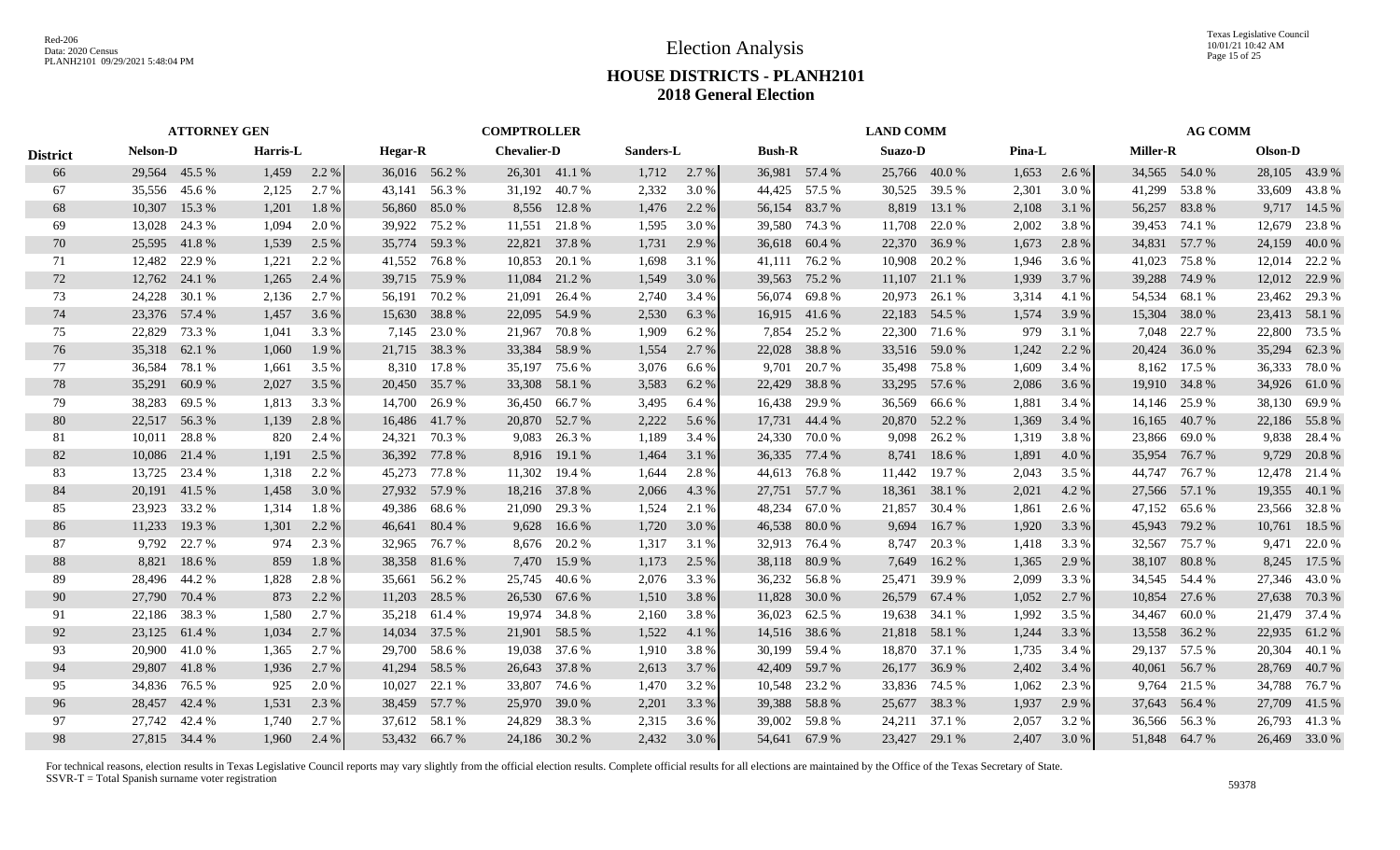Texas Legislative Council 10/01/21 10:42 AM Page 16 of 25

# **HOUSE DISTRICTS - PLANH2101 2018 General Election**

|                 | <b>AG COMM</b><br>Carpenter-L |       |                   |               | <b>RR COMM1</b>  |               |          |       |                    | SUP CT 2      |                   |               |                 | <b>SUP CT 4</b> |           |               |                | SUP CT 6      |                |               |
|-----------------|-------------------------------|-------|-------------------|---------------|------------------|---------------|----------|-------|--------------------|---------------|-------------------|---------------|-----------------|-----------------|-----------|---------------|----------------|---------------|----------------|---------------|
| <b>District</b> |                               |       | <b>Craddick-R</b> |               | <b>McAllen-D</b> |               | Wright-L |       | <b>Blacklock-R</b> |               | <b>Kirkland-D</b> |               | <b>Devine-R</b> |                 | Sandill-D |               | <b>Brown-R</b> |               | <b>Cheng-D</b> |               |
| 66              | 1,334                         | 2.1 % |                   | 36,086 56.4 % |                  | 26,311 41.2 % | 1,538    | 2.4%  |                    | 35,589 55.7 % |                   | 28,317 44.3 % |                 | 35,975 56.4 %   |           | 27,776 43.6 % |                | 35,825 56.2 % |                | 27,947 43.8%  |
| 67              | 1,872                         | 2.4 % | 43,400            | 56.6 %        | 31,139           | 40.6 %        | 2,162    | 2.8%  |                    | 42,897 56.1 % |                   | 33,606 43.9 % |                 | 43,376 56.9 %   | 32,916    | 43.1 %        | 43,313         | 56.7 %        | 33,047         | 43.3 %        |
| 68              | 1,177                         | 1.8%  | 56,761            | 84.7 %        |                  | 8,756 13.1 %  | 1,459    | 2.2 % |                    | 57,071 85.5 % | 9,678             | 14.5 %        | 57,272          | 86.0%           | 9,342     | 14.0 %        | 57,217         | 85.8%         | 9,447          | 14.2 %        |
| 69              | 1,117                         | 2.1 % | 40,089            | 75.5 %        |                  | 11,552 21.7 % | 1,472    | 2.8 % |                    | 40,339 76.1 % | 12,695            | 23.9 %        | 40,412          | 76.6 %          | 12,355    | 23.4 %        | 40,350         | 76.4 %        | 12,464         | 23.6 %        |
| 70              | 1,357                         | 2.2 % | 35,958            | 59.6 %        | 22,793           | 37.8%         | 1,572    | 2.6 % |                    | 35,824 59.4 % | 24,474            | 40.6 %        |                 | 36,045 59.9 %   | 24,118    | 40.1 %        | 35,959         | 59.7 %        |                | 24,242 40.3 % |
| 71              | 1,114                         | 2.1 % | 41,716            | 77.2 %        | 10.941           | 20.2 %        | 1,397    | 2.6 % | 41,857             | 77.6 %        | 12,110            | 22.4 %        | 42,060          | 78.0 %          | 11,834    | 22.0 %        | 41,942         | 77.7 %        | 12,028         | 22.3 %        |
| 72              | 1,160                         | 2.2 % | 39,836            | 75.9 %        |                  | 11,115 21.2 % | 1,513    | 2.9 % |                    | 40,107 76.7 % | 12,183            | 23.3 %        |                 | 40,311 77.2 %   | 11,887    | 22.8 %        | 40,194 77.0 %  |               | 12,025         | 23.0 %        |
| 73              | 2,051                         | 2.6 % | 55,984            | 70.0 %        | 21,349           | 26.7 %        | 2,589    | 3.2 % |                    | 56,153 70.7 % | 23,271            | 29.3 %        |                 | 56,467 71.2 %   | 22,804    | 28.8%         |                | 56,456 71.1 % |                | 22,907 28.9 % |
| 74              | 1,597                         | 4.0 % | 15,451            | 38.3 %        | 22,905           | 56.7 %        | 2,027    | 5.0 % |                    | 16,037 39.9 % | 24,137            | 60.1 %        |                 | 16,514 41.3 %   | 23,461    | 58.7%         | 16,169         | 40.5 %        |                | 23,793 59.5 % |
| 75              | 1,156                         | 3.7 % | 7,184             | 23.2 %        | 22,668           | 73.2 %        | 1,125    | 3.6 % | 7,324              | 23.7 %        | 23,584            | 76.3 %        | 7,672           | 24.8%           | 23,205    | 75.2 %        | 7,399          | 24.0 %        | 23,489         | 76.0 %        |
| 76              | 961                           | 1.7 % | 21,695            | 38.3 %        | 33,680           | 59.4 %        | 1,290    | 2.3 % |                    | 21,437 37.9 % | 35,053            | 62.1 %        | 21,508          | 38.1 %          |           | 34,936 61.9 % | 21,611         | 38.2 %        |                | 34,932 61.8 % |
| 77              | 2,078                         | 4.5 % | 8,540             | 18.4 %        | 36,065           | 77.5 %        | 1,909    | 4.1 % |                    | 8,695 18.7 %  |                   | 37,816 81.3 % | 9,210           | 19.9 %          | 37,179    | 80.1 %        | 8,857          | 19.1 %        | 37,624         | 80.9 %        |
| 78              | 2,430                         | 4.2 % |                   | 20,691 36.1 % | 34,079           | 59.5 %        | 2,471    | 4.3 % |                    | 20,886 36.5 % | 36,350            | 63.5 %        |                 | 21,543 37.7 %   | 35,575    | 62.3%         |                | 20,997 36.7 % |                | 36,233 63.3 % |
| 79              | 2,288                         | 4.2 % | 14,773            | 27.1 %        | 37,539           | 68.9%         | 2,175    | 4.0 % |                    | 15,027 27.6 % | 39,475 72.4 %     |               | 15,692          | 28.9 %          | 38,697    | 71.1 %        | 15,055         | 27.6 %        |                | 39,436 72.4 % |
| 80              | 1,377                         | 3.5 % |                   | 16,427 41.4 % |                  | 21,707 54.7 % | 1,522    | 3.8%  |                    | 16,823 42.7 % |                   | 22,618 57.3 % |                 | 17,370 44.1 %   | 21,975    | 55.9%         |                | 17,103 43.4 % | 22,271         | 56.6 %        |
| 81              | 882                           | 2.6 % | 24,552            | 70.7 %        | 9,140            | 26.3 %        | 1,031    | 3.0 % |                    | 24,529 71.0 % | 10,042            | 29.0 %        |                 | 24,669 71.5 %   | 9,821     | 28.5 %        |                | 24,544 71.1 % |                | 9,990 28.9 %  |
| 82              | 1,167                         | 2.5 % | 36,718            | 78.1 %        |                  | 8,667 18.4 %  | 1,601    | 3.4 % |                    | 36,748 78.7 % |                   | 9,953 21.3 %  |                 | 36,890 79.2 %   | 9,706     | 20.8 %        |                | 36,819 78.9 % |                | 9,873 21.1 %  |
| 83              | 1,126                         | 1.9 % | 45,295            | 77.8 %        | 11,477           | 19.7 %        | 1,469    | 2.5 % |                    | 45,643 78.4 % | 12,555            | 21.6 %        | 45,686          | 78.7 %          | 12,349    | 21.3 %        | 45,624         | 78.6 %        |                | 12,440 21.4 % |
| 84              | 1,340                         | 2.8 % | 28,191            | 58.5 %        | 18,397           | 38.2 %        | 1,629    | 3.4 % | 28,331             | 58.7 %        |                   | 19,901 41.3 % |                 | 28,523 59.3 %   | 19,617    | 40.7 %        | 28,352         | 58.9%         | 19,809         | 41.1 %        |
| 85              | 1,151                         | 1.6 % | 48,414            | 67.5 %        | 21,901           | 30.5 %        | 1,437    | 2.0 % |                    | 48,175 67.4 % | 23,290            | 32.6 %        | 48,331          | 67.8 %          | 22,957    | 32.2 %        |                | 48,348 67.8 % | 22,994         | 32.2 %        |
| 86              | 1,316                         | 2.3 % | 46,778            | 80.7%         | 9,691            | 16.7 %        | 1,510    | 2.6 % |                    | 47,126 81.4 % | 10,791            | 18.6 %        |                 | 47,270 81.7 %   | 10,570    | 18.3 %        | 47,196 81.5 %  |               | 10,686         | 18.5 %        |
| 87              | 988                           | 2.3 % | 33,092            | 77.0 %        | 8,765            | 20.4 %        | 1,146    | 2.7 % | 33,271             | 77.5 %        | 9,634             | 22.5 %        | 33,410          | 78.0 %          | 9,417     | 22.0 %        |                | 33,415 78.0 % |                | 9,429 22.0 %  |
| 88              | 815                           | 1.7%  | 38,453            | 81.7 %        | 7,607            | 16.2%         | 1,025    | 2.2 % |                    | 38,559 82.2 % | 8,355             | 17.8%         |                 | 38,732 82.8 %   | 8,057     | 17.2 %        | 38,731 82.8 %  |               | 8,024          | 17.2 %        |
| 89              | 1,642                         | 2.6 % | 35,803            | 56.4 %        | 25,726           | 40.5 %        | 1,944    | 3.1 % |                    | 35,886 56.6 % | 27,480            | 43.4 %        |                 | 36,187 57.2 %   | 27,037    | 42.8%         |                | 36,108 57.1 % |                | 27,165 42.9 % |
| 90              | 821                           | 2.1 % | 11,241            | 28.6 %        |                  | 26,836 68.3 % | 1,232    | 3.1 % |                    | 11,341 29.0 % | 27,820            | 71.0 %        | 11,424          | 29.2 %          | 27,663    | 70.8 %        | 11,406         | 29.2 %        |                | 27,713 70.8 % |
| 91              | 1,493                         | 2.6 % | 35,410            | 61.7 %        | 20,055           | 34.9 %        | 1,938    | 3.4 % |                    | 35,578 62.1 % | 21,693            | 37.9 %        | 35,754          | 62.6 %          | 21,368    | 37.4 %        |                | 35,573 62.2 % |                | 21,601 37.8 % |
| 92              | 976                           | 2.6 % | 14,146            | 37.8 %        | 21,964           | 58.6%         | 1,341    | 3.6 % | 14,111             | 37.8 %        | 23,236            | 62.2 %        | 14,263          | 38.3 %          | 23,015    | 61.7 %        | 14,216         | 38.1 %        | 23,102         | 61.9%         |
| 93              | 1,244                         | 2.5 % | 29,777            | 58.8%         | 19,080           | 37.7 %        | 1,785    | 3.5 % | 29,941             | 59.2 %        | 20,642            | 40.8%         | 30,136          | 59.7 %          | 20,337    | 40.3%         |                | 29,976 59.4 % | 20,505         | 40.6 %        |
| 94              | 1,772                         | 2.5 % | 41,517            | 58.8 %        | 26,688           | 37.8%         | 2,399    | 3.4 % |                    | 41,497 59.0 % | 28,891 41.0 %     |               | 41,727          | 59.5 %          | 28,407    | 40.5 %        | 41,571         | 59.2 %        | 28,607         | 40.8 %        |
| 95              | 825                           | 1.8%  | 10,123            | 22.3 %        | 33,967           | 74.9 %        | 1,269    | 2.8%  |                    | 10,159 22.4 % |                   | 35,131 77.6 % | 10,238          | 22.7 %          | 34,933    | 77.3 %        | 10,247         | 22.7 %        | 34,971         | 77.3 %        |
| 96              | 1,352                         | 2.0 % |                   | 38,552 57.8 % | 26,025           | 39.0 %        | 2,081    | 3.1 % |                    | 38,719 58.2 % |                   | 27,787 41.8%  |                 | 38,898 58.6 %   | 27,464    | 41.4 %        | 38,699         | 58.3 %        | 27,694         | 41.7 %        |
| 97              | 1,573                         | 2.4 % | 37,757            | 58.2 %        | 24,891           | 38.4 %        | 2,208    | 3.4 % |                    | 37,888 58.6 % | 26,775            | 41.4 %        |                 | 38,005 59.0 %   | 26,429    | 41.0%         | 37,907         | 58.8%         | 26,571         | 41.2%         |
| 98              | 1,780                         | 2.2 % |                   | 53,513 66.8%  |                  | 24,189 30.2 % | 2,367    | 3.0 % |                    | 53,340 66.8 % |                   | 26,526 33.2 % |                 | 53,615 67.3 %   |           | 26,066 32.7 % | 53,348 66.9 %  |               |                | 26,379 33.1 % |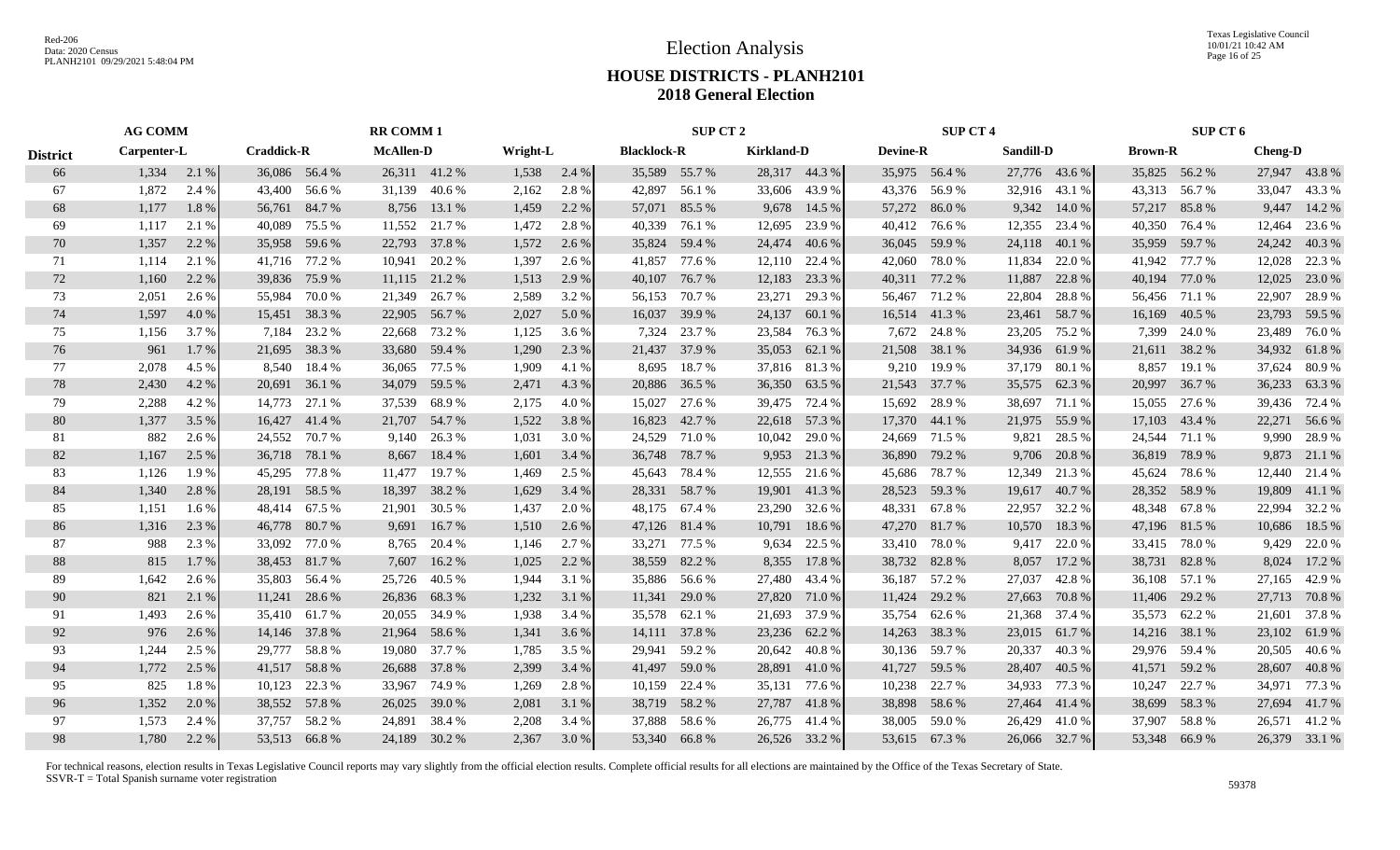|                 |                 |        | <b>CCA PRES JUDGE</b> |       |                  |        |                 | CCA <sub>7</sub> |                   |        |             | CCA <sub>8</sub> |        |        |
|-----------------|-----------------|--------|-----------------------|-------|------------------|--------|-----------------|------------------|-------------------|--------|-------------|------------------|--------|--------|
| <b>District</b> | <b>Keller-R</b> |        | <b>Strange-L</b>      |       | <b>Jackson-D</b> |        | <b>Hervey-R</b> |                  | <b>Franklin-D</b> |        | Slaughter-R |                  | Ash-L  |        |
| 66              | 35,159          | 55.0%  | 1,297                 | 2.0%  | 27,434           | 42.9%  | 36,078          | 56.7%            | 27,538            | 43.3 % | 38,308      | 74.3 %           | 13,280 | 25.7%  |
| 67              | 42,329          | 55.3%  | 1,791                 | 2.3%  | 32,441           | 42.4 % | 43,628          | 57.3 %           | 32,574            | 42.7%  | 46,173      | 74.9%            | 15,508 | 25.1 % |
| 68              | 56,517          | 84.7%  | 1,135                 | 1.7 % | 9,089            | 13.6 % | 57,259          | 86.1%            | 9,246             | 13.9 % | 57,876      | 92.7%            | 4,590  | 7.3 %  |
| 69              | 39,627          | 75.0%  | 1,162                 | 2.2 % | 12,063           | 22.8%  | 40,399          | 76.7%            | 12,303            | 23.3 % | 41,643      | 88.7%            | 5,305  | 11.3%  |
| 70              | 35,351          | 58.6%  | 1,309                 | 2.2 % | 23,676           | 39.2 % | 36,267          | 60.3%            | 23,859            | 39.7 % | 38,232      | 76.5 %           | 11,759 | 23.5 % |
| 71              | 41,300          | 76.6%  | 1,194                 | 2.2 % | 11,417           | 21.2%  | 42,118          | 78.3%            | 11,662            | 21.7 % | 43,379      | 88.7%            | 5,514  | 11.3%  |
| 72              | 39,507          | 75.6 % | 1,142                 | 2.2 % | 11,634           | 22.3 % | 40,320          | 77.5 %           | 11,731            | 22.5 % | 41,574      | 88.3%            | 5,520  | 11.7%  |
| 73              | 55,264          | 69.4%  | 2,126                 | 2.7 % | 22,236           | 27.9 % | 56,749          | 71.7%            | 22,418            | 28.3%  | 58,432      | 84.9%            | 10,429 | 15.1 % |
| 74              | 15,386          | 38.2%  | 1,298                 | 3.2 % | 23,581           | 58.6%  | 16,408          | 40.9%            | 23,750            | 59.1 % | 19,660      | 63.7%            | 11,183 | 36.3%  |
| 75              | 7,042           | 22.8%  | 899                   | 2.9%  | 22,994           | 74.3 % | 7,510           | 24.3 %           | 23,374            | 75.7%  | 10,438      | 51.6%            | 9,781  | 48.4%  |
| 76              | 21,055          | 37.2 % | 944                   | 1.7 % | 34,564           | 61.1 % | 21,897          | 38.8%            | 34,546            | 61.2%  | 24,937      | 66.1 %           | 12,812 | 33.9%  |
| 77              | 8,328           | 17.9 % | 1,555                 | 3.3 % | 36,670           | 78.8%  | 9,003           | 19.4 %           | 37,427            | 80.6%  | 13,026      | 45.9%            | 15,375 | 54.1 % |
| 78              | 20,395          | 35.6%  | 2,055                 | 3.6%  | 34,850           | 60.8%  | 21,564          | 37.8%            | 35,513            | 62.2%  | 25,925      | 61.2%            | 16,435 | 38.8%  |
| 79              | 14,600          | 26.8%  | 1,751                 | 3.2%  | 38,203           | 70.0%  | 15,403          | 28.3%            | 38,940            | 71.7 % | 20,527      | 53.7%            | 17,716 | 46.3%  |
| 80              | 16,256          | 41.1%  | 998                   | 2.5 % | 22,332           | 56.4%  | 17,086          | 43.3%            | 22,381            | 56.7%  | 20,607      | 69.2%            | 9,162  | 30.8%  |
| 81              | 24,104          | 69.6%  | 789                   | 2.3 % | 9,764            | 28.2%  | 24,730          | 71.7%            | 9,770             | 28.3%  | 25,965      | 84.4 %           | 4,783  | 15.6%  |
| 82              | 36,083          | 77.3 % | 1,182                 | 2.5 % | 9,423            | 20.2 % | 36,857          | 79.2 %           | 9,660             | 20.8%  | 37,844      | 88.9%            | 4,714  | 11.1 % |
| 83              | 44,914          | 77.3 % | 1,227                 | 2.1 % | 11,992           | 20.6 % | 45,791          | 79.0%            | 12,181            | 21.0%  | 47,199      | 87.6%            | 6,653  | 12.4 % |
| 84              | 27,611          | 57.3 % | 1,483                 | 3.1 % | 19,058           | 39.6 % | 28,473          | 59.3%            | 19,519            | 40.7%  | 30,679      | 73.8%            | 10,881 | 26.2%  |
| 85              | 47,784          | 66.9%  | 1,107                 | 1.5 % | 22,534           | 31.5 % | 48,671          | 68.4%            | 22,535            | 31.6%  | 50,991      | 84.1 %           | 9,642  | 15.9%  |
| 86              | 46,495          | 80.3%  | 1,305                 | 2.3 % | 10,123           | 17.5 % | 47,370          | 82.0%            | 10,395            | 18.0%  | 48,765      | 88.8%            | 6,126  | 11.2%  |
| 87              | 32,783          | 76.4 % | 988                   | 2.3 % | 9,158            | 21.3%  | 33,558          | 78.4%            | 9,240             | 21.6%  | 34,530      | 87.2%            | 5,066  | 12.8%  |
| 88              | 38,185          | 81.4%  | 813                   | 1.7%  | 7,916            | 16.9%  | 38,731          | 82.9%            | 8,016             | 17.1 % | 39,657      | 91.3%            | 3,757  | 8.7 %  |
| 89              | 35,205          | 55.5 % | 1,554                 | 2.5 % | 26,664           | 42.0%  | 36,250          | 57.4 %           | 26,915            | 42.6%  | 38,160      | 74.7%            | 12,958 | 25.3 % |
| 90              | 11,035          | 28.1 % | 871                   | 2.2 % | 27,322           | 69.6%  | 11,435          | 29.3 %           | 27,629            | 70.7%  | 13,109      | 60.2%            | 8,680  | 39.8%  |
| 91              | 35,117          | 61.3%  | 1,562                 | 2.7%  | 20,619           | 36.0%  | 35,912          | 62.9%            | 21,140            | 37.1 % | 37,340      | 80.3%            | 9,176  | 19.7%  |
| 92              | 13,776          | 36.8%  | 1,022                 | 2.7 % | 22,591           | 60.4%  | 14,315          | 38.4%            | 22,918            | 61.6%  | 15,778      | 62.5 %           | 9,478  | 37.5 % |
| 93              | 29,461          | 58.2%  | 1,425                 | 2.8%  | 19,703           | 38.9%  | 30,260          | 60.1%            | 20,131            | 39.9%  | 31,633      | 77.4 %           | 9,258  | 22.6%  |
| 94              | 40,831          | 58.0%  | 1,892                 | 2.7 % | 27,638           | 39.3 % | 41,950          | 59.9%            | 28,031            | 40.1 % | 43,979      | 78.0%            | 12,404 | 22.0%  |
| 95              | 9,860           | 21.7 % | 873                   | 1.9%  | 34,607           | 76.3 % | 10,275          | 22.7 %           | 34,896            | 77.3 % | 11,787      | 53.7%            | 10,167 | 46.3%  |
| 96              | 38,176          | 57.4 % | 1,455                 | 2.2 % | 26,925           | 40.5 % | 38,993          | 58.8%            | 27,267            | 41.2%  | 40,970      | 78.7%            | 11,075 | 21.3%  |
| 97              | 37,283          | 57.7%  | 1,692                 | 2.6 % | 25,623           | 39.7%  | 38,197          | 59.4%            | 26,097            | 40.6%  | 40,299      | 78.8%            | 10,841 | 21.2%  |
| 98              | 52,798          | 66.1%  | 1,840                 | 2.3 % | 25,213           | 31.6%  | 53,889          | 67.8%            | 25,556            | 32.2 % | 55,996      | 83.4%            | 11,121 | 16.6%  |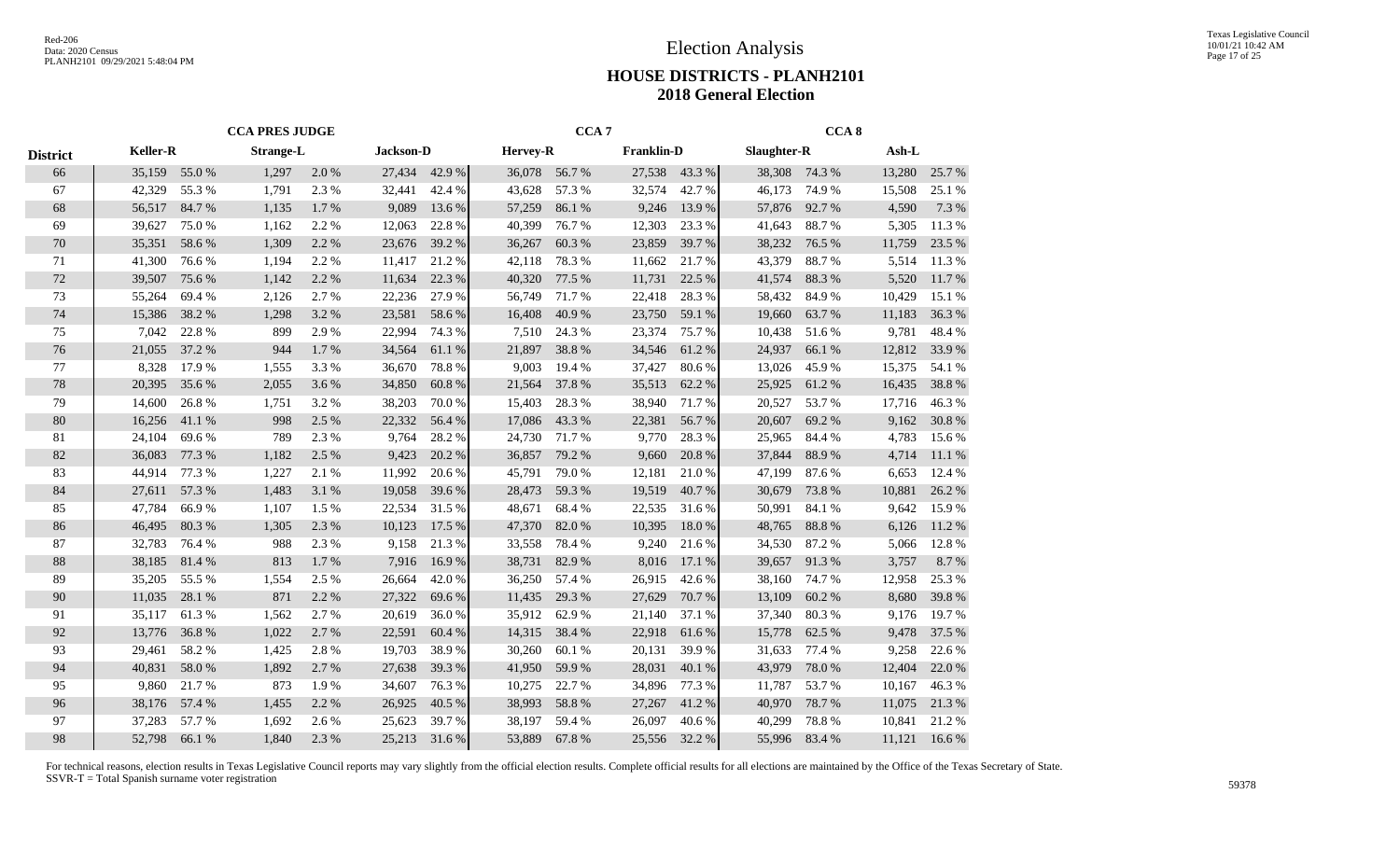Texas Legislative Council 10/01/21 10:42 AM Page 18 of 25

# **HOUSE DISTRICTS - PLANH2101 2018 General Election**

|                 |               |                                                       | <b>U.S. SEN</b> |               |           |         |               |               | <b>GOVERNOR</b> |               |                   |         |           |               | <b>LT. GOVERNOR</b> |               |            |         | <b>ATTORNEY GEN</b> |               |
|-----------------|---------------|-------------------------------------------------------|-----------------|---------------|-----------|---------|---------------|---------------|-----------------|---------------|-------------------|---------|-----------|---------------|---------------------|---------------|------------|---------|---------------------|---------------|
| <b>District</b> |               | Cruz-R<br>O'Rourke-D<br>32,311 56.7%<br>24,198 42.4 % |                 |               | Dikeman-L |         | Abbott-R      |               | <b>Valdez-D</b> |               | <b>Tippetts-L</b> |         | Patrick-R |               | <b>Collier-D</b>    |               | McKennon-L |         | <b>Paxton-R</b>     |               |
| 99              |               |                                                       |                 |               | 509       | 0.9%    | 34,918 61.4 % |               |                 | 20,948 36.8 % | 1,024             | 1.8%    |           | 32,579 57.5 % |                     | 22,601 39.9 % | 1,448      | 2.6 %   |                     | 31,977 56.6 % |
| 100             | 12,091        | 21.8%                                                 | 43,018 77.4 %   |               | 450       | $0.8\%$ | 15,555        | 28.2 %        |                 | 37,992 68.9 % | 1,579             | 2.9 %   |           | 13,037 23.8 % | 40,229              | 73.4 %        | 1,569      | 2.9 %   | 12,418              | 22.7 %        |
| 101             | 14,734        | 29.5 %                                                | 34,893          | 69.8%         | 337       | 0.7%    | 17,287 34.7 % |               |                 | 31,612 63.5 % | 907               | 1.8%    |           | 15,377 31.0 % | 33,221              | 66.9%         | 1,067      | 2.1 %   | 14,807              | 29.8%         |
| 102             | 15,488 33.4 % |                                                       | 30,504          | 65.7%         | 406       | 0.9%    | 17,993 39.0 % |               |                 | 27,139 58.8 % | 1,012             | 2.2 %   |           | 16,014 34.9 % | 28,741              | 62.6 %        | 1,133      | 2.5 %   |                     | 15,411 33.6 % |
| 103             |               | 9,988 22.2 %                                          | 34,704          | 77.2 %        | 279       | 0.6%    | 12,177        | 27.3 %        |                 | 31,535 70.7 % | 904               | 2.0%    | 10,700    | 24.1 %        | 32,596              | 73.5 %        | 1,023      | 2.3 %   | 10,202              | 23.0 %        |
| 104             |               | 5,131 13.8 %                                          | 31,827          | 85.6%         | 235       | 0.6%    | 6,468         | 17.5 %        |                 | 29,786 80.6 % | 696               | 1.9%    | 5,621     | 15.3 %        | 30,303              | 82.7%         | 701        | 1.9 %   | 5,273               | 14.4 %        |
| 105             | 14,278        | 38.0%                                                 | 23,002          | 61.3%         | 268       | 0.7%    | 16,133        | 43.3 %        |                 | 20,461 54.9 % | 689               | 1.8%    | 14,778    | 40.0%         |                     | 21,392 57.8 % | 821        | 2.2 %   | 14,229              | 38.4 %        |
| 106             |               | 34,146 57.6 %                                         | 24,653          | 41.6 %        | 459       | 0.8%    | 37,500        | 63.5 %        |                 | 20,427 34.6 % | 1,099             | 1.9%    |           | 34,606 58.8 % | 22,889              | 38.9%         | 1,325      | 2.3 %   |                     | 33,975 57.8 % |
| 107             | 17,218        | 35.8%                                                 | 30,475          | 63.3%         | 434       | 0.9%    | 20,112        | 42.0 %        | 26,589          | 55.6 %        | 1,144             | 2.4 %   |           | 17,815 37.4 % | 28,617              | 60.1%         | 1,193      | 2.5 %   | 17,147              | 36.0%         |
| 108             | 47,938 51.4 % |                                                       |                 | 44,606 47.8 % | 738       | $0.8\%$ | 57,181        | 61.7 %        |                 | 33,467 36.1 % | 2,000             | 2.2 %   |           | 49,308 53.5 % | 40,784              | 44.3 %        | 2,022      | 2.2 %   |                     | 47,605 51.8%  |
| 109             | 8,441         | 15.7 %                                                | 45,133          | 83.8%         | 274       | 0.5%    | 10,594        | 19.7 %        |                 | 42,061 78.3 % | 1,046             | 1.9 %   | 8,821     | 16.5 %        | 43,879              | 81.9%         | 858        | $1.6\%$ |                     | 8,439 15.8 %  |
| 110             |               | 4,451 16.1 %                                          |                 | 23,113 83.4 % | 165       | $0.6\%$ |               | 5,326 19.3 %  |                 | 21,818 79.1 % | 442               | 1.6 %   |           | 4,735 17.2 %  | 22,223              | 81.0%         | 492        | 1.8%    |                     | 4,514 16.4 %  |
| 111             | 12,057        | 19.6 %                                                | 48,976          | 79.8 %        | 350       | $0.6\%$ | 15,028        | 24.6 %        |                 | 44,948 73.5 % | 1,176             | 1.9%    | 12,617    | 20.7 %        | 47,373              | 77.7 %        | 1,016      | 1.7 %   |                     | 11,972 19.6 % |
| 112             | 37,670 51.0 % |                                                       |                 | 35,511 48.1 % | 624       | 0.8%    | 42,515 57.8 % |               |                 | 29,470 40.1 % | 1,573             | 2.1 %   |           | 38,226 52.3 % | 33,290              | 45.5 %        | 1,616      | 2.2 %   |                     | 37,118 50.8%  |
| 113             | 19,536 39.5 % |                                                       | 29,537          | 59.8%         | 351       | 0.7%    | 21,875 44.5 % |               |                 | 26,503 53.9 % | 833               | 1.7 %   |           | 20,036 41.0 % |                     | 27,931 57.1 % | 954        | 2.0 %   |                     | 19,472 39.8 % |
| 114             |               | 12,887 31.7 %                                         | 27,449          | 67.6 %        | 282       | 0.7%    | 14,687 36.4 % |               |                 | 25,018 61.9 % | 691               | 1.7%    |           | 13,372 33.3 % | 25,984              | 64.7%         | 791        | 2.0 %   |                     | 12,805 31.9 % |
| 115             | 23,952        | 41.3%                                                 | 33,540          | 57.8 %        | 512       | 0.9%    | 28,015        | 48.6 %        |                 | 28,421 49.3 % | 1,245             | 2.2 %   | 24,632    | 42.9 %        | 31,231              | 54.4 %        | 1,502      | 2.6 %   | 23,824              | 41.5 %        |
| 116             | 16,584        | 30.4 %                                                | 37,535          | 68.7 %        | 480       | $0.9\%$ |               | 19,841 36.6 % |                 | 33,299 61.4 % | 1,090             | 2.0 %   | 17,711    | 32.8%         | 34,919              | 64.6 %        | 1,402      | 2.6 %   | 16,495              | 30.6 %        |
| 117             | 14,424        | 35.6 %                                                | 25,711          | 63.4 %        | 418       | 1.0%    | 17,119        | 42.5 %        |                 | 22,511 55.9 % | 676               | 1.7 %   | 15,349    | 38.2 %        | 23,873              | 59.4 %        | 969        | 2.4 %   |                     | 14,366 35.8 % |
| 118             | 20,631        | 43.0%                                                 | 26,909          | 56.1 %        | 445       | 0.9%    | 23,384        | 49.0 %        |                 | 23,654 49.5 % | 719               | 1.5 %   |           | 21,455 45.1 % | 25,144              | 52.8%         | 978        | 2.1 %   |                     | 20,153 42.4 % |
| 119             | 15,927        | 34.2 %                                                | 30,147          | 64.8%         | 459       | 1.0%    | 18,771        | 40.5 %        |                 | 26,780 57.8 % | 767               | 1.7 %   | 16,886    | 36.6 %        | 28,219              | 61.1 %        | 1,046      | 2.3 %   |                     | 15,654 34.0 % |
| 120             | 13,745 31.2 % |                                                       | 29,875          | 67.9%         | 405       | 0.9%    | 16,164        | 36.9%         |                 | 26,804 61.2%  | 825               | 1.9%    |           | 14,520 33.2 % | 28,130              | 64.4 %        | 1,034      | 2.4 %   |                     | 13,524 31.0 % |
| 121             | 40,896 52.2 % |                                                       | 36,819          | 47.0 %        | 693       | 0.9%    | 45,753 58.6 % |               |                 | 30,825 39.5 % | 1,497             | 1.9%    |           | 41,567 53.4 % | 34,472              | 44.3 %        | 1,746      | 2.2 %   |                     | 40,270 51.9 % |
| 122             | 42,193 56.2 % |                                                       | 32,269          | 43.0 %        | 612       | 0.8 %   | 46,995        | 62.8%         |                 | 26,535 35.5 % | 1,281             | 1.7 %   |           | 43,232 58.0 % | 29,735              | 39.9 %        | 1,603      | 2.1 %   |                     | 41,816 56.2%  |
| 123             | 20,525        | 33.1 %                                                | 40,877          | 66.0%         | 545       | 0.9%    | 24,168        | 39.2 %        |                 | 36,211 58.8 % | 1,198             | 1.9%    |           | 21,545 35.1 % | 38,328              | 62.5 %        | 1,452      | 2.4 %   | 20,207              | 33.0%         |
| 124             | 11,478        | 28.5 %                                                | 28,415          | 70.5 %        | 386       | 1.0%    | 14,082 35.1 % |               | 25,325          | 63.2 %        | 667               | 1.7%    |           | 12,570 31.5 % | 26,427              | 66.1 %        | 958        | 2.4 %   | 11,490              | 28.8%         |
| 125             | 20,801 35.3 % |                                                       | 37,564          | 63.7 %        | 575       | $1.0\%$ | 24,382 41.6 % |               |                 | 33,082 56.5 % | 1,114             | 1.9 %   | 22,039    | 37.7 %        | 34,937              | 59.8%         | 1,483      | 2.5 %   |                     | 20,586 35.2 % |
| 126             | 38,803 58.3%  |                                                       | 27,274          | 41.0 %        | 493       | 0.7%    | 41,910 62.9 % |               |                 | 23,747 35.7 % | 934               | 1.4 %   |           | 39,113 58.8 % | 26,272              | 39.5 %        | 1,130      | 1.7 %   |                     | 38,498 58.0 % |
| 127             | 39,749 59.0 % |                                                       | 27,095          | 40.2 %        | 484       | 0.7%    | 42,827        | 63.6 %        |                 | 23,573 35.0 % | 897               | 1.3%    | 40,203    | 59.8%         | 25,921              | 38.6%         | 1,083      | 1.6 %   |                     | 39,219 58.5 % |
| 128             | 34,250        | 67.0%                                                 | 16,565          | 32.4 %        | 328       | 0.6%    | 35,788 69.9 % |               |                 | 14,795 28.9 % | 645               | 1.3 %   |           | 34,044 66.6 % | 16,302              | 31.9%         | 809        | 1.6 %   | 33,699              | 66.0%         |
| 129             | 37,428 55.9 % |                                                       | 29,007          | 43.3 %        | 561       | 0.8 %   | 40,856 61.1 % |               |                 | 24,946 37.3 % | 1,113             | 1.7 %   |           | 37,642 56.4 % | 27,793              | 41.6 %        | 1,365      | 2.0 %   |                     | 36,791 55.2 % |
| 130             | 43.679        | 66.8%                                                 |                 | 21,206 32.4 % | 482       | 0.7%    | 46,443 71.1 % |               |                 | 18,009 27.6 % | 886               | 1.4 %   |           | 43,656 66.9 % | 20,459              | 31.4 %        | 1,140      | 1.7 %   | 43,287              | 66.5%         |
| 131             |               | 6,065 16.8 %                                          |                 | 29.913 82.7 % | 191       | $0.5\%$ |               | 7.586 20.9 %  |                 | 28,300 78.0 % | 393               | $1.1\%$ |           | 6,525 18.0 %  | 29,305              | 80.8%         | 434        | 1.2 %   |                     | 6,118 16.9%   |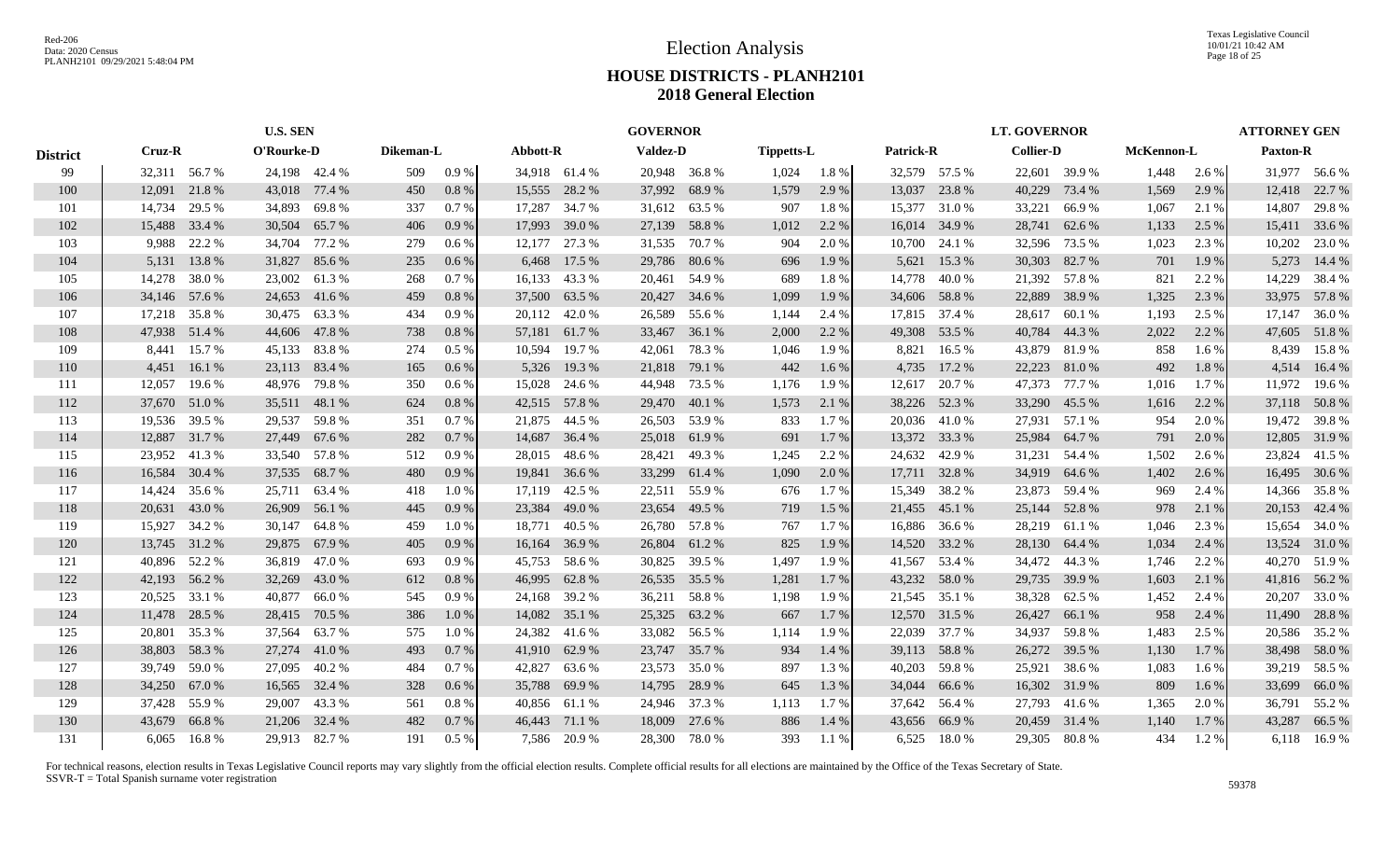Texas Legislative Council 10/01/21 10:42 AM Page 19 of 25

# **HOUSE DISTRICTS - PLANH2101 2018 General Election**

|                 |                 | <b>ATTORNEY GEN</b> |          |         |                |               | <b>COMPTROLLER</b> |        |           |       |               |        | <b>LAND COMM</b> |               |        |       |               | <b>AG COMM</b> |         |               |
|-----------------|-----------------|---------------------|----------|---------|----------------|---------------|--------------------|--------|-----------|-------|---------------|--------|------------------|---------------|--------|-------|---------------|----------------|---------|---------------|
| <b>District</b> | <b>Nelson-D</b> |                     | Harris-L |         | <b>Hegar-R</b> |               | <b>Chevalier-D</b> |        | Sanders-L |       | <b>Bush-R</b> |        | <b>Suazo-D</b>   |               | Pina-L |       | Miller-R      |                | Olson-D |               |
| 99              | 23,041 40.8 %   |                     | 1,482    | $2.6\%$ |                | 32,993 59.0 % | 20,831 37.2 %      |        | 2,134     | 3.8 % | 33,891 60.1 % |        |                  | 20,620 36.6 % | 1,854  | 3.3 % | 32,326 57.6 % |                |         | 22,382 39.9 % |
| <b>100</b>      | 40,666          | 74.2 %              | 1,705    | 3.1 %   | 13,967         | 25.8 %        | 37,699             | 69.5 % | 2,548     | 4.7 % | 15,256        | 28.0 % | 37,535           | 68.8 %        | 1,730  | 3.2 % | 12,827        | 23.6 %         | 39,800  | 73.3 %        |
| 101             | 33,738          | 68.0%               | 1,062    | 2.1 %   | 15,248         | 30.9 %        | 32,218             | 65.4 % | 1,812     | 3.7 % | 16,090        | 32.5 % | 32,094           | 64.9 %        | 1,257  | 2.5 % | 14,866        | 30.1 %         |         | 33,506 67.9 % |
| 102             | 29,246          | 63.8%               | 1,214    | 2.6 %   |                | 16,571 36.5 % | 27,066             | 59.6 % | 1,788     | 3.9 % | 17,450        | 38.2 % | 26,877 58.8 %    |               | 1,372  | 3.0 % | 15,704        | 34.5 %         | 28,565  | 62.8%         |
| 103             | 32,949          | 74.4 %              | 1,148    | 2.6 %   | 11,131         | 25.4 %        | 30,861             | 70.3 % | 1,912     | 4.4 % | 12,172        | 27.6 % | 30,758           | 69.7 %        | 1,221  | 2.8%  | 10,384        | 23.6 %         | 32,414  | 73.7 %        |
| 104             | 30,527          | 83.2%               | 873      | 2.4 %   | 5,394          | 14.8%         | 29,485             | 80.9%  | 1,588     | 4.4 % | 5,983         | 16.3%  | 29,775           | 81.3%         | 872    | 2.4 % | 5,179         | 14.2 %         |         | 30,424 83.3 % |
| 105             | 21,909          | 59.2 %              | 885      | 2.4 %   | 14,835         | 40.4 %        | 20,416             | 55.6 % | 1,477     | 4.0 % | 15,513        | 42.0 % | 20,343           | 55.1 %        | 1,082  | 2.9 % | 14,328        | 39.0 %         |         | 21,459 58.4 % |
| 106             | 23,308          | 39.7 %              | 1,457    | 2.5 %   |                | 35,512 61.1 % | 20,669             | 35.6 % | 1,911     | 3.3 % | 36,441 62.4 % |        | 20,280           | 34.8 %        | 1,633  | 2.8 % | 34,411        | 59.2 %         | 22,305  | 38.4 %        |
| 107             | 29,116 61.2 %   |                     | 1,345    | 2.8%    | 18,483         | 39.3 %        | 26,574             | 56.5 % | 1,959     | 4.2 % | 19,533        | 41.2 % |                  | 26,382 55.7 % | 1,454  | 3.1 % | 17,394        | 36.9%          | 28,384  | 60.2 %        |
| 108             | 42,252          | 46.0%               | 2,093    | 2.3 %   | 54,526         | 60.3%         | 33,443             | 37.0 % | 2,443     | 2.7 % | 57,359        | 62.7 % | 32,205           | 35.2 %        | 1,981  | 2.2 % | 49,604        | 54.8%          | 39,082  | 43.1 %        |
| 109             | 44,138          | 82.4 %              | 981      | 1.8%    | 8.467          | 15.9%         | 43,216             | 81.0 % | 1,652     | 3.1 % | 9,105         | 17.0 % | 43,274           | 81.0 %        | 1,069  | 2.0 % | 8,168         | 15.3 %         | 44,367  | 83.1 %        |
| 110             | 22,375 81.5 %   |                     | 565      | 2.1 %   | 4,505          | 16.5 %        | 21,794             | 79.6 % | 1,068     | 3.9 % | 4,826         | 17.6 % | 22,090           | 80.5 %        | 524    | 1.9%  |               | 4,414 16.1 %   | 22,448  | 82.0 %        |
| 111             | 47,728          | 78.3%               | 1,287    | 2.1 %   | 12,439         | 20.5 %        | 46,221             | 76.1 % | 2,081     | 3.4 % | 13,339        | 21.9%  | 46,134           | 75.8 %        | 1,372  | 2.3 % | 11,874        | 19.5 %         | 47,771  | 78.6 %        |
| 112             | 34,039          | 46.6 %              | 1,909    | 2.6 %   |                | 39,816 55.2 % | 29,836             | 41.4 % | 2,491     | 3.5 % | 41,398 57.0 % |        | 29,273           | 40.3 %        | 2,012  | 2.8%  | 37,903        | 52.4 %         | 32,604  | 45.1 %        |
| 113             | 28,305 57.9 %   |                     | 1,146    | 2.3 %   |                | 20,007 41.2 % | 26,812 55.2 %      |        | 1,742     | 3.6 % | 20,844 42.7 % |        |                  | 26,666 54.7 % | 1,254  | 2.6 % | 19.524        | 40.2 %         |         | 27,969 57.5 % |
| 114             | 26,349 65.7 %   |                     | 971      | 2.4 %   |                | 13,185 33.1 % | 25,008             | 62.7 % | 1,691     | 4.2 % | 13,893 34.7 % |        | 25,154 62.7 %    |               | 1,048  | 2.6 % | 12,789        | 32.0 %         | 26,111  | 65.4 %        |
| 115             | 31,975 55.8 %   |                     | 1,547    | 2.7 %   | 25,793         | 45.5 %        | 28,807             | 50.8%  | 2,101     | 3.7 % | 27,059        | 47.4 % | 28,208           | 49.4 %        | 1,795  | 3.1 % | 24,149        | 42.5 %         |         | 31,101 54.8 % |
| 116             | 35,936          | 66.6 %              | 1,547    | 2.9 %   | 17,611         | 32.9 %        | 33,547             | 62.7 % | 2,344     | 4.4 % | 18,715 34.8 % |        | 32,841           | 61.1 %        | 2,168  | 4.0 % | 16,459        | 30.7 %         | 35,478  | 66.3%         |
| 117             | 24,680          | 61.5 %              | 1,112    | 2.8%    | 14,794         | 37.1 %        | 23,354             | 58.5 % | 1,751     | 4.4 % | 15,689        | 39.2 % | 22,821           | 57.0 %        | 1,553  | 3.9 % | 14,265        | 35.7 %         | 24,502  | 61.4%         |
| 118             | 26,113          | 55.0 %              | 1,227    | 2.6 %   | 20,803         | 44.0 %        | 24,534             | 51.9%  | 1,893     | 4.0 % | 21,456 45.2 % |        | 24,011           | 50.6 %        | 1,951  | 4.1 % | 20,227        | 42.8%          | 25,789  | 54.5 %        |
| 119             | 29,148          | 63.3 %              | 1,268    | 2.8%    | 16,066         | 35.1 %        | 27,785             | 60.7%  | 1,930     | 4.2 % | 16,917        | 36.8%  | 27,173 59.1 %    |               | 1,856  | 4.0%  | 15,605        | 34.0 %         |         | 28,958 63.2 % |
| 120             | 28,837          | 66.1 %              | 1,272    | 2.9 %   | 14,124         | 32.5 %        | 27,447             | 63.2 % | 1,825     | 4.2 % | 14,900        | 34.2 % | 26,943           | 61.9%         | 1,689  | 3.9 % | 13,469        | 31.0 %         | 28,690  | 66.1 %        |
| 121             | 35,460          | 45.7 %              | 1,882    | 2.4 %   | 43,626         | 56.7 %        | 30,718             | 39.9 % | 2,644     | 3.4 % | 44,465 57.5 % |        | 29,731           | 38.4 %        | 3,134  | 4.1 % | 40,395        | 52.4 %         | 34,641  | 45.0 %        |
| 122             | 30,787 41.4 %   |                     | 1,779    | 2.4 %   | 44,539         | 60.4 %        | 26,844             | 36.4 % | 2,339     | 3.2 % | 45,560        | 61.5 % | 25,773           | 34.8 %        | 2,753  | 3.7 % | 42,013 57.0 % |                | 29,960  | 40.6 %        |
| 123             | 39,331          | 64.3%               | 1,649    | 2.7 %   |                | 22,096 36.4 % | 36,141             | 59.5 % | 2,461     | 4.1 % | 23,293        | 38.2 % |                  | 35,206 57.7 % | 2,495  | 4.1 % | 20,191 33.2 % |                |         | 38,765 63.8%  |
| 124             | 27,331          | 68.4 %              | 1,118    | 2.8 %   | 11,642         | 29.4 %        | 26,191             | 66.0%  | 1,826     | 4.6 % | 12,654        | 31.8%  | 25,637           | 64.4 %        | 1,521  | 3.8 % | 11,362        | 28.6 %         | 27,191  | 68.5 %        |
| 125             | 36,141          | 61.9%               | 1,677    | 2.9 %   | 21,397         | 36.9%         | 33,983             | 58.7%  | 2,537     | 4.4 % | 22,597        | 38.9%  | 32,964           | 56.7 %        | 2,531  | 4.4 % | 20,503        | 35.4 %         | 35,733  | 61.6 %        |
| 126             | 26,542 40.0 %   |                     | 1,361    | 2.0 %   |                | 40,666 61.5 % | 23,805             | 36.0%  | 1,687     | 2.5 % | 40,059        | 60.5 % | 24,429           | 36.9 %        | 1,745  | 2.6 % | 38,846        | 58.8%          | 26,129  | 39.5 %        |
| 127             | 26,488          | 39.5 %              | 1,363    | 2.0 %   |                | 41,211 61.7 % | 23,907             | 35.8%  | 1,702     | 2.5 % | 40,619        | 60.7 % | 24,425 36.5 %    |               | 1,873  | 2.8%  | 39,631 59.4 % |                |         | 25,975 38.9 % |
| 128             | 16,460          | 32.2 %              | 933      | 1.8%    | 34,547         | 67.9%         | 15,114             | 29.7 % | 1,219     | 2.4 % | 34,329        | 67.4 % | 15,293           | 30.0 %        | 1,319  | 2.6 % | 33,800        | 66.4 %         | 16,360  | 32.1 %        |
| 129             | 28,316 42.5 %   |                     | 1,558    | 2.3 %   |                | 39,146 59.1 % | 25,049             | 37.8%  | 2,093     | 3.2 % | 38,670        | 58.2 % |                  | 25,877 39.0 % | 1,868  | 2.8%  | 37,025        | 55.8%          |         | 27,988 42.2 % |
| 130             | 20,491 31.5 %   |                     | 1,330    | 2.0%    |                | 45,196 69.6 % | 18,157             | 28.0 % | 1,574     | 2.4 % | 44,537        | 68.6%  | 18,640           | 28.7 %        | 1,754  | 2.7 % | 43,664        | 67.3 %         |         | 20,080 31.0 % |
| 131             | 29,625 81.7 %   |                     | 516      | 1.4 %   |                | 6,417 17.7 %  | 28,894 79.7 %      |        | 921       | 2.5 % | 6,584         | 18.2 % |                  | 29,077 80.4 % | 524    | 1.4 % |               | 5,989 16.6 %   |         | 29,775 82.3%  |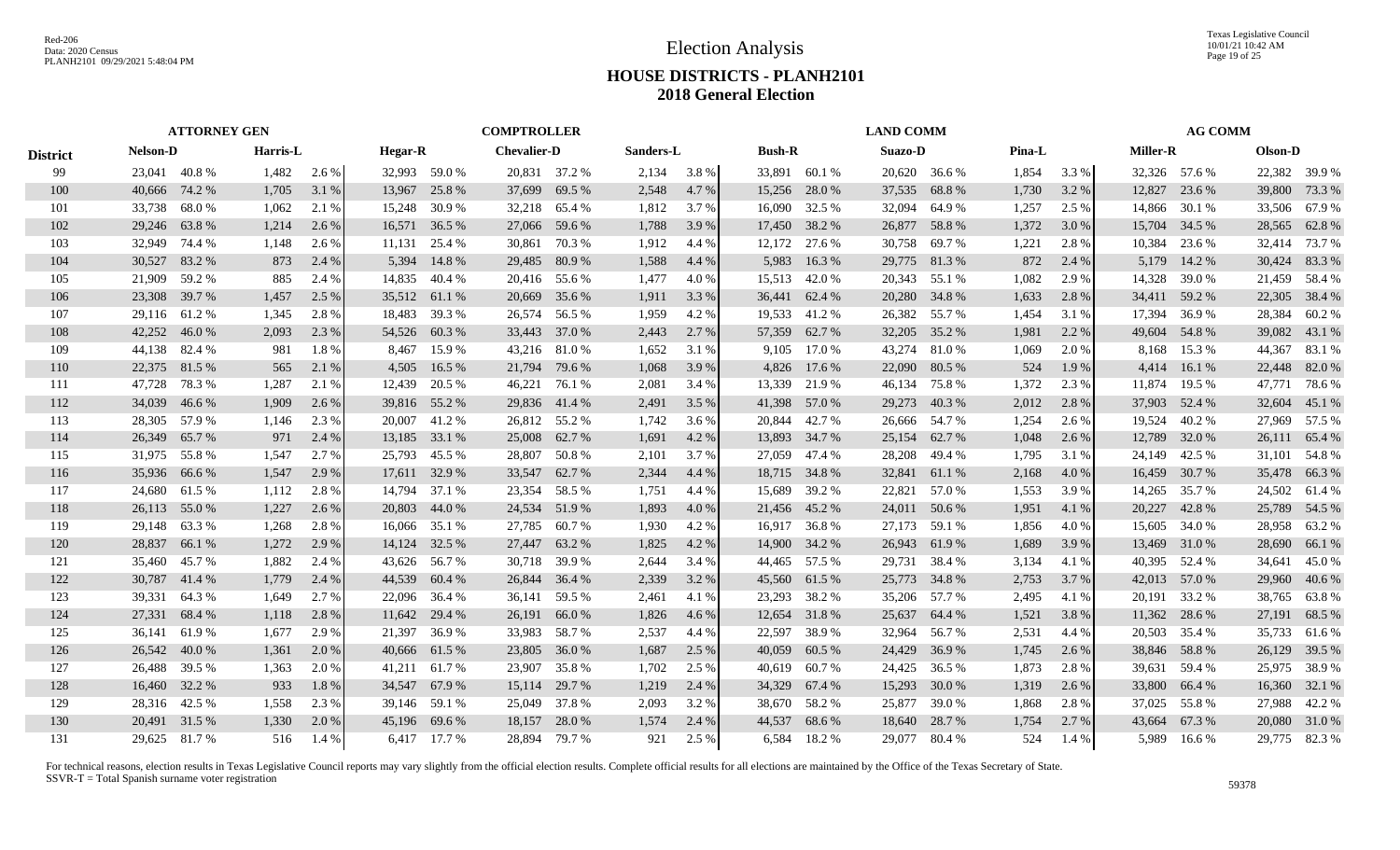Texas Legislative Council 10/01/21 10:42 AM Page 20 of 25

# **HOUSE DISTRICTS - PLANH2101 2018 General Election**

|                 | <b>AG COMM</b><br>Carpenter-L |         |                   |               | <b>RR COMM1</b>  |               |          |       |                    | SUP CT 2      |                   |               |                 | <b>SUP CT 4</b> |           |               |                | SUP CT 6     |                |               |
|-----------------|-------------------------------|---------|-------------------|---------------|------------------|---------------|----------|-------|--------------------|---------------|-------------------|---------------|-----------------|-----------------|-----------|---------------|----------------|--------------|----------------|---------------|
| <b>District</b> |                               |         | <b>Craddick-R</b> |               | <b>McAllen-D</b> |               | Wright-L |       | <b>Blacklock-R</b> |               | <b>Kirkland-D</b> |               | <b>Devine-R</b> |                 | Sandill-D |               | <b>Brown-R</b> |              | <b>Cheng-D</b> |               |
| 99              | 1,389                         | $2.5\%$ |                   | 33,129 59.1 % |                  | 20,927 37.3 % | 2,035    | 3.6 % |                    | 33,299 59.6 % |                   | 22,597 40.4 % |                 | 33,435 60.0 %   |           | 22,317 40.0 % | 33,323 59.7 %  |              |                | 22,459 40.3%  |
| 100             | 1,642                         | 3.0 %   | 14,284            | 26.4 %        |                  | 37,798 69.8 % | 2,083    | 3.8%  |                    | 13,518 25.0 % | 40,487            | 75.0 %        | 14,019          | 26.0 %          | 39,875    | 74.0 %        | 14,005         | 25.9 %       | 39,981         | 74.1 %        |
| 101             | 956                           | 1.9 %   | 15,428            | 31.3 %        | 32,408           | 65.8%         | 1,453    | 2.9 % |                    | 15,439 31.4 % | 33,808            | 68.6 %        |                 | 15,586 31.7 %   | 33,569    | 68.3%         | 15,523 31.5 %  |              | 33,679         | 68.5 %        |
| 102             | 1,228                         | 2.7 %   | 16,787            | 36.9%         | 27,206           | 59.8%         | 1,473    | 3.2 % |                    | 16,356 36.2 % | 28,876            | 63.8%         | 16,834          | 37.3 %          | 28,321    | 62.7 %        | 16,750 37.0 %  |              | 28,526         | 63.0 %        |
| 103             | 1,164                         | 2.6 %   | 11,295            | 25.7 %        |                  | 31,144 71.0 % | 1,451    | 3.3 % |                    | 10,869 24.9 % | 32,822            | 75.1 %        | 11,250          | 25.8%           | 32,402    | 74.2 %        | 11,170         | 25.5 %       |                | 32,573 74.5 % |
| 104             | 908                           | 2.5 %   | 5,533             | 15.2 %        |                  | 29,807 81.7 % | 1,138    | 3.1 % |                    | 5,410 14.9 %  | 30,950            | 85.1 %        | 5,701           | 15.7 %          | 30,620    | 84.3%         | 5,637          | 15.5 %       |                | 30,713 84.5 % |
| 105             | 965                           | 2.6 %   | 15,026            | 40.9%         |                  | 20,590 56.0 % | 1,132    | 3.1 % | 14,869             | 40.6 %        |                   | 21,726 59.4 % |                 | 15,180 41.5 %   | 21,371    | 58.5 %        | 15,028 41.0 %  |              |                | 21,598 59.0 % |
| 106             | 1,376                         | 2.4 %   | 35,781            | 61.7%         | 20,590           | 35.5 %        | 1,645    | 2.8%  | 35,327             | 61.0%         | 22,606            | 39.0 %        |                 | 35,671 61.7 %   | 22,142    | 38.3 %        | 35,497         | 61.3%        |                | 22,425 38.7 % |
| 107             | 1,358                         | 2.9 %   | 18.743            | 39.8%         | 26,740           | 56.8%         | 1,562    | 3.3 % | 18,211             | 38.9%         | 28,583            | 61.1 %        | 18,715          | 40.1 %          | 27,976    | 59.9%         | 18,699         | 40.0%        | 28,094         | 60.0%         |
| 108             | 1,906                         | 2.1 %   | 54,718            | 60.5 %        | 33,544           | 37.1 %        | 2,240    | 2.5 % |                    | 51,652 57.4 % | 38,403            | 42.6 %        | 53,683          | 59.7 %          | 36,224    | 40.3%         | 53,692         | 59.6 %       |                | 36,392 40.4 % |
| 109             | 828                           | $1.6\%$ | 8,652             | 16.2 %        | 43,498           | 81.6 %        | 1,165    | 2.2 % |                    | 8,510 16.0 %  | 44,738            | 84.0 %        | 8,719           | 16.4 %          | 44,438    | 83.6 %        | 8,664          | 16.3 %       |                | 44,549 83.7 % |
| 110             | 524                           | 1.9%    | 4,559             | 16.7 %        | 22,124           | 80.9%         | 674      | 2.5 % |                    | 4,570 16.7 %  | 22,717            | 83.3%         | 4,675           | 17.1 %          | 22,592    | 82.9 %        | 4,653          | 17.1 %       |                | 22,632 82.9 % |
| 111             | 1,109                         | 1.8%    | 12,626            | 20.8 %        | 46,589           | 76.7%         | 1,518    | 2.5 % |                    | 12,392 20.5 % | 48,191            | 79.5 %        |                 | 12,748 21.1 %   | 47,742    | 78.9 %        | 12,670         | 20.9 %       | 47,864         | 79.1 %        |
| 112             | 1,811                         | 2.5 %   |                   | 40,130 55.6 % |                  | 29,964 41.5 % | 2,112    | 2.9 % |                    | 39,331 54.7 % | 32,535            | 45.3 %        |                 | 40,088 55.9 %   | 31,654    | 44.1 %        | 39,978 55.6 %  |              |                | 31,902 44.4 % |
| 113             | 1,109                         | 2.3 %   |                   | 20,260 41.7 % |                  | 26,959 55.5 % | 1,363    | 2.8%  |                    | 20,180 41.7 % |                   | 28,231 58.3 % |                 | 20,487 42.4 %   | 27,857    | 57.6 %        | 20,307 41.9 %  |              |                | 28,132 58.1 % |
| 114             | 1,042                         | 2.6 %   | 13,325            | 33.4 %        |                  | 25,359 63.5 % | 1,237    | 3.1 % |                    | 13,282 33.4 % | 26,507            | 66.6 %        |                 | 13,560 34.1 %   | 26,179    | 65.9%         | 13,386 33.7 %  |              |                | 26,388 66.3 % |
| 115             | 1,532                         | 2.7 %   | 26,108            | 46.0%         |                  | 28,752 50.7 % | 1,876    | 3.3 % |                    | 25,443 45.0 % | 31,088            | 55.0 %        | 26,051          | 46.1 %          | 30,401    | 53.9%         | 25,854         | 45.7 %       |                | 30,693 54.3 % |
| 116             | 1,604                         | 3.0 %   | 17,873            | 33.4 %        |                  | 33,797 63.2 % | 1,828    | 3.4 % |                    | 17,204 32.3 % | 36,116 67.7 %     |               |                 | 18,041 33.9 %   | 35,205    | 66.1%         | 17,792 33.4 %  |              |                | 35,538 66.6 % |
| 117             | 1,169                         | 2.9 %   | 15,057            | 37.7 %        |                  | 23,544 59.0 % | 1,321    | 3.3 % |                    | 14,908 37.5 % |                   | 24,870 62.5 % | 15,351          | 38.6 %          | 24,397    | 61.4 %        | 15,113 38.0 %  |              |                | 24,695 62.0 % |
| 118             | 1,267                         | 2.7 %   | 21,045            | 44.5 %        | 24,775           | 52.4 %        | 1,478    | 3.1 % |                    | 20,758 44.1 % | 26,344 55.9 %     |               | 21,363          | 45.4 %          | 25,697    | 54.6 %        | 21,134 44.9 %  |              |                | 25,966 55.1 % |
| 119             | 1,273                         | 2.8%    | 16,339            | 35.7 %        | 27.967           | 61.0 %        | 1,504    | 3.3 % |                    | 16,161 35.4 % | 29,529            | 64.6 %        | 16,688          | 36.6 %          | 28,914    | 63.4 %        | 16,415 35.9 %  |              |                | 29,259 64.1 % |
| 120             | 1,259                         | 2.9%    | 14,381            | 33.1 %        |                  | 27,536 63.4 % | 1,490    | 3.4 % |                    | 14,126 32.6 % | 29,222            | 67.4 %        | 14,619          | 33.8%           | 28,649    | 66.2 %        | 14,368 33.2 %  |              | 28,930         | 66.8%         |
| 121             | 1,993                         | 2.6 %   | 44,180            | 57.4 %        | 30,605           | 39.7 %        | 2,215    | 2.9 % |                    | 42,509 55.4 % | 34,224            | 44.6 %        | 44,061          | 57.5 %          | 32,544    | 42.5 %        | 43,775 57.1 %  |              | 32,911         | 42.9 %        |
| 122             | 1,788                         | 2.4 %   | 44,812            | 60.8%         | 26,920           | 36.5 %        | 1,963    | 2.7 % |                    | 43,806 59.6 % | 29,645            | 40.4 %        | 44,882          | 61.1 %          | 28,517    | 38.9 %        | 44,489         | 60.6 %       |                | 28,966 39.4 % |
| 123             | 1,795                         | 3.0 %   | 22,400            | 36.9 %        | 36,329           | 59.8%         | 1,991    | 3.3 % |                    | 21,278 35.2 % | 39,225            | 64.8%         | 22,417          | 37.1 %          | 37,952    | 62.9 %        | 22,283         | 36.9%        | 38,164         | 63.1 %        |
| 124             | 1,123                         | 2.8 %   | 11,947            | 30.1 %        | 26,436           | 66.6 %        | 1,295    | 3.3 % | 11,839             | 29.9 %        | 27,739            | 70.1 %        |                 | 12,312 31.1 %   | 27,222    | 68.9%         | 12,025         | 30.4 %       | 27,550         | 69.6 %        |
| 125             | 1,727                         | 3.0 %   | 21,774            | 37.6 %        | 34,156           | 59.0 %        | 1,978    | 3.4 % |                    | 21,470 37.2 % | 36,299            | 62.8%         | 22,194          | 38.5 %          | 35,481    | 61.5%         | 21,686 37.5 %  |              | 36,084         | 62.5 %        |
| 126             | 1,126                         | 1.7 %   | 40,755            | 61.7%         | 24,028           | 36.4 %        | 1,306    | 2.0 % |                    | 40,026 60.7 % |                   | 25,870 39.3 % |                 | 40,166 61.0 %   | 25,694    | 39.0 %        | 40,702 61.8 %  |              | 25,194         | 38.2 %        |
| 127             | 1,141                         | 1.7 %   |                   | 41,339 61.9 % |                  | 24,042 36.0 % | 1,380    | 2.1 % |                    | 40,764 61.3 % |                   | 25,778 38.7 % | 40,881          | 61.5 %          | 25,622    | 38.5 %        | 41,317 62.1 %  |              |                | 25,212 37.9 % |
| 128             | 734                           | 1.4 %   | 34,655            | 68.1 %        |                  | 15,296 30.1 % | 910      | 1.8%  |                    | 34,631 68.2 % | 16,135 31.8 %     |               |                 | 34,700 68.4 %   | 16,019    | 31.6 %        | 34,803         | 68.6 %       |                | 15,904 31.4 % |
| 129             | 1,281                         | 1.9%    | 39,322            | 59.4 %        | 25,263           | 38.1 %        | 1,643    | 2.5 % |                    | 38,432 58.3 % | 27,543 41.7 %     |               |                 | 38,521 58.5 %   | 27,359    | 41.5 %        | 39,425 59.8 %  |              |                | 26,513 40.2 % |
| 130             | 1,113                         | 1.7%    | 45,127            | 69.6%         | 18,402           | 28.4 %        | 1,306    | 2.0 % |                    | 44,833 69.3 % | 19,839            | 30.7 %        |                 | 44,939 69.5 %   | 19,698    | 30.5 %        | 45,310         | 70.1 %       | 19,371         | 29.9 %        |
| 131             | 412                           | 1.1%    |                   | 6.432 17.8 %  |                  | 29.175 80.7 % | 541      | 1.5 % |                    | 6.249 17.3 %  | 29,857            | 82.7 %        |                 | 6,321 17.5 %    |           | 29.743 82.5 % |                | 6.448 17.9 % |                | 29,643 82.1 % |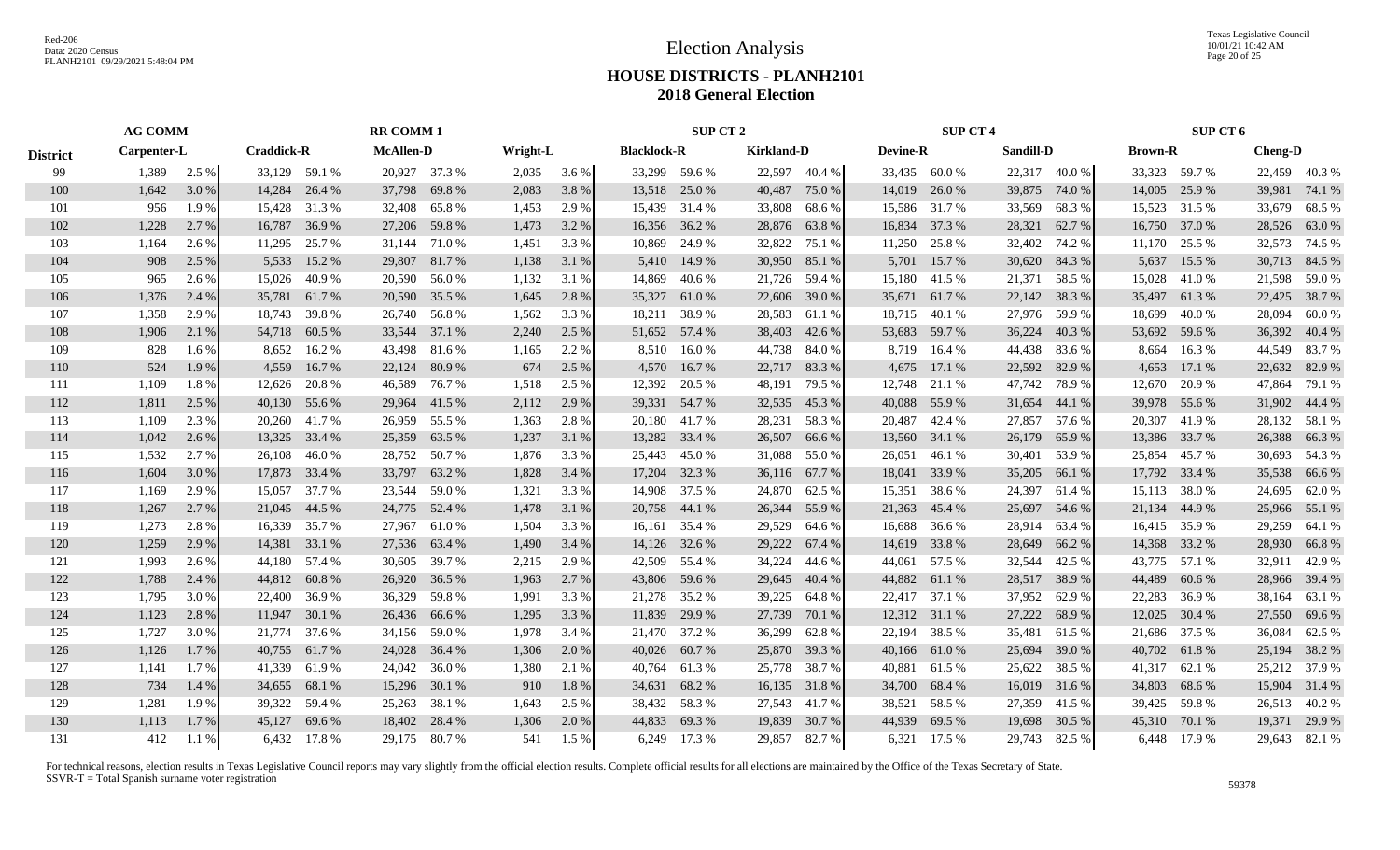|                 |                 |        | <b>CCA PRES JUDGE</b> |       |                  |        |                 | CCA <sub>7</sub> |                   |        |             | CCA <sub>8</sub> |        |        |
|-----------------|-----------------|--------|-----------------------|-------|------------------|--------|-----------------|------------------|-------------------|--------|-------------|------------------|--------|--------|
| <b>District</b> | <b>Keller-R</b> |        | <b>Strange-L</b>      |       | <b>Jackson-D</b> |        | <b>Hervey-R</b> |                  | <b>Franklin-D</b> |        | Slaughter-R |                  | Ash-L  |        |
| 99              | 32,736          | 58.6%  | 1,550                 | 2.8%  | 21,625           | 38.7%  | 33,538          | 60.3%            | 22,078            | 39.7%  | 35,050      | 79.3 %           | 9,163  | 20.7%  |
| 100             | 13,135          | 24.3 % | 1,702                 | 3.2 % | 39,187           | 72.5 % | 13,976          | 26.0%            | 39,726            | 74.0 % | 17,066      | 47.7 %           | 18,737 | 52.3 % |
| 101             | 15,099          | 30.6%  | 1,002                 | 2.0%  | 33,175           | 67.3%  | 15,612          | 31.8%            | 33,513            | 68.2%  | 17,727      | 58.0%            | 12,859 | 42.0%  |
| 102             | 16,025          | 35.4 % | 1,154                 | 2.5 % | 28,143           | 62.1 % | 16,811          | 37.3 %           | 28,256            | 62.7 % | 18,838      | 61.0%            | 12,045 | 39.0%  |
| 103             | 10,615          | 24.2 % | 1,129                 | 2.6 % | 32,040           | 73.2 % | 11,198          | 25.7 %           | 32,353            | 74.3 % | 13,646      | 47.3%            | 15,190 | 52.7%  |
| 104             | 5,243           | 14.4 % | 821                   | 2.3 % | 30,400           | 83.4%  | 5,576           | 15.3 %           | 30,757            | 84.7%  | 7,584       | 38.8%            | 11,963 | 61.2%  |
| 105             | 14,579          | 39.8%  | 848                   | 2.3 % | 21,243           | 57.9%  | 15,143          | 41.5%            | 21,356            | 58.5%  | 16,641      | 63.7%            | 9,488  | 36.3%  |
| 106             | 34,936          | 60.2%  | 1,422                 | 2.5 % | 21,646           | 37.3 % | 35,693          | 61.8%            | 22,063            | 38.2 % | 37,352      | 81.1 %           | 8,681  | 18.9%  |
| 107             | 17,904          | 38.2 % | 1,273                 | 2.7%  | 27,686           | 59.1 % | 18,695          | 40.2%            | 27,855            | 59.8%  | 20,952      | 62.4 %           | 12,610 | 37.6%  |
| 108             | 51,251          | 57.0 % | 1,857                 | 2.1 % | 36,798           | 40.9%  | 53,427          | 60.1%            | 35,532            | 39.9%  | 57,729      | 78.0%            | 16,247 | 22.0%  |
| 109             | 8,266           | 15.5 % | 816                   | 1.5 % | 44,228           | 83.0%  | 8,699           | 16.3%            | 44,519            | 83.7%  | 11,376      | 40.2%            | 16,890 | 59.8%  |
| 110             | 4,429           | 16.2 % | 427                   | 1.6 % | 22,514           | 82.3 % | 4,672           | 17.1 %           | 22,621            | 82.9%  | 5,959       | 43.8%            | 7,653  | 56.2%  |
| 111             | 12,032          | 19.8%  | 1,086                 | 1.8%  | 47,541           | 78.4%  | 12,604          | 20.8%            | 47,942            | 79.2 % | 15,866      | 45.5 %           | 19,042 | 54.5 % |
| 112             | 38,665          | 53.8%  | 1,754                 | 2.4 % | 31,400           | 43.7%  | 39,977          | 56.0%            | 31,406            | 44.0%  | 42,874      | 74.8%            | 14,448 | 25.2 % |
| 113             | 19,843          | 40.9%  | 976                   | 2.0%  | 27,644           | 57.0%  | 20,388          | 42.2 %           | 27,935            | 57.8%  | 22,397      | 66.1%            | 11,482 | 33.9%  |
| 114             | 12,916          | 32.4 % | 927                   | 2.3 % | 26,017           | 65.3%  | 13,513          | 34.0 %           | 26,202            | 66.0%  | 15,300      | 57.9%            | 11,107 | 42.1 % |
| 115             | 25,108          | 44.4 % | 1,431                 | 2.5 % | 29,990           | 53.1 % | 26,059          | 46.4%            | 30,156            | 53.6 % | 28,710      | 66.3%            | 14,605 | 33.7%  |
| 116             | 16,855          | 31.6 % | 1,551                 | 2.9%  | 34,972           | 65.5 % | 18,063          | 34.0%            | 35,111            | 66.0%  | 22,067      | 57.6 %           | 16,213 | 42.4 % |
| 117             | 14,522          | 36.4 % | 1,118                 | 2.8%  | 24,267           | 60.8%  | 15,266          | 38.4%            | 24,441            | 61.6%  | 18,044      | 64.4 %           | 9,992  | 35.6%  |
| 118             | 20,556          | 43.6%  | 1,210                 | 2.6 % | 25,405           | 53.9%  | 21,274          | 45.2%            | 25,750            | 54.8%  | 24,181      | 69.4 %           | 10,661 | 30.6%  |
| 119             | 15,894          | 34.7%  | 1,208                 | 2.6 % | 28,650           | 62.6 % | 16,593          | 36.4 %           | 29,004            | 63.6 % | 19,562      | 62.6 %           | 11,701 | 37.4 % |
| 120             | 13,815          | 31.8%  | 1,225                 | 2.8%  | 28,337           | 65.3%  | 14,700          | 34.0 %           | 28,546            | 66.0%  | 17,151      | 59.4%            | 11,729 | 40.6%  |
| 121             | 41,901          | 54.7%  | 1,935                 | 2.5 % | 32,772           | 42.8%  | 44,439          | 58.1 %           | 31,991            | 41.9%  | 48,652      | 75.0%            | 16,217 | 25.0%  |
| 122             | 43,104          | 58.7%  | 1,759                 | 2.4 % | 28,572           | 38.9%  | 45,127          | 61.6%            | 28,106            | 38.4%  | 48,898      | 77.4 %           | 14,262 | 22.6 % |
| 123             | 20,993          | 34.7%  | 1,718                 | 2.8%  | 37,754           | 62.4 % | 22,644          | 37.6 %           | 37,603            | 62.4 % | 26,852      | 61.6%            | 16,736 | 38.4%  |
| 124             | 11,555          | 29.1 % | 1,083                 | 2.7 % | 27,015           | 68.1 % | 12,163          | 30.8%            | 27,351            | 69.2%  | 15,044      | 57.9 %           | 10,960 | 42.1 % |
| 125             | 20,933          | 36.2%  | 1,755                 | 3.0%  | 35,180           | 60.8%  | 22,035          | 38.2%            | 35,578            | 61.8%  | 26,185      | 62.5 %           | 15,680 | 37.5 % |
| 126             | 39,576          | 60.1 % | 1,157                 | 1.8%  | 25,138           | 38.2%  | 40,886          | 62.2 %           | 24,831            | 37.8%  | 42,732      | 82.5 %           | 9,075  | 17.5 % |
| 127             | 40,229          | 60.5%  | 1,111                 | 1.7%  | 25,200           | 37.9 % | 41,534          | 62.6 %           | 24,837            | 37.4 % | 43,349      | 81.2%            | 10,055 | 18.8%  |
| 128             | 34,218          | 67.4 % | 774                   | 1.5 % | 15,740           | 31.0%  | 34,897          | 69.0%            | 15,709            | 31.0%  | 36,048      | 86.7%            | 5,550  | 13.3 % |
| 129             | 37,844          | 57.4 % | 1,288                 | 2.0%  | 26,790           | 40.6%  | 39,675          | 60.4%            | 26,020            | 39.6 % | 41,662      | 81.0%            | 9,798  | 19.0%  |
| 130             | 44,270          | 68.4%  | 1,102                 | 1.7%  | 19,310           | 29.9%  | 45,461          | 70.5 %           | 19,062            | 29.5 % | 46,868      | 86.4%            | 7,348  | 13.6%  |
| 131             | 6,080           | 16.8%  | 411                   | 1.1%  | 29,613           | 82.0%  | 6.445           | 17.9%            | 29,631            | 82.1 % | 8,146       | 48.1%            | 8,805  | 51.9%  |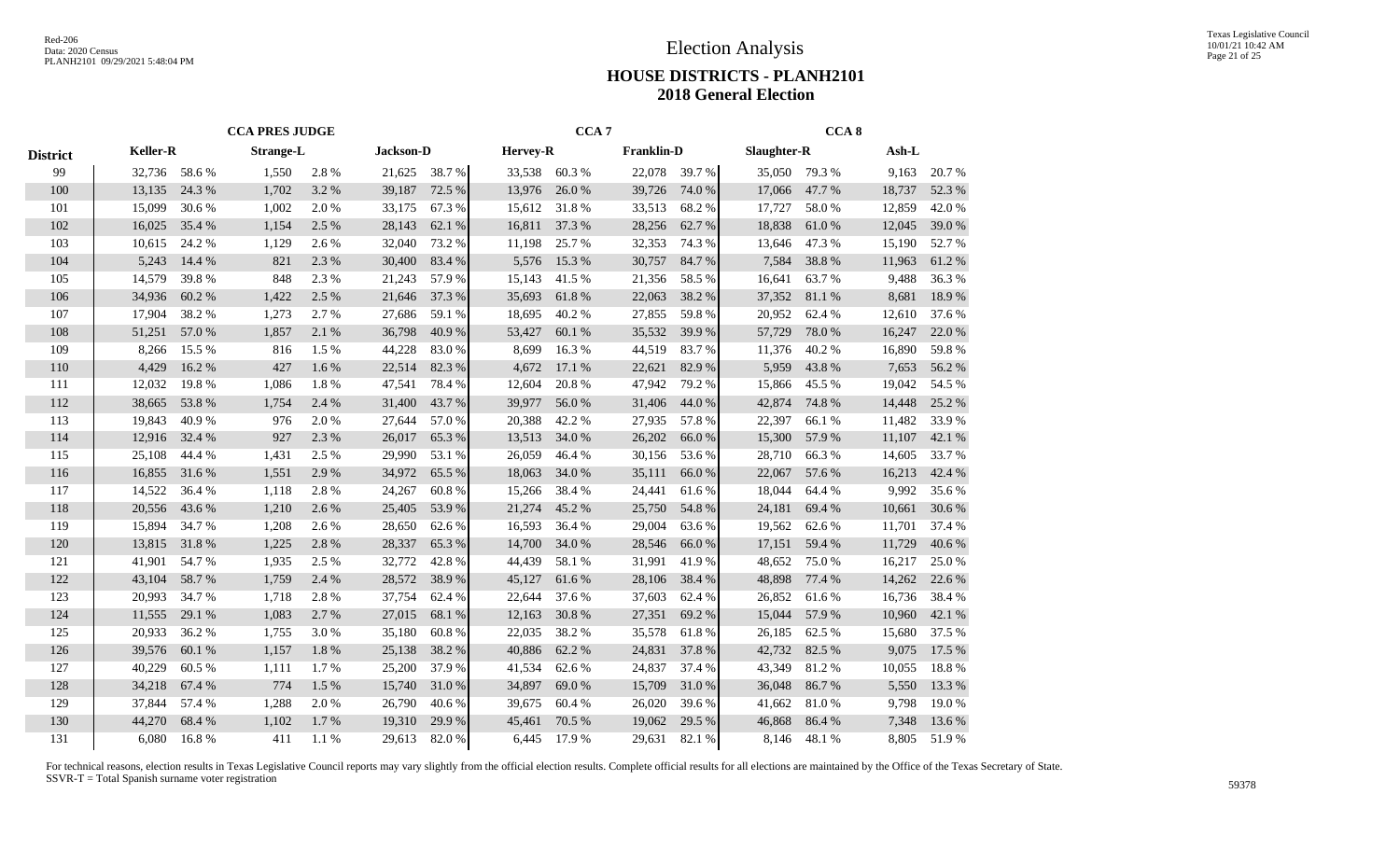Texas Legislative Council 10/01/21 10:42 AM Page 22 of 25

# **HOUSE DISTRICTS - PLANH2101 2018 General Election**

|                 |                                                   |                                                                        | <b>U.S. SEN</b> |               |           |         |          |               | <b>GOVERNOR</b> |               |                   |       |                  |               | <b>LT. GOVERNOR</b> |        |            |         | <b>ATTORNEY GEN</b> |               |
|-----------------|---------------------------------------------------|------------------------------------------------------------------------|-----------------|---------------|-----------|---------|----------|---------------|-----------------|---------------|-------------------|-------|------------------|---------------|---------------------|--------|------------|---------|---------------------|---------------|
| <b>District</b> | Cruz-R                                            |                                                                        | O'Rourke-D      |               | Dikeman-L |         | Abbott-R |               | <b>Valdez-D</b> |               | <b>Tippetts-L</b> |       | <b>Patrick-R</b> |               | <b>Collier-D</b>    |        | McKennon-L |         | <b>Paxton-R</b>     |               |
| 132             | 30,497                                            | 56.6 %                                                                 |                 | 22,996 42.7 % | 405       | $0.8\%$ | 33,057   | 61.3%         | 20,061          | 37.2 %        | 801               | 1.5 % |                  | 30,763 57.1 % | 22,067              | 41.0 % | 1,003      | 1.9%    |                     | 30,322 56.4 % |
| 133             | 35,537                                            | 52.6 %                                                                 | 31,489          | 46.6 %        | 551       | 0.8%    | 40,258   | 59.8 %        | 25,889          | 38.4 %        | 1,211             | 1.8%  |                  | 35,718 53.1 % | 30,203              | 44.9 % | 1,341      | 2.0 %   |                     | 34,978 52.2 % |
| 134             | 32,920                                            | 36.7 %                                                                 | 56,141          | 62.5 %        | 708       | 0.8%    | 40.140   | 45.2 %        | 46,743          | 52.6 %        | 2,002             | 2.3 % | 33,644           | 37.9 %        | 53,323              | 60.0%  | 1,894      | 2.1 %   | 32,341              | 36.5 %        |
| 135             | 17,434                                            | 37.3 %                                                                 | 29,004          | 62.0%         | 331       | 0.7 %   | 19,474   | 41.6 %        | 26,683          | 57.0 %        | 637               | 1.4 % | 17,964           | 38.4 %        | 27,958              | 59.8%  | 802        | 1.7 %   |                     | 17,416 37.3 % |
| 136             | 23,141                                            | 35.2 %                                                                 | 41,859          | 63.6 %        | 782       | 1.2%    |          | 27,242 41.6 % | 36,282          | 55.5 %        | 1,896             | 2.9%  | 24,037           | 36.9%         | 38,754              | 59.6 % | 2,278      | 3.5 %   |                     | 22,996 35.4 % |
| 137             | 8,109                                             | 30.7 %<br>18,101<br>68.6 %<br>195<br>52.0 %<br>47.2 %<br>508<br>29,246 |                 |               |           | 0.7%    |          | 9,476 35.9 %  | 16,474          | 62.4 %        | 432               | 1.6%  |                  | 8,412 31.9 %  | 17,463              | 66.3%  | 484        | 1.8%    | 8,054               | 30.6 %        |
| 138             | 32,247                                            |                                                                        |                 |               |           | 0.8%    | 35,818   | 57.9 %        | 24,952          | 40.4 %        | 1,060             | 1.7 % | 32,640           | 52.9 %        | 28,013              | 45.4 % | 1,105      | 1.8%    | 31,843              | 51.7 %        |
| 139             | 10,799                                            | 22.8%<br>307<br>36,341<br>76.6 %<br>0.6 %                              |                 |               |           |         | 13,113   | 27.6 %        | 33,702          | 71.0 %        | 675               | 1.4 % | 11,363           | 23.9 %        | 35,417              | 74.6 % | 691        | 1.5%    | 10,787              | 22.8 %        |
| 140             |                                                   | 5,586 21.5 %                                                           | 20,265          | 78.0%         | 134       | $0.5\%$ | 6,691    | 25.7 %        | 19,121          | 73.4 %        | 238               | 0.9%  |                  | 6,082 23.4 %  | 19,657              | 75.5 % | 287        | $1.1\%$ | 5,690               | 21.9 %        |
| 141             | 4,459                                             | 13.6 %                                                                 | 28,096          | 85.8 %        | 182       | 0.6 %   | 5,657    | 17.2 %        | 26,877          | 81.8 %        | 342               | 1.0%  | 4,752            | 14.5 %        | 27,735              | 84.4 % | 367        | 1.1%    | 4,427               | 13.5 %        |
| 142             | 8,265                                             | 21.6 %                                                                 | 29,705          | 77.8%         | 218       | 0.6 %   | 10,024   | 26.2 %        | 27,738          | 72.6 %        | 458               | 1.2%  | 8,748            | 22.9 %        | 28,976              | 75.9 % | 462        | 1.2 %   | 8,290               | 21.7 %        |
| 143             | 8,750                                             | 27.0 %                                                                 | 23,454          | 72.4 %        | 182       | 0.6 %   | 10,177   | 31.4 %        | 21,922          | 67.7 %        | 305               | 0.9%  | 9,294            | 28.7 %        | 22,654              | 70.0%  | 405        | 1.3 %   | 8,761               | 27.1 %        |
| 144             |                                                   | 12,456 37.2 %                                                          | 20,837          | 62.2 %        | 230       | 0.7%    | 13,927   | 41.5 %        |                 | 19,303 57.5 % | 344               | 1.0%  | 12,982           | 38.8%         | 20,041              | 59.9%  | 459        | 1.4%    | 12,439              | 37.2 %        |
| 145             | 11,738                                            | 23.0 %                                                                 | 38,802          | 76.1 %        | 459       | 0.9%    | 14,821   | 29.2 %        | 34,948          | 68.8 %        | 1,011             | 2.0 % | 12,552           | 24.8 %        | 36,998              | 73.0 % | 1,114      | 2.2 %   | 11,777              | 23.3 %        |
| 146             | 9,304                                             | 17.1 %                                                                 | 44,785          | 82.3%         | 360       | 0.7 %   |          | 11,986 22.0 % | 41,625          | 76.5 %        | 807               | 1.5 % | 9,817            | 18.1 %        | 43,761              | 80.5 % | 793        | 1.5 %   | 9,191               | 16.9%         |
| 147             | 9,575                                             | 17.4 %                                                                 | 45,020          | 81.9%         | 364       | 0.7%    | 12,495   | 22.8%         | 41,361          | 75.3 %        | 1,036             | 1.9%  | 10,301           | 18.8%         | 43,416              | 79.3 % | 1,049      | 1.9%    | 9,730               | 17.8%         |
| 148             |                                                   | 16,079 38.5 %                                                          |                 | 25,322 60.7 % | 327       | $0.8\%$ |          | 18,078 43.3 % |                 | 23,084 55.3 % | 600               | 1.4 % | 16,689           | 40.0 %        | 24,297              | 58.3%  | 710        | $1.7\%$ |                     | 16,096 38.6 % |
| 149             | 31.5 %<br>26,070<br>67.9 %<br>239<br>12,089       |                                                                        |                 |               |           | $0.6\%$ | 13,714   | 35.6 %        | 24,289          | 63.1 %        | 502               | 1.3 % | 12,702           | 33.0 %        | 25,228              | 65.6 % | 531        | 1.4 %   | 12,165              | 31.7 %        |
| 150             | 23,466 41.2 %<br>413<br>0.7 %<br>33,084<br>58.1 % |                                                                        |                 |               |           |         |          | 35,503 62.4 % | 20,662          | 36.3 %        | 765               | 1.3%  | 33,419           | 58.8%         | 22,454              | 39.5 % | 939        | $1.7\%$ |                     | 32,917 58.0 % |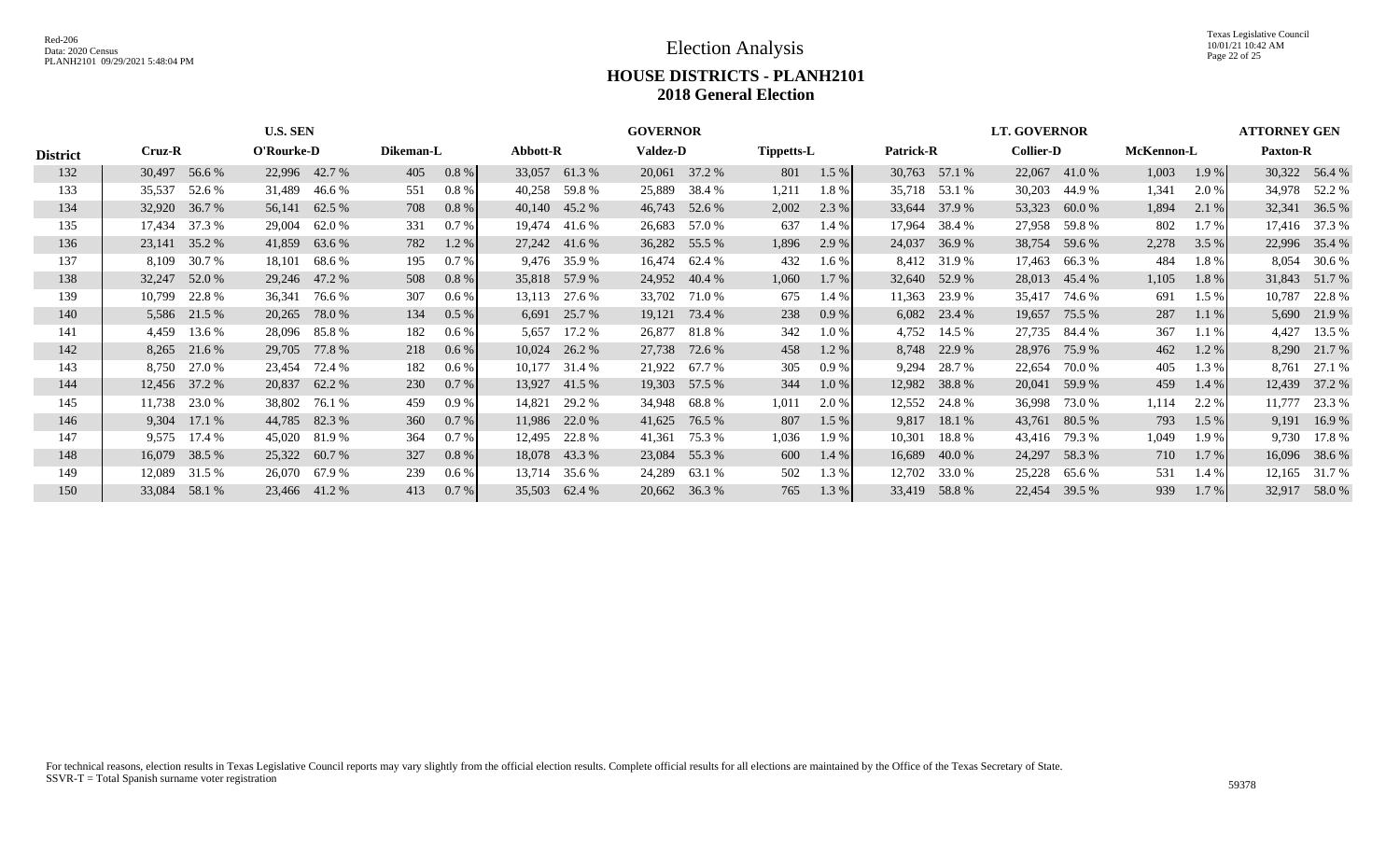Election Analysis

Texas Legislative Council 10/01/21 10:42 AM Page 23 of 25

#### **HOUSE DISTRICTS - PLANH2101 2018 General Election**

|                 |                 | <b>ATTORNEY GEN</b> |                 |         |                |                 | <b>COMPTROLLER</b> |               |           |       |               |               | <b>LAND COMM</b> |               |               |         |                 | <b>AG COMM</b> |         |               |
|-----------------|-----------------|---------------------|-----------------|---------|----------------|-----------------|--------------------|---------------|-----------|-------|---------------|---------------|------------------|---------------|---------------|---------|-----------------|----------------|---------|---------------|
| <b>District</b> | <b>Nelson-D</b> |                     | <b>Harris-L</b> |         | <b>Hegar-R</b> |                 | <b>Chevalier-D</b> |               | Sanders-L |       | <b>Bush-R</b> |               | <b>Suazo-D</b>   |               | <b>Pina-L</b> |         | <b>Miller-R</b> |                | Olson-D |               |
| 132             | 22,340 41.5 %   |                     | 1,112           | 2.1 %   |                | 32,097 59.8 %   |                    | 20,234 37.7 % | 1,316     | 2.5 % |               | 31,611 58.9 % |                  | 20,634 38.4 % | 1,427         | $2.7\%$ |                 | 30,672 57.3 %  |         | 21,981 41.0 % |
| 133             | 30,642          | 45.7 %              | 1,451           | 2.2 %   |                | 39,602 59.3 %   | 25,373             | 38.0%         | 1,805     | 2.7 % |               | 38,448 57.4 % | 26,762           | 40.0 %        | 1,718         | 2.6 %   | 35,857          | 53.9 %         | 29,543  | 44.4 %        |
| 134             | 54,294 61.3 %   |                     | 2,007           | 2.3 %   |                | 40,535 46.2 %   | 44,573             | 50.8%         | 2,564     | 2.9 % | 38,717        | 44.0 %        |                  | 47,402 53.8 % | 1,966         | 2.2 %   |                 | 33,717 38.5 %  | 52,188  | 59.6 %        |
| 135             | 28,348          | 60.7%               | 930             | 2.0 %   | 18,132         | 38.9 %          |                    | 27,106 58.1 % | 1,385     | 3.0 % | 18,226        | 39.1 %        |                  | 27,313 58.6 % | 1,088         | 2.3 %   |                 | 17,444 37.4 %  | 28,357  | 60.9%         |
| 136             | 39,493 60.8 %   |                     | 2,423           | 3.7 %   |                | 25,326 39.5 %   |                    | 35,832 55.9 % | 2,970     | 4.6 % | 25,531        | 39.7 %        |                  | 35,904 55.9 % | 2,832         | 4.4 $%$ |                 | 23,483 36.6 %  |         | 38,301 59.7 % |
| 137             | 17,708          | 67.3 %              | 535             | 2.0 %   | 8,895          | 33.9 %          | 16,544             | 63.0 %        | 812       | 3.1 % |               | 8,772 33.4 %  |                  | 16,835 64.2 % | 634           | 2.4 %   |                 | 8,138 31.1 %   | 17,574  | 67.1 %        |
| 138             | 28,503 46.3 %   |                     | 1,258           | 2.0 %   |                | 34,825 56.8 %   |                    | 24,821 40.5 % | 1,661     | 2.7 % |               | 34,150 55.6 % |                  | 25,755 41.9 % | 1,493         | 2.4 %   | 32,287          | 52.7 %         |         | 27,842 45.5 % |
| 139             | 35,765          | 75.5 %              | 829             | 1.7%    | 11,741         | 24.9 %          | 34,234             | 72.5 %        | 1,247     | 2.6 % | 11,940        | 25.3 %        | 34,424           | 72.9 %        | 841           | 1.8%    |                 | 10,835 23.0 %  | 35,712  | 75.7 %        |
| 140             | 19,940 76.7 %   |                     | 354             | 1.4 %   |                | 5,749 22.2 %    |                    | 19,468 75.1 % | 712       | 2.7 % |               | 6,019 23.2 %  |                  | 19,564 75.4 % | 373           | 1.4 %   |                 | 5,531 21.3 %   |         | 20,098 77.4 % |
| 141             | 27,937          | 85.0%               | 488             | 1.5 %   | 4,508          | 13.7 %          | 27,584             | 84.1 %        | 721       | 2.2 % | 4,692         | 14.3 %        | 27,636           | 84.3 %        | 454           | 1.4 %   | 4,320           | 13.2 %         | 28,104  | 85.7%         |
| 142             | 29,237          | 76.7 %              | 616             | 1.6 %   |                | 8,576 22.5 %    | 28,578             | 75.1 %        | 924       | 2.4 % | 8,909         | 23.4 %        | 28,527           | 74.9 %        | 635           | 1.7%    |                 | 8,217 21.6 %   | 29,379  | 77.2 %        |
| 143             | 23,005          | 71.2 %              | 540             | 1.7%    | 8,851          | 27.5 %          | 22,383             | 69.5 %        | 985       | 3.1 % | 9,202         | 28.5 %        | 22,503           | 69.8 %        | 537           | 1.7%    |                 | 8,439 26.2 %   | 23,259  | 72.3 %        |
| 144             | 20,449 61.1 %   |                     | 578             | 1.7 %   |                | 12,820 38.4 %   |                    | 19,554 58.6 % | 1,023     | 3.1 % |               | 13,013 38.9 % |                  | 19,784 59.2 % | 641           | 1.9%    |                 | 12,274 36.7 %  |         | 20,631 61.8 % |
| 145             | 37,516 74.2 %   |                     | 1,260           | 2.5 %   | 13,847         | 27.6 %          | 34,448             | 68.6 %        | 1,903     | 3.8 % | 13,790        | 27.4 %        | 35,306           | 70.1 %        | 1,258         | 2.5 %   | 11,924          | 23.8 %         | 37,204  | 74.1 %        |
| 146             | 44,251 81.5 %   |                     | 880             | $1.6\%$ |                | $10,505$ 19.4 % | 42,084             | 77.8 %        | 1,472     | 2.7 % | 10,515        | 19.4 %        | 42,615           | 78.8 %        | 951           | 1.8%    | 9,157           | 16.9%          | 44,167  | 81.7 %        |
| 147             | 43,803          | 80.1 %              | 1,170           | 2.1 %   | 11,220         | 20.6 %          | 41,403             | 76.1 %        | 1,784     | 3.3 % | 11,318        | 20.8 %        | 41,947           | 77.0 %        | 1,200         | 2.2 %   | 9,867           | 18.1 %         | 43,532  | 80.0%         |
| 148             | 24,699 59.3 %   |                     | 860             | 2.1 %   | 17,044         | 41.1 %          |                    | 23,164 55.8 % | 1,285     | 3.1 % | 17,012        | 40.9 %        |                  | 23,528 56.6 % | 1,026         | 2.5%    |                 | 16,152 38.9 %  |         | 24,595 59.3 % |
| 149             | 25,630          | 66.7 %              | 621             | $1.6\%$ | 12,728         | 33.2 %          | 24,655             | 64.2 %        | 1,006     | 2.6 % | 12,797        | 33.3 %        |                  | 24,858 64.8 % | 722           | 1.9%    | 12,125          | 31.6 %         | 25,654  | 66.9 %        |
| 150             | 22,682          | 40.0%               | 1,143           | 2.0 %   | 34,169         | 60.5 %          |                    | 20,832 36.9 % | 1,510     | 2.7%  | 33,856        | 59.9 %        | 21,173           | 37.4 %        | 1,509         | 2.7 %   |                 | 33,093 58.6 %  |         | 22,480 39.8 % |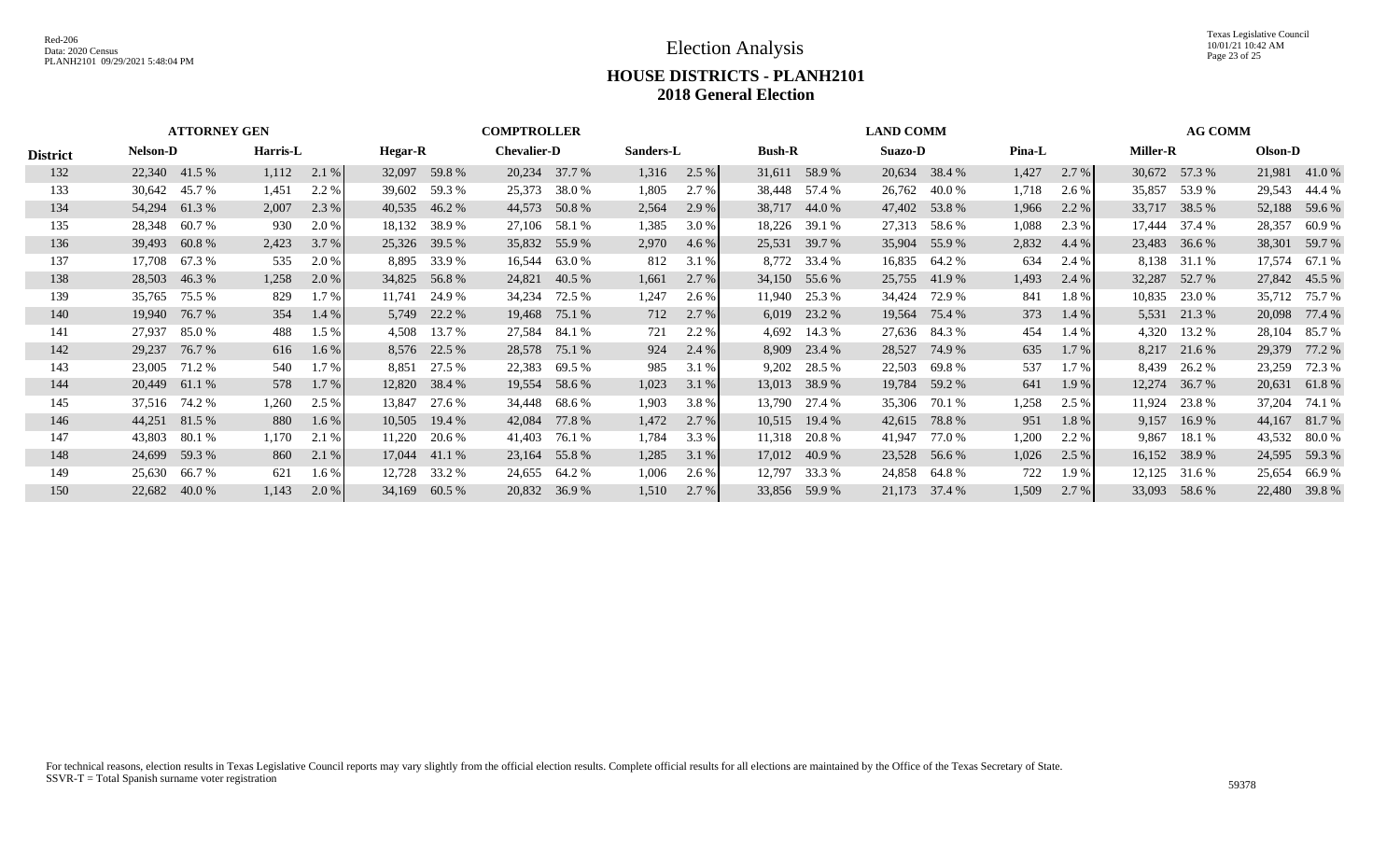Texas Legislative Council 10/01/21 10:42 AM Page 24 of 25

# **HOUSE DISTRICTS - PLANH2101 2018 General Election**

|                 | <b>AG COMM</b> |       |                   |               | <b>RR COMM1</b>  |               |          |       |                    | SUP CT 2      |                   |        |                 | <b>SUP CT 4</b> |                  |        |                | <b>SUP CT 6</b> |                |               |
|-----------------|----------------|-------|-------------------|---------------|------------------|---------------|----------|-------|--------------------|---------------|-------------------|--------|-----------------|-----------------|------------------|--------|----------------|-----------------|----------------|---------------|
| <b>District</b> | Carpenter-L    |       | <b>Craddick-R</b> |               | <b>McAllen-D</b> |               | Wright-L |       | <b>Blacklock-R</b> |               | <b>Kirkland-D</b> |        | <b>Devine-R</b> |                 | <b>Sandill-D</b> |        | <b>Brown-R</b> |                 | <b>Cheng-D</b> |               |
| 132             | 916            | 1.7%  | 32,021            | 59.8%         | 20,408           | 38.1 %        | 1,134    | 2.1%  |                    | 31,593 59.1 % | 21,834            | 40.9%  | 31,674          | 59.3 %          | 21,723           | 40.7 % |                | 32,003 59.9 %   | 21,434         | 40.1 %        |
| 133             | 1,184          | 1.8%  | 39,741            | 59.7 %        | 25,419           | 38.2 %        | 1,442    | 2.2 % | 37,223             | 56.2 %        | 29,045            | 43.8%  |                 | 37,218 56.2 %   | 28,975           | 43.8%  |                | 39,358 59.4 %   | 26,952         | 40.6 %        |
| 134             | 1,630          | 1.9%  | 40,811            | 46.7 %        | 44,443           | 50.8%         | 2,157    | 2.5 % | 35,609             | 40.8%         | 51,587            | 59.2 % | 35,514          | 40.8%           | 51,557           | 59.2 % | 40,751         | 46.7 %          | 46,506         | 53.3 %        |
| 135             | 785            | 1.7%  | 18,206            | 39.1 %        | 27,409           | 58.8%         | 973      | 2.1 % | 18,040             | 38.8 %        | 28,445            | 61.2 % | 18,175          | 39.1 %          | 28,295           | 60.9%  | 18,263         | 39.3 %          | 28,224         | 60.7 %        |
| 136             | 2,327          | 3.6%  | 24,579            | 38.5 %        | 36,314           | 56.8%         | 2,992    | 4.7 % |                    | 25,009 39.1 % | 38,879            | 60.9%  | 25,243          | 39.6 %          | 38,496           | 60.4 % | 25,292         | 39.5 %          | 38,685         | 60.5 %        |
| 137             | 473            | 1.8%  | 8,905             | 34.0 %        | 16,697           | 63.8%         | 585      | 2.2 % | 8,463              | 32.4 %        | 17,626            | 67.6 % | 8,528           | 32.7 %          | 17,531           | 67.3%  | 8,823          | 33.8%           | 17,295         | 66.2%         |
| 138             | 1,085          | 1.8%  | 34,834            | 56.9%         | 25,045           | 40.9%         | 1,354    | 2.2 % | 33,481             | 54.9 %        | 27,490            | 45.1 % | 33,535          | 55.0 %          | 27,401           | 45.0 % | 34,715         | 56.9%           | 26,277         | 43.1 %        |
| 139             | 653            | 1.4 % | 11,827            | 25.1 %        | 34,401           | 73.0 %        | 909      | 1.9 % | 11,278             | 24.0 %        | 35,754            | 76.0%  | 11,352          | 24.2 %          | 35,609           | 75.8%  | 11,779         | 25.0 %          | 35,253         | 75.0%         |
| 140             | 325            | 1.3 % |                   | 5,775 22.3 %  | 19,754           | 76.2 %        | 382      | 1.5 % | 5,722              | 22.1 %        | 20,166            | 77.9 % | 5,821           | 22.5 %          | 20,046           | 77.5 % | 5,826          | 22.5 %          | 20,041         | 77.5 %        |
| 141             | 371            | 1.1%  | 4,512             | 13.8 %        | 27,842           | 84.9 %        | 448      | 1.4 % | 4,494              | 13.7 %        | 28,254            | 86.3%  | 4,553           | 13.9 %          | 28,174           | 86.1 % | 4,566          | 13.9 %          | 28,179         | 86.1 %        |
| 142             | 453            | 1.2%  | 8,640             | 22.7 %        | 28,797           | 75.7 %        | 603      | 1.6 % | 8,473              | 22.3 %        | 29,495            | 77.7 % | 8,586           | 22.6 %          | 29,377           | 77.4 % | 8,711          | 22.9 %          | 29,250         | 77.1 %        |
| 143             | 492            | 1.5 % | 8,857             | 27.5 %        | 22,745           | 70.7%         | 555      | 1.7%  | 8,861              | 27.6 %        | 23,222            | 72.4 % | 8,951           | 27.9 %          | 23,079           | 72.1 % | 8,993          | 28.1 %          | 23,065         | 71.9%         |
| 144             | 503            | 1.5%  |                   | 12,907 38.7 % |                  | 19,866 59.5 % | 592      | 1.8%  |                    | 12,774 38.4 % | 20,520            | 61.6 % | 12,924          | 38.8 %          | 20,364           | 61.2 % | 12,977         | 39.0 %          | 20,309         | 61.0%         |
| 145             | 1,058          | 2.1%  | 14,027            | 28.0%         | 34,674           | 69.3%         | 1,356    | 2.7 % | 12,617             | 25.3 %        | 37,342            | 74.7 % | 12,777          | 25.6 %          | 37,103           | 74.4 % | 14,045         | 28.1 %          | 35,889         | 71.9%         |
| 146             | 709            | 1.3%  | 10,534            | 19.5 %        | 42,449           | 78.7%         | 973      | 1.8%  | 9,692              | 18.0%         | 44,151            | 82.0%  | 9,759           | 18.1 %          | 44,026           | 81.9%  | 10,588         | 19.7 %          | 43,248         | 80.3%         |
| 147             | 1,019          | 1.9%  | 11,439            | 21.1 %        | 41,554           | 76.5 %        | 1,327    | 2.4 % | 10,391             | 19.2 %        | 43,862            | 80.8%  | 10,449          | 19.3 %          | 43,719           | 80.7%  | 11,303         | 20.9 %          | 42,898         | 79.1 %        |
| 148             | 749            | 1.8%  |                   | 17,027 41.0 % |                  | 23,542 56.7 % | 919      | 2.2 % |                    | 16,718 40.4 % | 24,625            | 59.6 % | 16,804          | 40.7 %          | 24,503           | 59.3 % |                | 17,052 41.2 %   |                | 24,296 58.8 % |
| 149             | 559            | 1.5 % | 12,752            | 33.3 %        | 24,932           | 65.0%         | 653      | 1.7%  | 12,573             | 32.9 %        | 25,661            | 67.1 % | 12,651          | 33.1 %          | 25,557           | 66.9%  | 12,740         | 33.3 %          | 25,523         | 66.7 %        |
| 150             | 887            | 1.6%  | 34,298            | 60.8%         | 21,001           | 37.2 %        | 1,154    | 2.0 % |                    | 33,996 60.4 % | 22,324            | 39.6 % | 34,122          | 60.6 %          | 22,180           | 39.4 % | 34,383         | 61.1 %          | 21,931         | 38.9 %        |